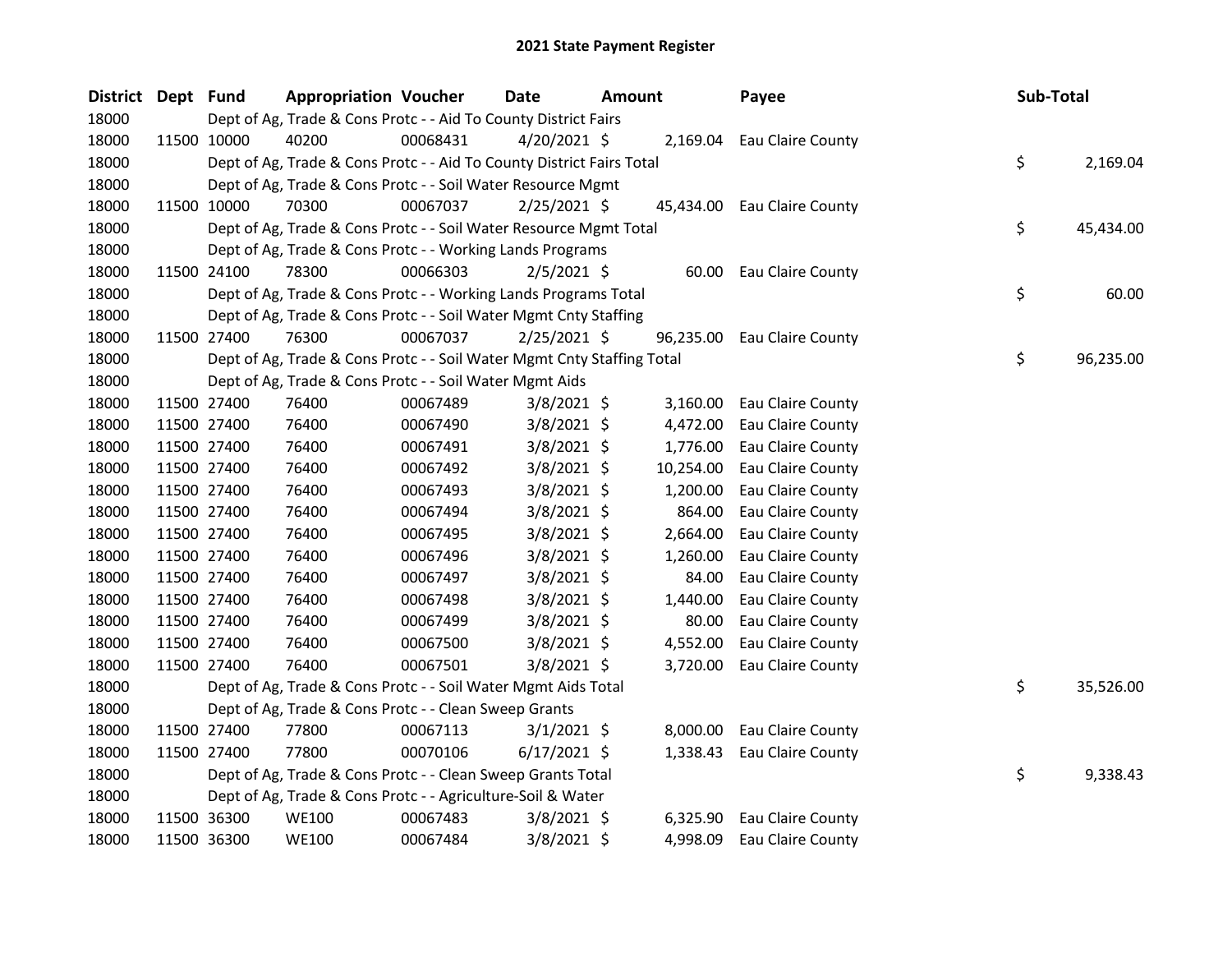| <b>District</b> | Dept Fund |             | <b>Appropriation Voucher</b>                                        |          | Date           | Amount     | Payee                       | Sub-Total |            |
|-----------------|-----------|-------------|---------------------------------------------------------------------|----------|----------------|------------|-----------------------------|-----------|------------|
| 18000           |           | 11500 36300 | <b>WE100</b>                                                        | 00067485 | 3/8/2021 \$    | 5,244.40   | Eau Claire County           |           |            |
| 18000           |           | 11500 36300 | <b>WE100</b>                                                        | 00067486 | 3/8/2021 \$    | 10,963.40  | Eau Claire County           |           |            |
| 18000           |           | 11500 36300 | <b>WE100</b>                                                        | 00067487 | $3/8/2021$ \$  | 4,060.00   | Eau Claire County           |           |            |
| 18000           |           | 11500 36300 | <b>WE100</b>                                                        | 00067488 | $3/8/2021$ \$  | 4,685.80   | Eau Claire County           |           |            |
| 18000           |           |             | Dept of Ag, Trade & Cons Protc - - Agriculture-Soil & Water Total   |          |                |            |                             | \$        | 36,277.59  |
| 18000           |           |             | Dept of Financial Institutions - - General Program Operations       |          |                |            |                             |           |            |
| 18000           |           | 14400 10000 | 13100                                                               | 00019922 | $2/23/2021$ \$ | 30.00      | Eau Claire County           |           |            |
| 18000           |           |             | Dept of Financial Institutions - - General Program Operations Total |          |                |            |                             | \$        | 30.00      |
| 18000           |           |             | Public Service Commission - - Broadband Grants, Seg                 |          |                |            |                             |           |            |
| 18000           |           | 15500 25500 | 36200                                                               | 00005205 | $2/1/2021$ \$  | 182,931.53 | Eau Claire County           |           |            |
| 18000           |           |             | Public Service Commission - - Broadband Grants, Seg Total           |          |                |            |                             | \$        | 182,931.53 |
| 18000           |           |             | Dept of Public Instruction - - Federal Aids, Local Aid              |          |                |            |                             |           |            |
| 18000           |           | 25500 10000 | 24100                                                               | 00268328 | $4/19/2021$ \$ | 2,596.78   | Eau Claire County           |           |            |
| 18000           |           | 25500 10000 | 24100                                                               | 00272201 | $5/17/2021$ \$ | 2,243.90   | Eau Claire County           |           |            |
| 18000           |           | 25500 10000 | 24100                                                               | 00280567 | $6/28/2021$ \$ | 2,268.86   | Eau Claire County           |           |            |
| 18000           |           | 25500 10000 | 24100                                                               | 00282356 | 7/19/2021 \$   | 1,848.88   | Eau Claire County           |           |            |
| 18000           |           | 25500 10000 | 24100                                                               | 00291596 | $9/27/2021$ \$ | 1,255.67   | Eau Claire County           |           |            |
| 18000           |           | 25500 10000 | 24100                                                               | 00297618 | 11/15/2021 \$  | 614.00     | Eau Claire County           |           |            |
| 18000           |           | 25500 10000 | 24100                                                               | 00300225 | 12/6/2021 \$   | 3,278.87   | Eau Claire County           |           |            |
| 18000           |           | 25500 10000 | 24100                                                               | 00301523 | 12/13/2021 \$  | 3,268.85   | Eau Claire County           |           |            |
| 18000           |           |             | Dept of Public Instruction - - Federal Aids, Local Aid Total        |          |                |            |                             | \$        | 17,375.81  |
| 18000           |           |             | Dept of Natural Resources - - Ea - Federal Funds                    |          |                |            |                             |           |            |
| 18000           |           | 37000 10000 | 68300                                                               | 00475100 | $4/26/2021$ \$ |            | 20,757.52 Eau Claire County |           |            |
| 18000           |           |             | Dept of Natural Resources - - Ea - Federal Funds Total              |          |                |            |                             | \$        | 20,757.52  |
| 18000           |           |             | Dept of Natural Resources - - GPO - Federal Funds                   |          |                |            |                             |           |            |
| 18000           |           | 37000 10000 | 94100                                                               | 00479095 | $5/27/2021$ \$ | 1,247.64   | Eau Claire County           |           |            |
| 18000           |           | 37000 10000 | 94100                                                               | 00499046 | $8/12/2021$ \$ | 3,598.45   | Eau Claire County           |           |            |
| 18000           |           | 37000 10000 | 94100                                                               | 00514791 | 10/14/2021 \$  | 45,000.00  | Eau Claire County           |           |            |
| 18000           |           | 37000 10000 | 94100                                                               | 00515500 | 11/12/2021 \$  | 5,273.11   | Eau Claire County           |           |            |
| 18000           |           | 37000 10000 | 94100                                                               | 00524546 | 12/14/2021 \$  | 43,500.00  | Eau Claire County           |           |            |
| 18000           |           |             | Dept of Natural Resources - - GPO - Federal Funds Total             |          |                |            |                             | \$        | 98,619.20  |
| 18000           |           |             | Dept of Natural Resources - - Taxes & Assessmts-Conserv Fund        |          |                |            |                             |           |            |
| 18000           |           | 37000 21200 | 16900                                                               | 00459228 | 1/28/2021 \$   | 2,198.60   | Eau Claire County           |           |            |
| 18000           |           |             | Dept of Natural Resources - - Taxes & Assessmts-Conserv Fund Total  |          |                |            |                             | \$        | 2,198.60   |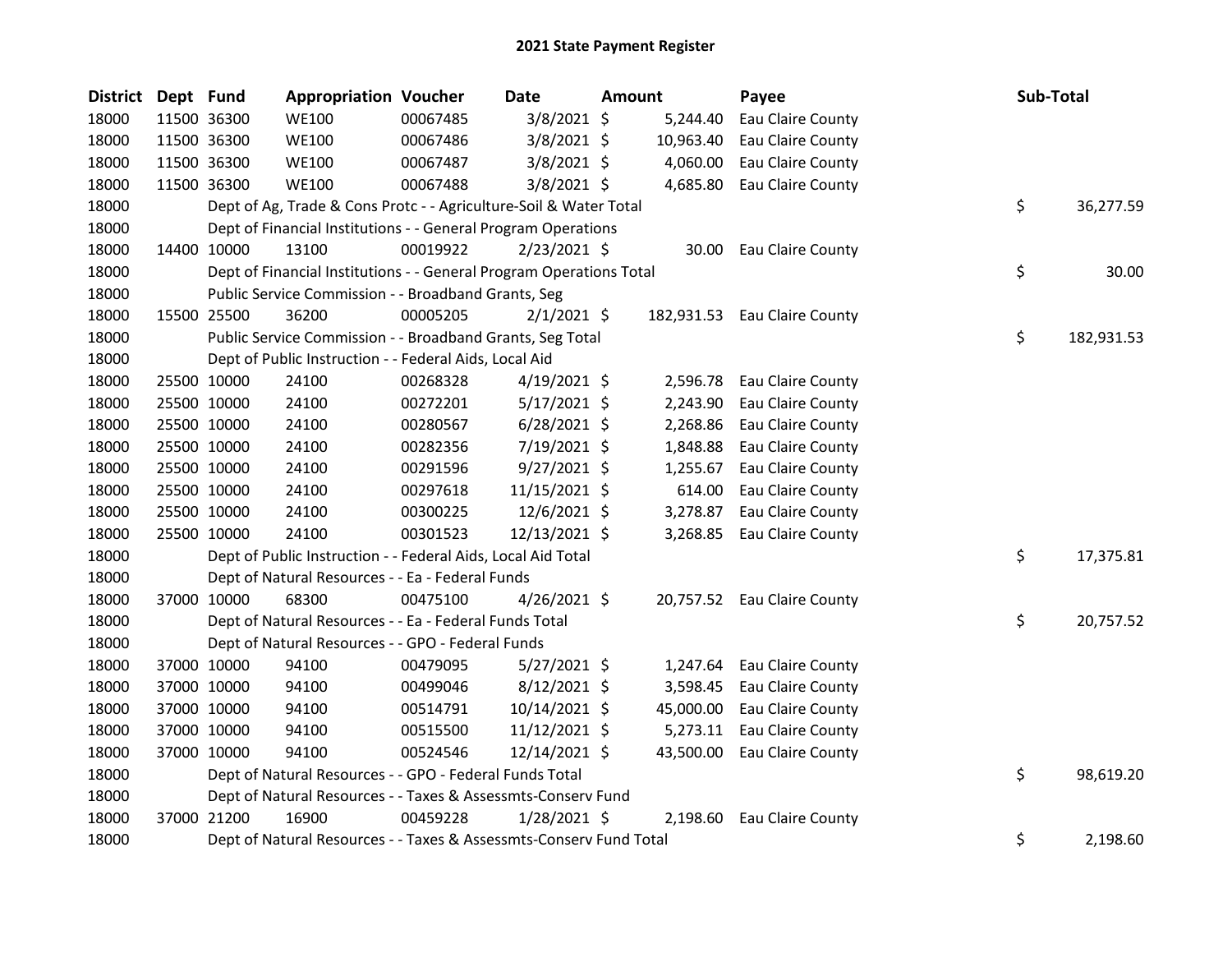| District Dept Fund | <b>Appropriation Voucher</b>                                       |          | Date           | <b>Amount</b> | Payee                        | Sub-Total |            |
|--------------------|--------------------------------------------------------------------|----------|----------------|---------------|------------------------------|-----------|------------|
| 18000              | Dept of Natural Resources - - General Program Operations --        |          |                |               |                              |           |            |
| 18000              | 37000 21200<br>25400                                               | 00509221 | $10/1/2021$ \$ |               | 631.26 Eau Claire County     |           |            |
| 18000              | Dept of Natural Resources - - General Program Operations -- Total  |          |                |               |                              | \$        | 631.26     |
| 18000              | Dept of Natural Resources - - Venison Processing                   |          |                |               |                              |           |            |
| 18000              | 37000 21200<br>54900                                               | 00466921 | $3/11/2021$ \$ |               | 3,010.00 Eau Claire County   |           |            |
| 18000              | Dept of Natural Resources - - Venison Processing Total             |          |                |               |                              | \$        | 3,010.00   |
| 18000              | Dept of Natural Resources - - Enf A - Atv & Utv Enforcement        |          |                |               |                              |           |            |
| 18000              | 37000 21200<br>55100                                               | 00509152 | $9/16/2021$ \$ |               | 6,180.41 Eau Claire County   |           |            |
| 18000              | Dept of Natural Resources - - Enf A - Atv & Utv Enforcement Total  |          |                |               |                              | \$        | 6,180.41   |
| 18000              | Dept of Natural Resources - - Wildlife Damage Claims & Abat        |          |                |               |                              |           |            |
| 18000              | 37000 21200<br>55300                                               | 00466921 | $3/11/2021$ \$ |               | 1,676.04 Eau Claire County   |           |            |
| 18000              | Dept of Natural Resources - - Wildlife Damage Claims & Abat Total  |          |                |               |                              | \$        | 1,676.04   |
| 18000              | Dept of Natural Resources - - Resaids - County Cons Aids           |          |                |               |                              |           |            |
| 18000              | 37000 21200<br>56300                                               | 00510036 | $9/22/2021$ \$ |               | 287.70 Eau Claire County     |           |            |
| 18000              | Dept of Natural Resources - - Resaids - County Cons Aids Total     |          |                |               |                              | \$        | 287.70     |
| 18000              | Dept of Natural Resources - - Ra- Fish, WI & Forestry              |          |                |               |                              |           |            |
| 18000              | 56400<br>37000 21200                                               | 00471115 | 3/30/2021 \$   |               | 2,462.10 Eau Claire County   |           |            |
| 18000              | Dept of Natural Resources - - Ra- Fish, WI & Forestry Total        |          |                |               |                              | \$        | 2,462.10   |
| 18000              | Dept of Natural Resources - - Resaids - Cnty Forst & Admin         |          |                |               |                              |           |            |
| 18000              | 37000 21200<br>57200                                               | 00462949 | 2/18/2021 \$   |               | 52,821.75 Eau Claire County  |           |            |
| 18000              | Dept of Natural Resources - - Resaids - Cnty Forst & Admin Total   |          |                |               |                              | \$        | 52,821.75  |
| 18000              | Dept of Natural Resources - - Ra- Atv Prj Aids, Gas Tax Pymt       |          |                |               |                              |           |            |
| 18000              | 37000 21200<br>57600                                               | 00455802 | $1/13/2021$ \$ |               | 15,124.53 Eau Claire County  |           |            |
| 18000              | Dept of Natural Resources - - Ra- Atv Prj Aids, Gas Tax Pymt Total |          |                |               |                              | \$        | 15,124.53  |
| 18000              | Dept of Natural Resources - - Ea - Lake Protection                 |          |                |               |                              |           |            |
| 18000              | 37000 21200<br>66300                                               | 00479403 | $5/7/2021$ \$  |               | 6,250.00 Eau Claire County   |           |            |
| 18000              | Dept of Natural Resources - - Ea - Lake Protection Total           |          |                |               |                              | \$        | 6,250.00   |
| 18000              | Dept of Natural Resources - - Fin Asst For Responsible Units       |          |                |               |                              |           |            |
| 18000              | 37000 27400<br>67000                                               | 00483023 | $5/21/2021$ \$ |               | 464,694.41 Eau Claire County |           |            |
| 18000              | Dept of Natural Resources - - Fin Asst For Responsible Units Total |          |                |               |                              | \$        | 464,694.41 |
| 18000              | Dept of Natural Resources - - Recycling Consolidation Grants       |          |                |               |                              |           |            |
| 18000              | 37000 27400<br>67300                                               | 00483023 | $5/21/2021$ \$ |               | 27,257.20 Eau Claire County  |           |            |
| 18000              | Dept of Natural Resources - - Recycling Consolidation Grants Total |          |                |               |                              | \$        | 27,257.20  |
| 18000              | Dept of Natural Resources - - Land Acquisition                     |          |                |               |                              |           |            |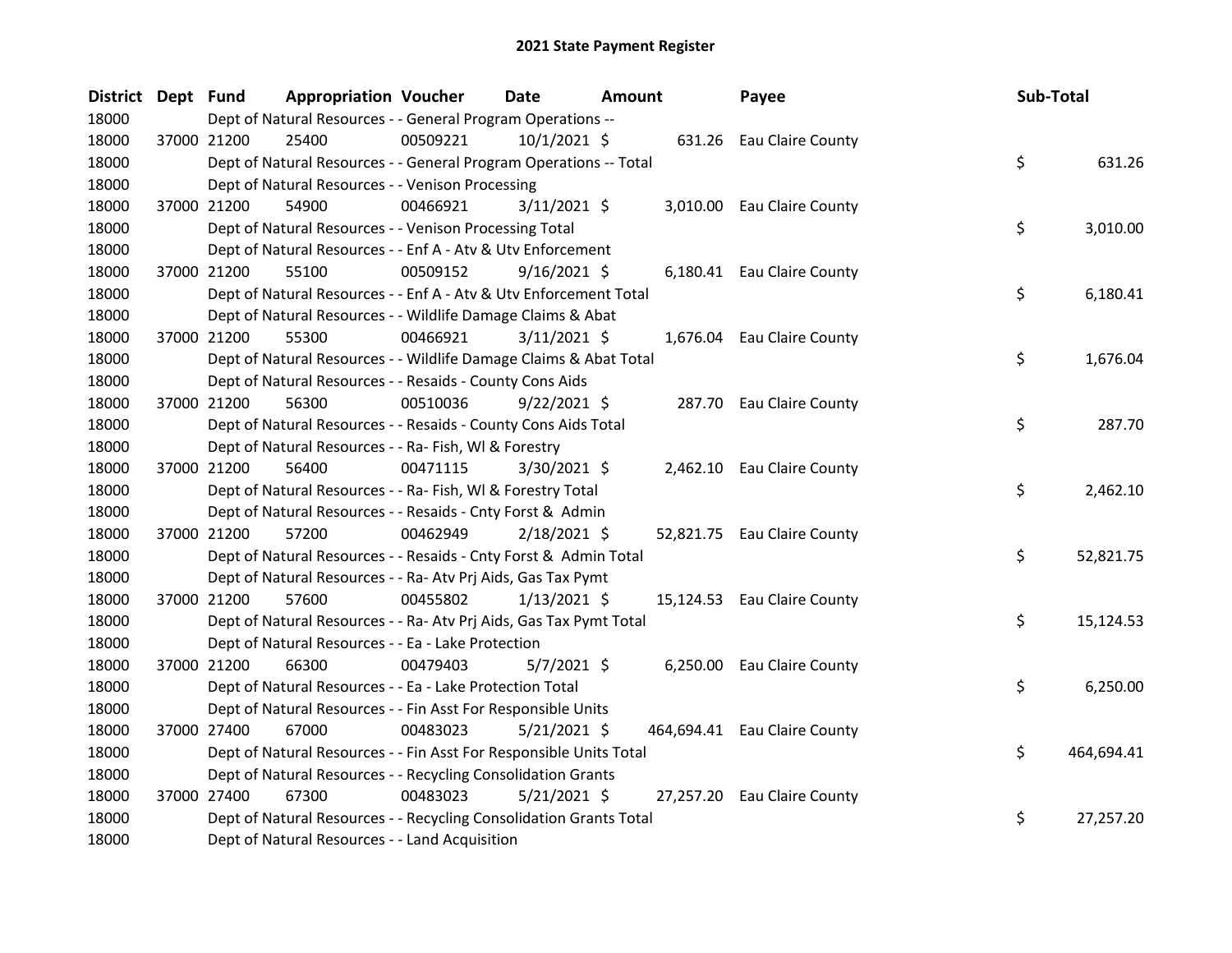| <b>District</b> | Dept Fund |             | <b>Appropriation Voucher</b>                             |          | Date           | <b>Amount</b> | Payee                        | Sub-Total          |
|-----------------|-----------|-------------|----------------------------------------------------------|----------|----------------|---------------|------------------------------|--------------------|
| 18000           |           | 37000 36300 | TA100                                                    | 00466123 | $3/4/2021$ \$  | 4.00          | Eau Claire County            |                    |
| 18000           |           |             | Dept of Natural Resources - - Land Acquisition Total     |          |                |               |                              | \$<br>4.00         |
| 18000           |           |             | Dept of Natural Resources - - Dnr-Nonpoint Source        |          |                |               |                              |                    |
| 18000           |           | 37000 36300 | TF100                                                    | 00475101 | $4/26/2021$ \$ |               | 3,154.69 Eau Claire County   |                    |
| 18000           |           |             | Dept of Natural Resources - - Dnr-Nonpoint Source Total  |          |                |               |                              | \$<br>3,154.69     |
| 18000           |           |             | WI Dept of Transportation - - Eldly&Disa Co/Aid Sf       |          |                |               |                              |                    |
| 18000           |           | 39500 21100 | 16800                                                    | 00650058 | $2/5/2021$ \$  |               | 270,153.00 Eau Claire County |                    |
| 18000           |           |             | WI Dept of Transportation - - Eldly&Disa Co/Aid Sf Total |          |                |               |                              | \$<br>270,153.00   |
| 18000           |           |             | WI Dept of Transportation - - County Forest Aids         |          |                |               |                              |                    |
| 18000           |           | 39500 21100 | 17000                                                    | 00658052 | 3/9/2021 \$    | 6,287.99      | Eau Claire County            |                    |
| 18000           |           |             | WI Dept of Transportation - - County Forest Aids Total   |          |                |               |                              | \$<br>6,287.99     |
| 18000           |           |             | WI Dept of Transportation - - Disastr Damag Aid Sf       |          |                |               |                              |                    |
| 18000           |           | 39500 21100 | 17400                                                    | 00649506 | $2/5/2021$ \$  | 8,209.24      | Eau Claire County            |                    |
| 18000           |           | 39500 21100 | 17400                                                    | 00650015 | $2/5/2021$ \$  |               | 49,059.65 Eau Claire County  |                    |
| 18000           |           |             | WI Dept of Transportation - - Disastr Damag Aid Sf Total |          |                |               |                              | \$<br>57,268.89    |
| 18000           |           |             | WI Dept of Transportation - - Trans Aids To Co.-Sf       |          |                |               |                              |                    |
| 18000           |           | 39500 21100 | 19000                                                    | 00631617 | $1/4/2021$ \$  | 854,188.45    | Eau Claire County            |                    |
| 18000           |           | 39500 21100 | 19000                                                    | 00710712 | $7/6/2021$ \$  | 1,708,376.90  | Eau Claire County            |                    |
| 18000           |           | 39500 21100 | 19000                                                    | 00751271 | 10/4/2021 \$   | 854,188.46    | Eau Claire County            |                    |
| 18000           |           |             | WI Dept of Transportation - - Trans Aids To Co.-Sf Total |          |                |               |                              | \$<br>3,416,753.81 |
| 18000           |           |             | WI Dept of Transportation - - Aero Assistance Sfd        |          |                |               |                              |                    |
| 18000           |           | 39500 21100 | 26400                                                    | 00636964 | $1/7/2021$ \$  |               | 26,056.00 Eau Claire County  |                    |
| 18000           |           |             | WI Dept of Transportation - - Aero Assistance Sfd Total  |          |                |               |                              | \$<br>26,056.00    |
| 18000           |           |             | WI Dept of Transportation - - Loc Rd Imp Prg St Fd       |          |                |               |                              |                    |
| 18000           |           | 39500 21100 | 27800                                                    | 00777253 | $12/1/2021$ \$ |               | 3,278.07 Eau Claire County   |                    |
| 18000           |           |             | WI Dept of Transportation - - Loc Rd Imp Prg St Fd Total |          |                |               |                              | \$<br>3,278.07     |
| 18000           |           |             | WI Dept of Transportation - - St Hwy Rehab, Sf           |          |                |               |                              |                    |
| 18000           |           | 39500 21100 | 36300                                                    | 00654317 | $2/17/2021$ \$ | 6.00          | Eau Claire County            |                    |
| 18000           |           | 39500 21100 | 36300                                                    | 00715211 | $6/29/2021$ \$ | 111.96        | Eau Claire County            |                    |
| 18000           |           | 39500 21100 | 36300                                                    | 00729499 | 8/4/2021 \$    | 566.35        | Eau Claire County            |                    |
| 18000           |           |             | WI Dept of Transportation - - St Hwy Rehab, Sf Total     |          |                |               |                              | \$<br>684.31       |
| 18000           |           |             | WI Dept of Transportation - - Hwy Mgmt & Opers Sf        |          |                |               |                              |                    |
| 18000           |           | 39500 21100 | 36500                                                    | 00637889 | $1/11/2021$ \$ |               | 1,161.00 Eau Claire County   |                    |
| 18000           |           | 39500 21100 | 36500                                                    | 00648647 | $2/2/2021$ \$  | 2,322.00      | Eau Claire County            |                    |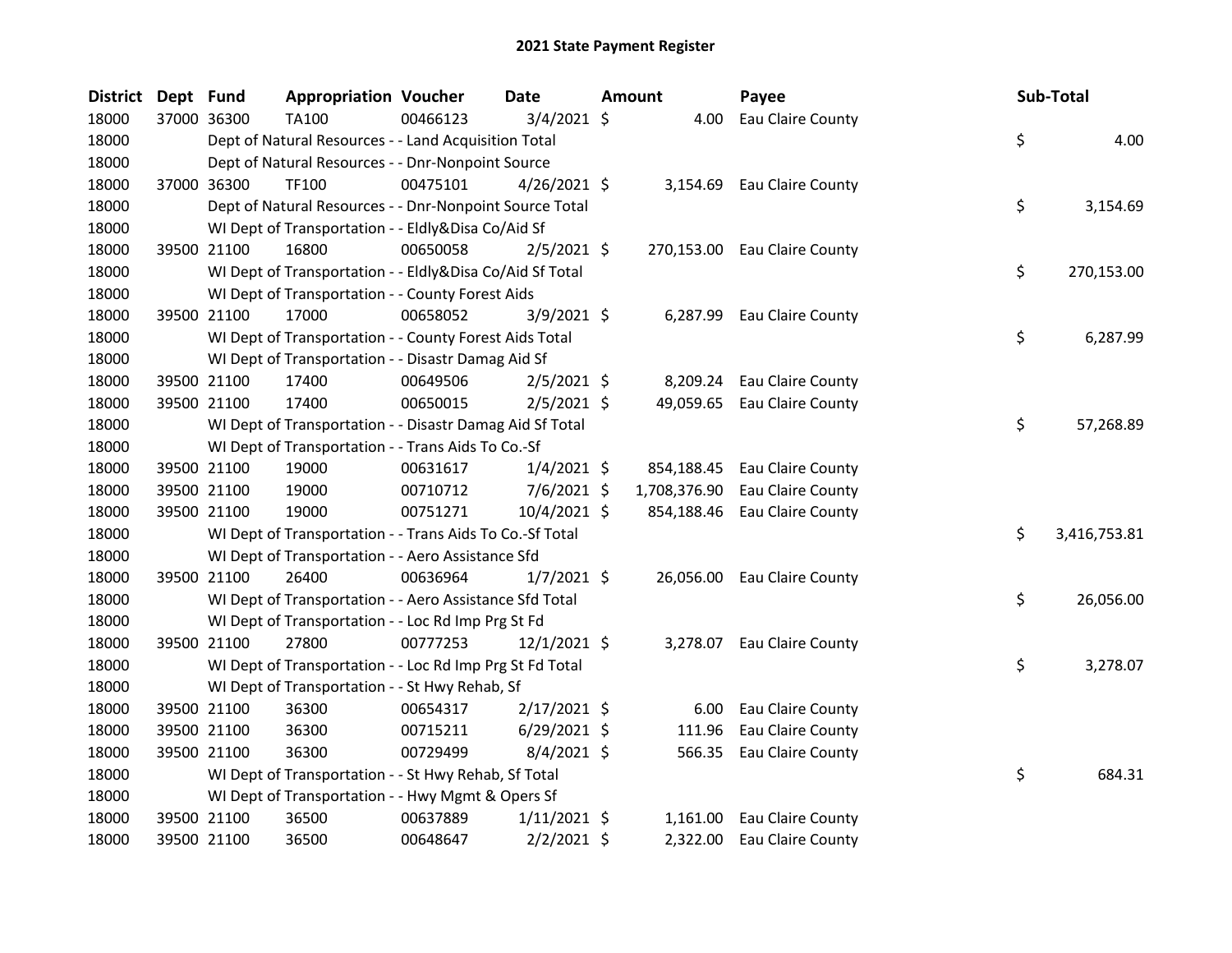| District | Dept Fund |             | <b>Appropriation Voucher</b>                            |          | <b>Date</b>    | <b>Amount</b> | Payee                        | Sub-Total |           |
|----------|-----------|-------------|---------------------------------------------------------|----------|----------------|---------------|------------------------------|-----------|-----------|
| 18000    |           | 39500 21100 | 36500                                                   | 00673557 | $4/2/2021$ \$  | 1,161.00      | Eau Claire County            |           |           |
| 18000    |           | 39500 21100 | 36500                                                   | 00687641 | $5/3/2021$ \$  | 1,651.32      | Eau Claire County            |           |           |
| 18000    |           | 39500 21100 | 36500                                                   | 00702945 | $6/7/2021$ \$  | 1,242.00      | Eau Claire County            |           |           |
| 18000    |           | 39500 21100 | 36500                                                   | 00715211 | $6/29/2021$ \$ | 1,242.00      | Eau Claire County            |           |           |
| 18000    |           | 39500 21100 | 36500                                                   | 00729499 | 8/4/2021 \$    | 1,242.00      | Eau Claire County            |           |           |
| 18000    |           | 39500 21100 | 36500                                                   | 00741257 | $9/2/2021$ \$  | 1,242.00      | Eau Claire County            |           |           |
| 18000    |           | 39500 21100 | 36500                                                   | 00756099 | $9/30/2021$ \$ | 1,242.00      | Eau Claire County            |           |           |
| 18000    |           | 39500 21100 | 36500                                                   | 00771043 | $11/5/2021$ \$ |               | 1,710.92 Eau Claire County   |           |           |
| 18000    |           |             | WI Dept of Transportation - - Hwy Mgmt & Opers Sf Total |          |                |               |                              | \$        | 14,216.24 |
| 18000    |           |             | WI Dept of Transportation - - Routine Maint Sf          |          |                |               |                              |           |           |
| 18000    |           | 39500 21100 | 36800                                                   | 00634673 | $1/4/2021$ \$  | 65,890.79     | Eau Claire County            |           |           |
| 18000    |           | 39500 21100 | 36800                                                   | 00634674 | $1/4/2021$ \$  | 140.46        | Eau Claire County            |           |           |
| 18000    |           | 39500 21100 | 36800                                                   | 00637889 | $1/11/2021$ \$ | 15,324.89     | Eau Claire County            |           |           |
| 18000    |           | 39500 21100 | 36800                                                   | 00641436 | $1/20/2021$ \$ | 145,712.55    | Eau Claire County            |           |           |
| 18000    |           | 39500 21100 | 36800                                                   | 00641437 | $1/20/2021$ \$ | 11,898.85     | Eau Claire County            |           |           |
| 18000    |           | 39500 21100 | 36800                                                   | 00641438 | $1/20/2021$ \$ | 4,763.50      | Eau Claire County            |           |           |
| 18000    |           | 39500 21100 | 36800                                                   | 00646932 | 1/29/2021 \$   | 149.36        | Eau Claire County            |           |           |
| 18000    |           | 39500 21100 | 36800                                                   | 00647551 | $2/2/2021$ \$  | 31,717.00     | Eau Claire County            |           |           |
| 18000    |           | 39500 21100 | 36800                                                   | 00648647 | $2/2/2021$ \$  | 8,606.14      | Eau Claire County            |           |           |
| 18000    |           | 39500 21100 | 36800                                                   | 00652124 | $2/10/2021$ \$ |               | 242,531.82 Eau Claire County |           |           |
| 18000    |           | 39500 21100 | 36800                                                   | 00673554 | $4/2/2021$ \$  | 10,527.27     | Eau Claire County            |           |           |
| 18000    |           | 39500 21100 | 36800                                                   | 00673557 | $4/2/2021$ \$  | 23,438.70     | Eau Claire County            |           |           |
| 18000    |           | 39500 21100 | 36800                                                   | 00677451 | $4/9/2021$ \$  | 242,384.33    | Eau Claire County            |           |           |
| 18000    |           | 39500 21100 | 36800                                                   | 00687641 | $5/3/2021$ \$  | 24,414.87     | Eau Claire County            |           |           |
| 18000    |           | 39500 21100 | 36800                                                   | 00687746 | $5/3/2021$ \$  | 231,101.40    | Eau Claire County            |           |           |
| 18000    |           | 39500 21100 | 36800                                                   | 00689608 | 5/6/2021 \$    | 140,304.53    | Eau Claire County            |           |           |
| 18000    |           | 39500 21100 | 36800                                                   | 00702945 | $6/7/2021$ \$  | 7,756.28      | Eau Claire County            |           |           |
| 18000    |           | 39500 21100 | 36800                                                   | 00712799 | $6/24/2021$ \$ | 142,053.74    | Eau Claire County            |           |           |
| 18000    |           | 39500 21100 | 36800                                                   | 00715211 | $6/29/2021$ \$ | 16,633.42     | Eau Claire County            |           |           |
| 18000    |           | 39500 21100 | 36800                                                   | 00729499 | 8/4/2021 \$    | 24,307.05     | Eau Claire County            |           |           |
| 18000    |           | 39500 21100 | 36800                                                   | 00732970 | $8/12/2021$ \$ | 106,622.79    | Eau Claire County            |           |           |
| 18000    |           | 39500 21100 | 36800                                                   | 00735957 | 8/19/2021 \$   | 202,505.89    | Eau Claire County            |           |           |
| 18000    |           | 39500 21100 | 36800                                                   | 00741257 | $9/2/2021$ \$  |               | 13,190.61 Eau Claire County  |           |           |
| 18000    |           | 39500 21100 | 36800                                                   | 00747258 | 9/16/2021 \$   | 102,952.22    | Eau Claire County            |           |           |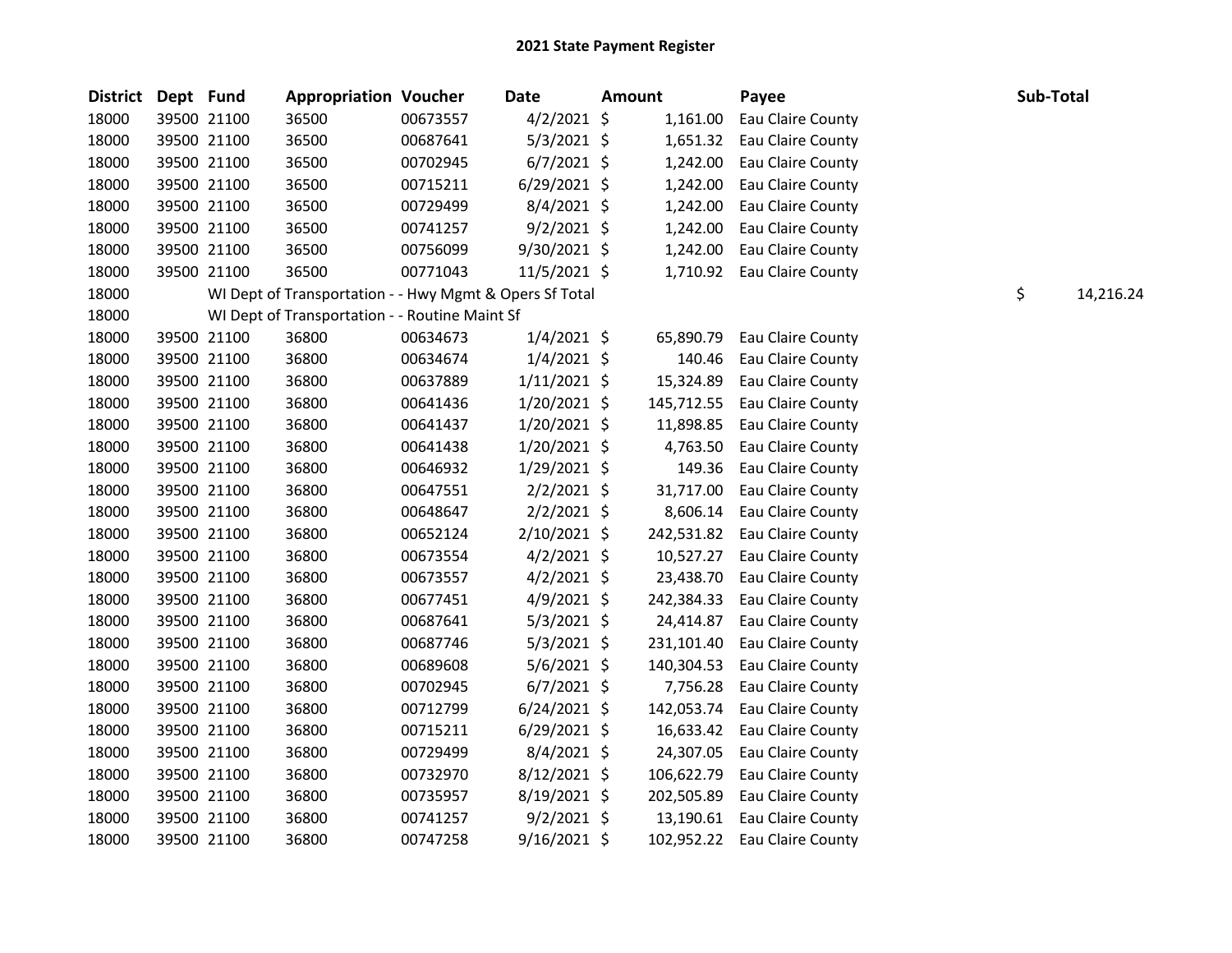| <b>District</b> | Dept Fund |             | <b>Appropriation Voucher</b>                                 |          | Date           | <b>Amount</b> |            | Payee             | Sub-Total          |
|-----------------|-----------|-------------|--------------------------------------------------------------|----------|----------------|---------------|------------|-------------------|--------------------|
| 18000           |           | 39500 21100 | 36800                                                        | 00754618 | 9/28/2021 \$   |               | 108,653.50 | Eau Claire County |                    |
| 18000           |           | 39500 21100 | 36800                                                        | 00756099 | 9/30/2021 \$   |               | 22,390.06  | Eau Claire County |                    |
| 18000           |           | 39500 21100 | 36800                                                        | 00760298 | 10/12/2021 \$  |               | 110,615.03 | Eau Claire County |                    |
| 18000           |           | 39500 21100 | 36800                                                        | 00769309 | $11/2/2021$ \$ |               | 62,998.46  | Eau Claire County |                    |
| 18000           |           | 39500 21100 | 36800                                                        | 00771043 | 11/5/2021 \$   |               | 2,851.47   | Eau Claire County |                    |
| 18000           |           | 39500 21100 | 36800                                                        | 00775904 | 11/19/2021 \$  |               | 22,225.93  | Eau Claire County |                    |
| 18000           |           | 39500 21100 | 36800                                                        | 00784323 | 12/16/2021 \$  |               | 30,000.00  | Eau Claire County |                    |
| 18000           |           | 39500 21100 | 36800                                                        | 00786846 | 12/23/2021 \$  |               | 16,298.62  | Eau Claire County |                    |
| 18000           |           |             | WI Dept of Transportation - - Routine Maint Sf Total         |          |                |               |            |                   | \$<br>2,190,961.53 |
| 18000           |           |             | WI Dept of Transportation - - Transpor Safety Ff             |          |                |               |            |                   |                    |
| 18000           |           | 39500 21100 | 58200                                                        | 00777306 | 11/24/2021 \$  |               | 68.29      | Eau Claire County |                    |
| 18000           |           |             | WI Dept of Transportation - - Transpor Safety Ff Total       |          |                |               |            |                   | \$<br>68.29        |
| 18000           |           |             | Department of Corrections - - Purchased Services For Offende |          |                |               |            |                   |                    |
| 18000           |           | 41000 10000 | 11100                                                        | 00403218 | $1/7/2021$ \$  |               | 9,000.00   | Eau Claire County |                    |
| 18000           |           | 41000 10000 | 11100                                                        | 00408051 | $2/3/2021$ \$  |               | 9,225.00   | Eau Claire County |                    |
| 18000           |           | 41000 10000 | 11100                                                        | 00408912 | $2/9/2021$ \$  |               | 11,250.00  | Eau Claire County |                    |
| 18000           |           | 41000 10000 | 11100                                                        | 00414744 | 3/10/2021 \$   |               | 9,000.00   | Eau Claire County |                    |
| 18000           |           | 41000 10000 | 11100                                                        | 00415727 | $3/15/2021$ \$ |               | 10,408.19  | Eau Claire County |                    |
| 18000           |           | 41000 10000 | 11100                                                        | 00421132 | $4/14/2021$ \$ |               | 11,172.00  | Eau Claire County |                    |
| 18000           |           | 41000 10000 | 11100                                                        | 00421139 | $4/14/2021$ \$ |               | 9,000.00   | Eau Claire County |                    |
| 18000           |           | 41000 10000 | 11100                                                        | 00422459 | $4/22/2021$ \$ |               | 11,832.00  | Eau Claire County |                    |
| 18000           |           | 41000 10000 | 11100                                                        | 00423334 | 4/29/2021 \$   |               | 5,307.50   | Eau Claire County |                    |
| 18000           |           | 41000 10000 | 11100                                                        | 00425673 | $5/11/2021$ \$ |               | 9,000.00   | Eau Claire County |                    |
| 18000           |           | 41000 10000 | 11100                                                        | 00432040 | $6/11/2021$ \$ |               | 9,000.00   | Eau Claire County |                    |
| 18000           |           | 41000 10000 | 11100                                                        | 00433376 | $6/18/2021$ \$ |               | 7,159.84   | Eau Claire County |                    |
| 18000           |           | 41000 10000 | 11100                                                        | 00434326 | $6/23/2021$ \$ |               | 9,252.45   | Eau Claire County |                    |
| 18000           |           | 41000 10000 | 11100                                                        | 00436935 | $7/7/2021$ \$  |               | 9,000.00   | Eau Claire County |                    |
| 18000           |           | 41000 10000 | 11100                                                        | 00443393 | 8/9/2021 \$    |               | 14,457.17  | Eau Claire County |                    |
| 18000           |           | 41000 10000 | 11100                                                        | 00445236 | 8/18/2021 \$   |               | 2,995.00   | Eau Claire County |                    |
| 18000           |           | 41000 10000 | 11100                                                        | 00446960 | 8/30/2021 \$   |               | 13,206.00  | Eau Claire County |                    |
| 18000           |           | 41000 10000 | 11100                                                        | 00451152 | $9/16/2021$ \$ |               | 8,719.02   | Eau Claire County |                    |
| 18000           |           | 41000 10000 | 11100                                                        | 00451330 | $9/17/2021$ \$ |               | 4,370.00   | Eau Claire County |                    |
| 18000           |           | 41000 10000 | 11100                                                        | 00456046 | 10/13/2021 \$  |               | 4,018.00   | Eau Claire County |                    |
| 18000           |           | 41000 10000 | 11100                                                        | 00458710 | 10/25/2021 \$  |               | 9,265.82   | Eau Claire County |                    |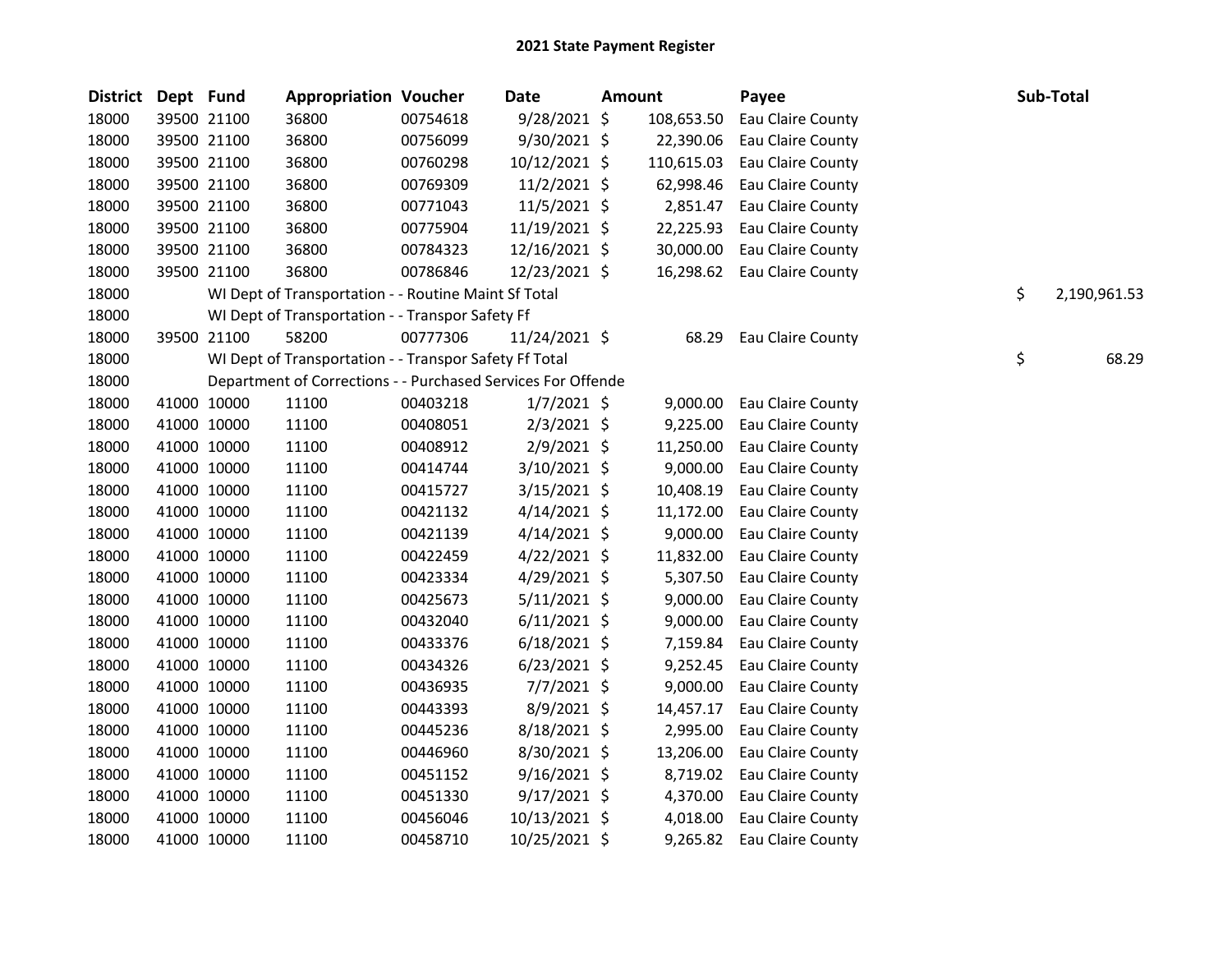| <b>District</b> | Dept Fund   |             | <b>Appropriation Voucher</b>                                       |          | <b>Date</b>    | <b>Amount</b> |           | Payee                      | Sub-Total |            |
|-----------------|-------------|-------------|--------------------------------------------------------------------|----------|----------------|---------------|-----------|----------------------------|-----------|------------|
| 18000           |             | 41000 10000 | 11100                                                              | 00461737 | 11/10/2021 \$  |               | 4,872.00  | Eau Claire County          |           |            |
| 18000           |             | 41000 10000 | 11100                                                              | 00462555 | 11/15/2021 \$  |               | 11,778.02 | Eau Claire County          |           |            |
| 18000           |             | 41000 10000 | 11100                                                              | 00462856 | 11/16/2021 \$  |               | 483.48    | Eau Claire County          |           |            |
| 18000           |             | 41000 10000 | 11100                                                              | 00468149 | 12/16/2021 \$  |               | 9,899.41  | Eau Claire County          |           |            |
| 18000           |             | 41000 10000 | 11100                                                              | 00470081 | 12/27/2021 \$  |               | 540.84    | Eau Claire County          |           |            |
| 18000           | 41000 10000 |             | 11100                                                              | 00470083 | 12/27/2021 \$  |               | 5,081.00  | Eau Claire County          |           |            |
| 18000           |             |             | Department of Corrections - - Purchased Services For Offende Total |          |                |               |           |                            | \$        | 219,292.74 |
| 18000           |             |             | Department of Corrections - - Corrections Contracts And Agre       |          |                |               |           |                            |           |            |
| 18000           |             | 41000 10000 | 11400                                                              | 00406015 | $1/25/2021$ \$ |               | 3,859.50  | Eau Claire County          |           |            |
| 18000           |             | 41000 10000 | 11400                                                              | 00409166 | 2/10/2021 \$   |               | 14,871.94 | Eau Claire County          |           |            |
| 18000           |             | 41000 10000 | 11400                                                              | 00410613 | 2/18/2021 \$   |               | 4,425.56  | Eau Claire County          |           |            |
| 18000           |             | 41000 10000 | 11400                                                              | 00412431 | $2/26/2021$ \$ |               | 10,858.06 | Eau Claire County          |           |            |
| 18000           |             | 41000 10000 | 11400                                                              | 00414749 | 3/10/2021 \$   |               | 40,653.40 | Eau Claire County          |           |            |
| 18000           |             | 41000 10000 | 11400                                                              | 00418007 | 3/29/2021 \$   |               |           | 7,307.32 Eau Claire County |           |            |
| 18000           |             | 41000 10000 | 11400                                                              | 00419980 | $4/8/2021$ \$  |               | 38,234.78 | Eau Claire County          |           |            |
| 18000           |             | 41000 10000 | 11400                                                              | 00422327 | $4/22/2021$ \$ |               | 5,609.14  | Eau Claire County          |           |            |
| 18000           | 41000 10000 |             | 11400                                                              | 00428777 | $5/25/2021$ \$ |               | 39,675.66 | Eau Claire County          |           |            |
| 18000           |             | 41000 10000 | 11400                                                              | 00429070 | $5/27/2021$ \$ |               | 3,293.44  | Eau Claire County          |           |            |
| 18000           | 41000 10000 |             | 11400                                                              | 00431106 | $6/8/2021$ \$  |               | 36,742.44 | Eau Claire County          |           |            |
| 18000           |             | 41000 10000 | 11400                                                              | 00433902 | $6/21/2021$ \$ |               | 33,243.16 | Eau Claire County          |           |            |
| 18000           |             | 41000 10000 | 11400                                                              | 00434559 | $6/24/2021$ \$ |               | 6,844.18  | Eau Claire County          |           |            |
| 18000           |             | 41000 10000 | 11400                                                              | 00437254 | 7/9/2021 \$    |               | 257.30    | Eau Claire County          |           |            |
| 18000           |             | 41000 10000 | 11400                                                              | 00437256 | 7/9/2021 \$    |               | 1,595.26  | Eau Claire County          |           |            |
| 18000           |             | 41000 10000 | 11400                                                              | 00437259 | 7/9/2021 \$    |               | 6,483.96  | Eau Claire County          |           |            |
| 18000           |             | 41000 10000 | 11400                                                              | 00437438 | 7/9/2021 \$    |               | 22,951.16 | Eau Claire County          |           |            |
| 18000           | 41000 10000 |             | 11400                                                              | 00444999 | $8/17/2021$ \$ |               | 25,369.78 | Eau Claire County          |           |            |
| 18000           |             | 41000 10000 | 11400                                                              | 00446359 | 8/25/2021 \$   |               | 8,439.44  | Eau Claire County          |           |            |
| 18000           |             | 41000 10000 | 11400                                                              | 00451413 | $9/21/2021$ \$ |               | 15,386.54 | Eau Claire County          |           |            |
| 18000           |             | 41000 10000 | 11400                                                              | 00453297 | 9/29/2021 \$   |               | 10,086.16 | Eau Claire County          |           |            |
| 18000           |             | 41000 10000 | 11400                                                              | 00456809 | 10/18/2021 \$  |               | 5,197.46  | Eau Claire County          |           |            |
| 18000           |             | 41000 10000 | 11400                                                              | 00464056 | 11/23/2021 \$  |               | 6,123.74  | Eau Claire County          |           |            |
| 18000           | 41000 10000 |             | 11400                                                              | 00468322 | 12/17/2021 \$  |               | 6,998.56  | Eau Claire County          |           |            |
| 18000           | 41000 10000 |             | 11400                                                              | 00469507 | 12/23/2021 \$  |               | 617.52    | Eau Claire County          |           |            |
| 18000           |             | 41000 10000 | 11400                                                              | 00469510 | 12/23/2021 \$  |               | 566.06    | Eau Claire County          |           |            |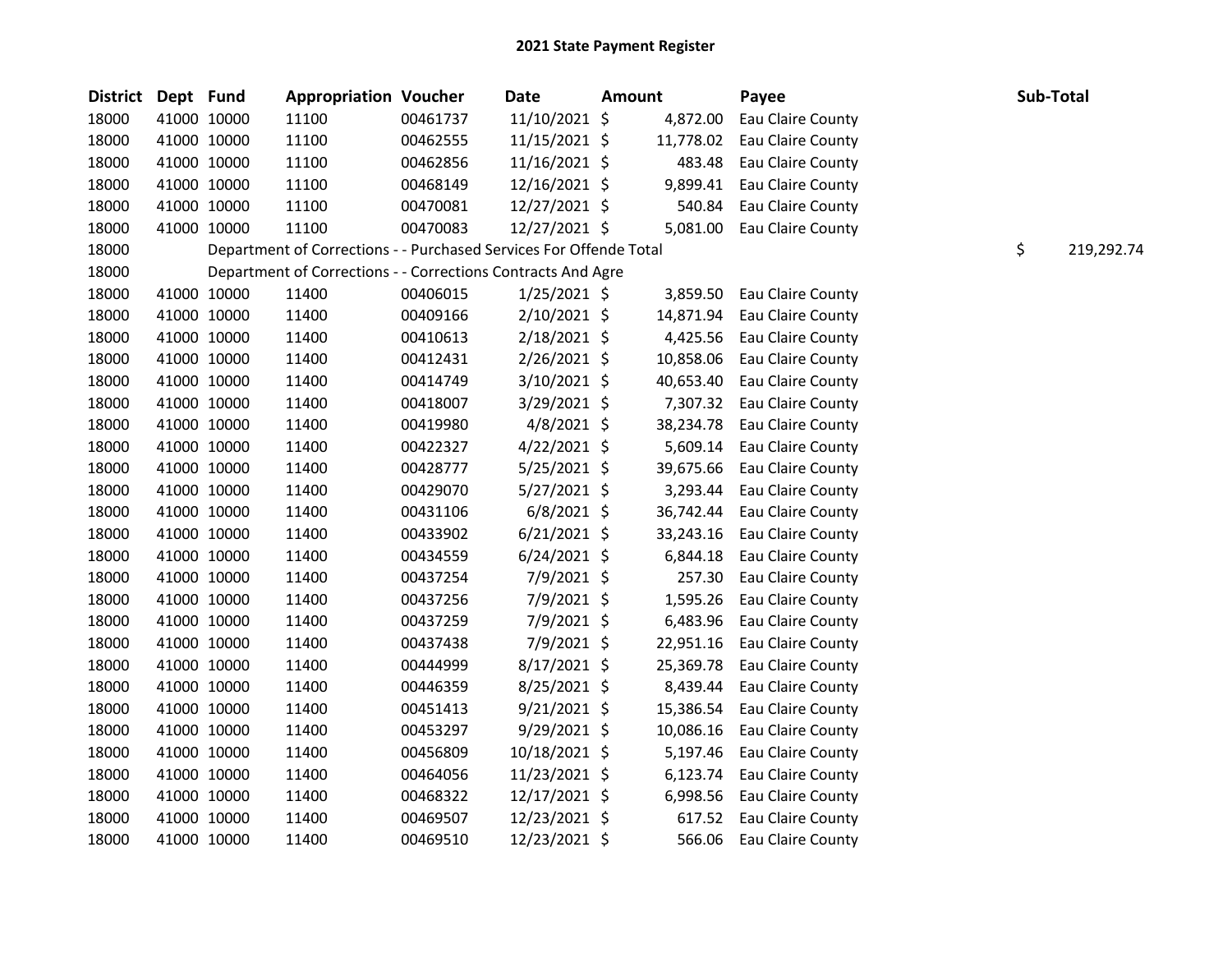| District Dept Fund |             | <b>Appropriation Voucher</b>                                       |          | <b>Date</b>    | <b>Amount</b> | Payee                                                                                                         |     | Sub-Total     |
|--------------------|-------------|--------------------------------------------------------------------|----------|----------------|---------------|---------------------------------------------------------------------------------------------------------------|-----|---------------|
| 18000              |             | Department of Corrections - - Corrections Contracts And Agre Total |          |                |               |                                                                                                               | \$. | 355,691.52    |
| 18000              |             |                                                                    |          |                |               | Department of Corrections - - Reimbursing Counties For Probation, Extended Supervision And Parole Holds       |     |               |
| 18000              | 41000 10000 | 11600                                                              | 00459579 | 10/29/2021 \$  |               | 65,960.00 Eau Claire County                                                                                   |     |               |
| 18000              |             |                                                                    |          |                |               | Department of Corrections - - Reimbursing Counties For Probation, Extended Supervision And Parole Holds Total | \$  | 65,960.00     |
| 18000              |             | Department of Corrections - - Prison Industries                    |          |                |               |                                                                                                               |     |               |
| 18000              | 41000 16600 | 13400                                                              | 00425488 | $5/10/2021$ \$ |               | 375.94 Eau Claire County                                                                                      |     |               |
| 18000              |             | Department of Corrections - - Prison Industries Total              |          |                |               |                                                                                                               | \$  | 375.94        |
| 18000              |             | Department of Health Services - - State/Federal Aids               |          |                |               |                                                                                                               |     |               |
| 18000              | 43500 10000 | 00000                                                              | 92106    | $1/4/2021$ \$  | 496,133.00    | Eau Claire County                                                                                             |     |               |
| 18000              | 43500 10000 | 00000                                                              | 92107    | $2/1/2021$ \$  | 685,364.00    | Eau Claire County                                                                                             |     |               |
| 18000              | 43500 10000 | 00000                                                              | 92108    | $3/1/2021$ \$  | 410,295.00    | Eau Claire County                                                                                             |     |               |
| 18000              | 43500 10000 | 00000                                                              | 92109    | $4/1/2021$ \$  | 1,185,386.00  | Eau Claire County                                                                                             |     |               |
| 18000              | 43500 10000 | 00000                                                              | 92110    | $5/3/2021$ \$  | 2,429,196.00  | Eau Claire County                                                                                             |     |               |
| 18000              | 43500 10000 | 00000                                                              | 92111    | $6/1/2021$ \$  | 911,615.00    | Eau Claire County                                                                                             |     |               |
| 18000              | 43500 10000 | 00000                                                              | 92112    | $6/16/2021$ \$ | 45,854.00     | Eau Claire County                                                                                             |     |               |
| 18000              | 43500 10000 | 00000                                                              | 92200    | $7/1/2021$ \$  | 1,511,148.00  | Eau Claire County                                                                                             |     |               |
| 18000              | 43500 10000 | 00000                                                              | 92201    | $8/2/2021$ \$  | 3,231,781.00  | Eau Claire County                                                                                             |     |               |
| 18000              | 43500 10000 | 00000                                                              | 92202    | $9/1/2021$ \$  | 930,278.00    | Eau Claire County                                                                                             |     |               |
| 18000              | 43500 10000 | 00000                                                              | 92204    | $10/1/2021$ \$ | 758,477.00    | Eau Claire County                                                                                             |     |               |
| 18000              | 43500 10000 | 00000                                                              | 92206    | $11/1/2021$ \$ | 675,239.00    | Eau Claire County                                                                                             |     |               |
| 18000              | 43500 10000 | 00000                                                              | 92207    | $12/1/2021$ \$ | 923,555.00    | Eau Claire County                                                                                             |     |               |
| 18000              |             | Department of Health Services - - State/Federal Aids Total         |          |                |               |                                                                                                               | \$  | 14,194,321.00 |
| 18000              |             | Department of Health Services - - General Program Operations       |          |                |               |                                                                                                               |     |               |
| 18000              | 43500 10000 | 40100                                                              | 00402579 | $1/12/2021$ \$ | 1.50          | Eau Claire County                                                                                             |     |               |
| 18000              | 43500 10000 | 40100                                                              | 00411736 | $2/23/2021$ \$ | 1.50          | Eau Claire County                                                                                             |     |               |
| 18000              | 43500 10000 | 40100                                                              | 00414165 | $3/9/2021$ \$  | 1.50          | Eau Claire County                                                                                             |     |               |
| 18000              | 43500 10000 | 40100                                                              | 00418588 | 3/30/2021 \$   | 1.50          | Eau Claire County                                                                                             |     |               |
| 18000              | 43500 10000 | 40100                                                              | 00435988 | $6/29/2021$ \$ | 1.50          | Eau Claire County                                                                                             |     |               |
| 18000              | 43500 10000 | 40100                                                              | 00438748 | 7/13/2021 \$   | 1.50          | Eau Claire County                                                                                             |     |               |
| 18000              | 43500 10000 | 40100                                                              | 00439495 | 7/20/2021 \$   | 1.50          | Eau Claire County                                                                                             |     |               |
| 18000              | 43500 10000 | 40100                                                              | 00441660 | $8/2/2021$ \$  | 1.00          | Eau Claire County                                                                                             |     |               |
| 18000              | 43500 10000 | 40100                                                              | 00441661 | $8/2/2021$ \$  | 15.00         | Eau Claire County                                                                                             |     |               |
| 18000              | 43500 10000 | 40100                                                              | 00441666 | $8/2/2021$ \$  | 1.50          | Eau Claire County                                                                                             |     |               |
| 18000              | 43500 10000 | 40100                                                              | 00449631 | $9/14/2021$ \$ | 1.50          | Eau Claire County                                                                                             |     |               |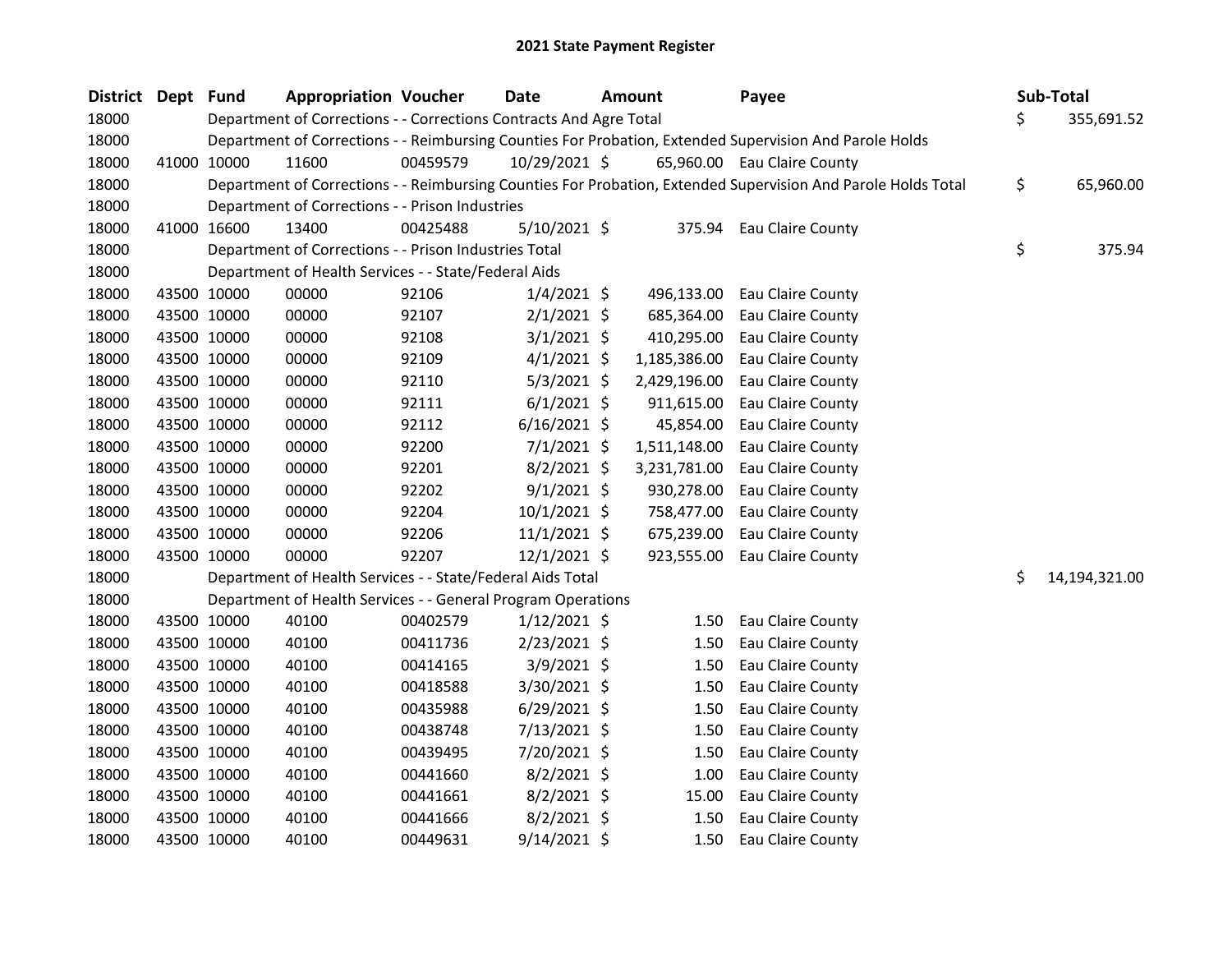| District | Dept Fund |             | <b>Appropriation Voucher</b>                                           |          | Date           | Amount |            | Payee             | Sub-Total          |
|----------|-----------|-------------|------------------------------------------------------------------------|----------|----------------|--------|------------|-------------------|--------------------|
| 18000    |           | 43500 10000 | 40100                                                                  | 00455403 | 10/13/2021 \$  |        | 1.50       | Eau Claire County |                    |
| 18000    |           | 43500 10000 | 40100                                                                  | 00457159 | 10/19/2021 \$  |        | 1.50       | Eau Claire County |                    |
| 18000    |           | 43500 10000 | 40100                                                                  | 00469338 | 12/21/2021 \$  |        | 1.50       | Eau Claire County |                    |
| 18000    |           | 43500 10000 | 40100                                                                  | 00470160 | 12/28/2021 \$  |        | 1.50       | Eau Claire County |                    |
| 18000    |           |             | Department of Health Services - - General Program Operations Total     |          |                |        |            |                   | \$<br>35.50        |
| 18000    |           |             | Department of Health Services - - Medical Assistance State Admin       |          |                |        |            |                   |                    |
| 18000    |           | 43500 10000 | 44000                                                                  | 00402579 | $1/12/2021$ \$ |        | 1.50       | Eau Claire County |                    |
| 18000    |           | 43500 10000 | 44000                                                                  | 00411736 | $2/23/2021$ \$ |        | 1.50       | Eau Claire County |                    |
| 18000    |           | 43500 10000 | 44000                                                                  | 00414165 | 3/9/2021 \$    |        | 1.50       | Eau Claire County |                    |
| 18000    |           | 43500 10000 | 44000                                                                  | 00418588 | $3/30/2021$ \$ |        | 1.50       | Eau Claire County |                    |
| 18000    |           | 43500 10000 | 44000                                                                  | 00435988 | 6/29/2021 \$   |        | 1.50       | Eau Claire County |                    |
| 18000    |           | 43500 10000 | 44000                                                                  | 00438748 | 7/13/2021 \$   |        | 1.50       | Eau Claire County |                    |
| 18000    |           | 43500 10000 | 44000                                                                  | 00439495 | 7/20/2021 \$   |        | 1.50       | Eau Claire County |                    |
| 18000    |           | 43500 10000 | 44000                                                                  | 00441660 | $8/2/2021$ \$  |        | 1.00       | Eau Claire County |                    |
| 18000    |           | 43500 10000 | 44000                                                                  | 00441661 | $8/2/2021$ \$  |        | 15.00      | Eau Claire County |                    |
| 18000    |           | 43500 10000 | 44000                                                                  | 00441666 | $8/2/2021$ \$  |        | 1.50       | Eau Claire County |                    |
| 18000    |           | 43500 10000 | 44000                                                                  | 00449631 | $9/14/2021$ \$ |        | 1.50       | Eau Claire County |                    |
| 18000    |           | 43500 10000 | 44000                                                                  | 00455403 | 10/13/2021 \$  |        | 1.50       | Eau Claire County |                    |
| 18000    |           | 43500 10000 | 44000                                                                  | 00457159 | 10/19/2021 \$  |        | 1.50       | Eau Claire County |                    |
| 18000    |           | 43500 10000 | 44000                                                                  | 00469338 | 12/21/2021 \$  |        | 1.50       | Eau Claire County |                    |
| 18000    |           | 43500 10000 | 44000                                                                  | 00470160 | 12/28/2021 \$  |        | 1.50       | Eau Claire County |                    |
| 18000    |           |             | Department of Health Services - - Medical Assistance State Admin Total |          |                |        |            |                   | \$<br>35.50        |
| 18000    |           |             | Department of Health Services - - Interagency And Intra-Agency A       |          |                |        |            |                   |                    |
| 18000    |           | 43500 10000 | 46800                                                                  | 00402728 | $1/12/2021$ \$ |        | 266,684.20 | Eau Claire County |                    |
| 18000    |           | 43500 10000 | 46800                                                                  | 00458953 | 10/28/2021 \$  |        | 794,758.00 | Eau Claire County |                    |
| 18000    |           |             | Department of Health Services - - Interagency And Intra-Agency A Total |          |                |        |            |                   | \$<br>1,061,442.20 |
| 18000    |           |             | Department of Health Services - - Oig Operations                       |          |                |        |            |                   |                    |
| 18000    |           | 43500 10000 | 80500                                                                  | 00442197 | 8/27/2021 \$   |        | 3.12       | Eau Claire County |                    |
| 18000    |           |             | Department of Health Services - - Oig Operations Total                 |          |                |        |            |                   | \$<br>3.12         |
| 18000    |           |             | Department of Health Services - - Medicaid State Administration        |          |                |        |            |                   |                    |
| 18000    |           | 43500 10000 | 85100                                                                  | 00442197 | 8/27/2021 \$   |        | 3.13       | Eau Claire County |                    |
| 18000    |           |             | Department of Health Services - - Medicaid State Administration Total  |          |                |        |            |                   | \$<br>3.13         |
| 18000    |           |             | Dept of Children and Families - - Milw Child Welfare Svc Collect       |          |                |        |            |                   |                    |
| 18000    |           | 43700 10000 | 12200                                                                  | 00085929 | $6/17/2021$ \$ |        | 42.24      | Eau Claire County |                    |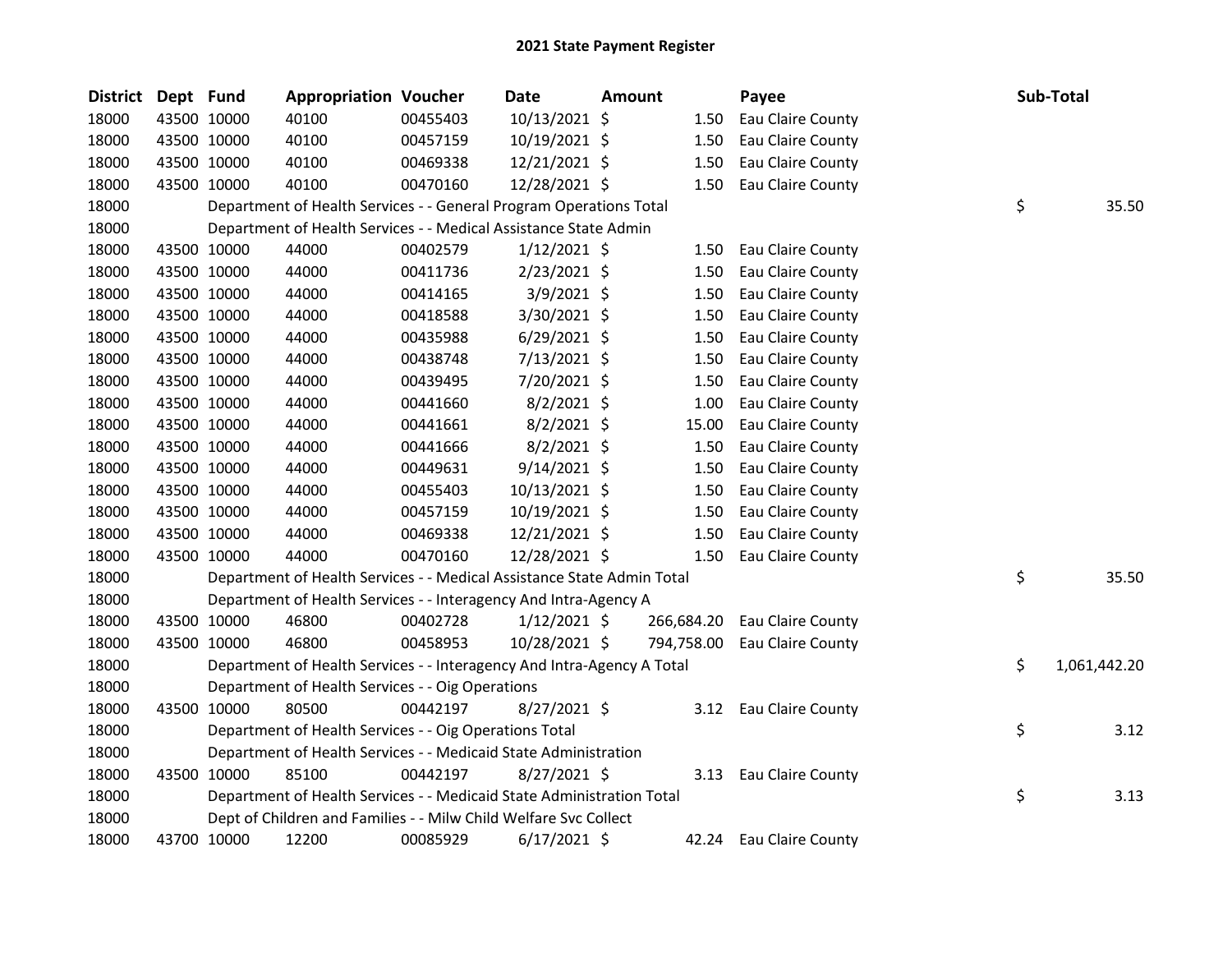| <b>District</b> | Dept Fund |             | <b>Appropriation Voucher</b>                                           |          | <b>Date</b>    | <b>Amount</b> | Payee                      | <b>Sub-Total</b> |          |
|-----------------|-----------|-------------|------------------------------------------------------------------------|----------|----------------|---------------|----------------------------|------------------|----------|
| 18000           |           |             | Dept of Children and Families - - Milw Child Welfare Svc Collect Total |          |                |               |                            | Ś.               | 42.24    |
| 18000           |           |             | Dept of Children and Families - - General Program Operations           |          |                |               |                            |                  |          |
| 18000           |           | 43700 10000 | 20100                                                                  | 00089555 | 10/27/2021 \$  |               | 149.60 Eau Claire County   |                  |          |
| 18000           |           |             | Dept of Children and Families - - General Program Operations Total     |          |                |               |                            | \$               | 149.60   |
| 18000           |           |             | Dept of Children and Families - - Fees For Administrative Servic       |          |                |               |                            |                  |          |
| 18000           |           | 43700 10000 | 23100                                                                  | 00080557 | $2/16/2021$ \$ | 185.00        | Eau Claire County          |                  |          |
| 18000           |           | 43700 10000 | 23100                                                                  | 00083414 | $4/20/2021$ \$ | 150.00        | Eau Claire County          |                  |          |
| 18000           |           | 43700 10000 | 23100                                                                  | 00087297 | 7/23/2021 \$   | 100.00        | Eau Claire County          |                  |          |
| 18000           |           | 43700 10000 | 23100                                                                  | 00090914 | $11/2/2021$ \$ | 90.00         | Eau Claire County          |                  |          |
| 18000           |           |             | Dept of Children and Families - - Fees For Administrative Servic Total |          |                |               |                            | \$               | 525.00   |
| 18000           |           |             | Dept of Children and Families - - Child Support State Ops Fees         |          |                |               |                            |                  |          |
| 18000           |           | 43700 10000 | 23400                                                                  | 00089554 | 10/27/2021 \$  |               | 2,500.00 Eau Claire County |                  |          |
| 18000           |           |             | Dept of Children and Families - - Child Support State Ops Fees Total   |          |                |               |                            | \$               | 2,500.00 |
| 18000           |           |             | Dept of Children and Families - - Child Support State Operations       |          |                |               |                            |                  |          |
| 18000           |           | 43700 10000 | 25700                                                                  | 00089555 | 10/27/2021 \$  | 290.40        | Eau Claire County          |                  |          |
| 18000           |           |             | Dept of Children and Families - - Child Support State Operations Total |          |                |               |                            | \$               | 290.40   |
| 18000           |           |             | Dept of Children and Families - - General Aids                         |          |                |               |                            |                  |          |
| 18000           |           | 43700 10000 | 99000                                                                  | 00078992 | $1/5/2021$ \$  | 99,710.86     | Eau Claire County          |                  |          |
| 18000           |           | 43700 10000 | 99000                                                                  | 00079734 | $1/29/2021$ \$ | 240,033.13    | Eau Claire County          |                  |          |
| 18000           |           | 43700 10000 | 99000                                                                  | 00079932 | $2/1/2021$ \$  | 53.57         | Eau Claire County          |                  |          |
| 18000           |           | 43700 10000 | 99000                                                                  | 00080148 | $2/5/2021$ \$  | 113,673.98    | Eau Claire County          |                  |          |
| 18000           |           | 43700 10000 | 99000                                                                  | 00080253 | $2/5/2021$ \$  | 575.12        | Eau Claire County          |                  |          |
| 18000           |           | 43700 10000 | 99000                                                                  | 00081170 | $3/3/2021$ \$  | 21,693.80     | Eau Claire County          |                  |          |
| 18000           |           | 43700 10000 | 99000                                                                  | 00081224 | $3/5/2021$ \$  | 694,827.00    | Eau Claire County          |                  |          |
| 18000           |           | 43700 10000 | 99000                                                                  | 00081303 | $3/5/2021$ \$  | 3,048.60      | Eau Claire County          |                  |          |
| 18000           |           | 43700 10000 | 99000                                                                  | 00081389 | $3/8/2021$ \$  | 9,425.00      | Eau Claire County          |                  |          |
| 18000           |           | 43700 10000 | 99000                                                                  | 00082535 | $4/1/2021$ \$  | 972,381.54    | Eau Claire County          |                  |          |
| 18000           |           | 43700 10000 | 99000                                                                  | 00082622 | $4/5/2021$ \$  | 64,775.85     | Eau Claire County          |                  |          |
| 18000           |           | 43700 10000 | 99000                                                                  | 00082623 | $4/5/2021$ \$  | 759.65        | Eau Claire County          |                  |          |
| 18000           |           | 43700 10000 | 99000                                                                  | 00083879 | 4/30/2021 \$   | 268,352.30    | Eau Claire County          |                  |          |
| 18000           |           | 43700 10000 | 99000                                                                  | 00084092 | $5/5/2021$ \$  | 120,861.47    | Eau Claire County          |                  |          |
| 18000           |           | 43700 10000 | 99000                                                                  | 00084921 | 5/18/2021 \$   | 5,902.00      | Eau Claire County          |                  |          |
| 18000           |           | 43700 10000 | 99000                                                                  | 00085606 | $6/7/2021$ \$  | 93,835.44     | Eau Claire County          |                  |          |
| 18000           |           | 43700 10000 | 99000                                                                  | 00086247 | $6/29/2021$ \$ | 50.00         | Eau Claire County          |                  |          |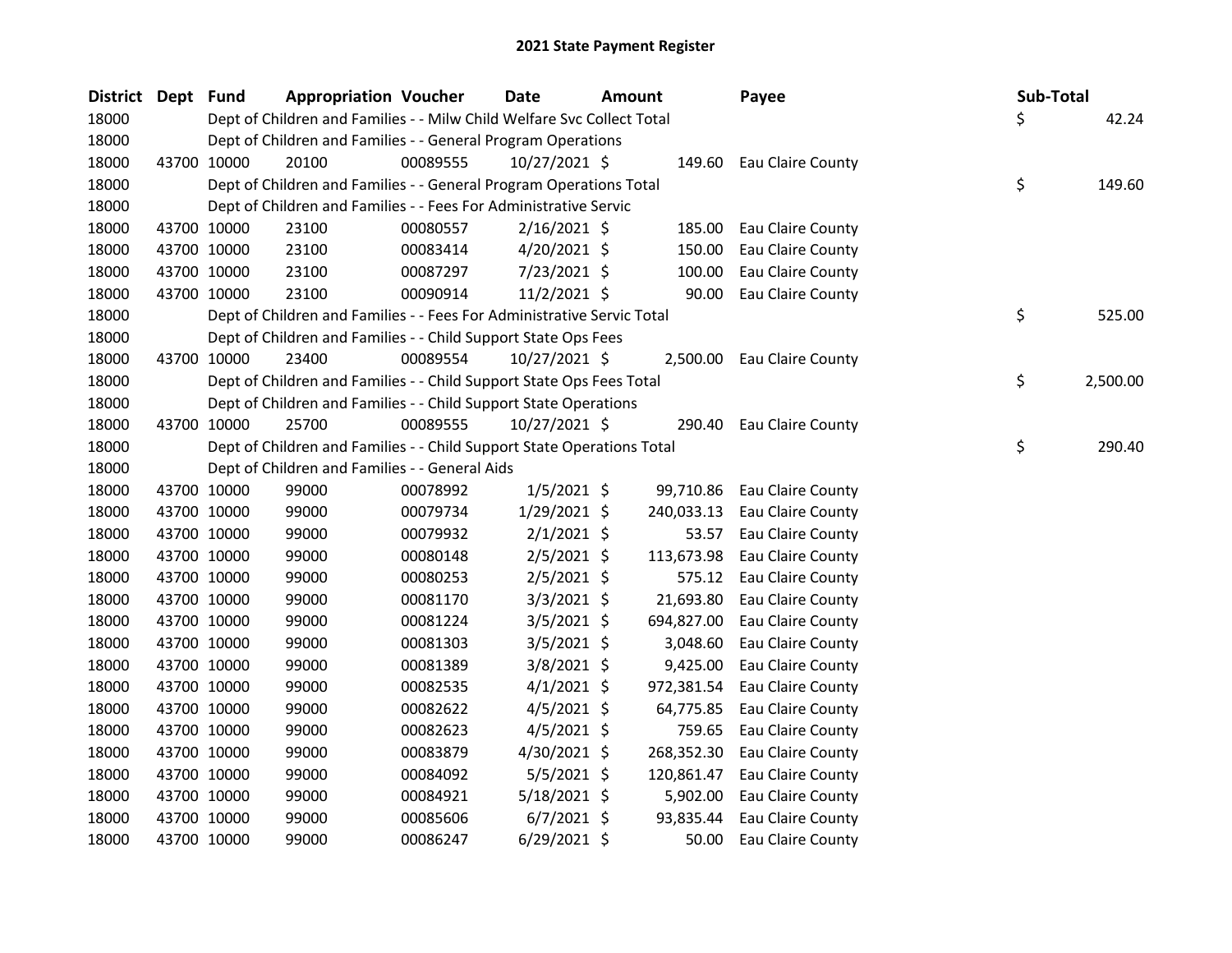| <b>District</b> | Dept Fund |             | <b>Appropriation Voucher</b>                                |          | Date           | <b>Amount</b> | Payee                        | Sub-Total          |
|-----------------|-----------|-------------|-------------------------------------------------------------|----------|----------------|---------------|------------------------------|--------------------|
| 18000           |           | 43700 10000 | 99000                                                       | 00086540 | $6/30/2021$ \$ | 5,228.00      | Eau Claire County            |                    |
| 18000           |           | 43700 10000 | 99000                                                       | 00086668 | 7/7/2021 \$    | 99,933.54     | Eau Claire County            |                    |
| 18000           |           | 43700 10000 | 99000                                                       | 00087543 | 7/30/2021 \$   | 234,097.89    | Eau Claire County            |                    |
| 18000           |           | 43700 10000 | 99000                                                       | 00087677 | 7/30/2021 \$   | 70,526.00     | Eau Claire County            |                    |
| 18000           |           | 43700 10000 | 99000                                                       | 00087913 | $8/5/2021$ \$  | 135,777.88    | Eau Claire County            |                    |
| 18000           |           | 43700 10000 | 99000                                                       | 00088917 | 9/7/2021 \$    | 1,976,741.41  | Eau Claire County            |                    |
| 18000           |           | 43700 10000 | 99000                                                       | 00089095 | $9/10/2021$ \$ | 74,308.68     | Eau Claire County            |                    |
| 18000           |           | 43700 10000 | 99000                                                       | 00089888 | 10/5/2021 \$   | 102,048.20    | Eau Claire County            |                    |
| 18000           |           | 43700 10000 | 99000                                                       | 00090737 | 10/29/2021 \$  | 242,592.03    | Eau Claire County            |                    |
| 18000           |           | 43700 10000 | 99000                                                       | 00091003 | 11/5/2021 \$   | 158,160.79    | Eau Claire County            |                    |
| 18000           |           | 43700 10000 | 99000                                                       | 00091956 | 12/2/2021 \$   | 33.00         | Eau Claire County            |                    |
| 18000           |           | 43700 10000 | 99000                                                       | 00092102 | 12/3/2021 \$   | 47,376.00     | Eau Claire County            |                    |
| 18000           |           | 43700 10000 | 99000                                                       | 00092199 | $12/6/2021$ \$ |               | 113,327.35 Eau Claire County |                    |
| 18000           |           |             | Dept of Children and Families - - General Aids Total        |          |                |               |                              | \$<br>5,970,110.08 |
| 18000           |           |             | Dept of Workforce Development - - Auxiliary Services        |          |                |               |                              |                    |
| 18000           |           | 44500 10000 | 13000                                                       | 00310335 | $1/4/2021$ \$  | 95.00         | Eau Claire County            |                    |
| 18000           |           | 44500 10000 | 13000                                                       | 00313424 | $2/2/2021$ \$  | 70.00         | Eau Claire County            |                    |
| 18000           |           | 44500 10000 | 13000                                                       | 00317054 | $3/2/2021$ \$  | 105.00        | Eau Claire County            |                    |
| 18000           |           | 44500 10000 | 13000                                                       | 00320862 | $4/2/2021$ \$  | 135.00        | Eau Claire County            |                    |
| 18000           |           | 44500 10000 | 13000                                                       | 00324407 | $5/4/2021$ \$  | 110.00        | Eau Claire County            |                    |
| 18000           |           | 44500 10000 | 13000                                                       | 00327600 | $6/2/2021$ \$  | 90.00         | Eau Claire County            |                    |
| 18000           |           | 44500 10000 | 13000                                                       | 00331384 | $7/2/2021$ \$  | 100.00        | Eau Claire County            |                    |
| 18000           |           | 44500 10000 | 13000                                                       | 00335284 | $8/3/2021$ \$  | 75.00         | Eau Claire County            |                    |
| 18000           |           | 44500 10000 | 13000                                                       | 00339077 | $9/2/2021$ \$  | 65.00         | Eau Claire County            |                    |
| 18000           |           | 44500 10000 | 13000                                                       | 00343065 | 10/4/2021 \$   | 60.00         | Eau Claire County            |                    |
| 18000           |           | 44500 10000 | 13000                                                       | 00347104 | 11/2/2021 \$   | 85.00         | Eau Claire County            |                    |
| 18000           |           | 44500 10000 | 13000                                                       | 00350753 | 12/2/2021 \$   | 75.00         | Eau Claire County            |                    |
| 18000           |           |             | Dept of Workforce Development - - Auxiliary Services Total  |          |                |               |                              | \$<br>1,065.00     |
| 18000           |           |             | Dept of Workforce Development - - Title Ib Aids Federal Prf |          |                |               |                              |                    |
| 18000           |           | 44500 10000 | 54400                                                       | 00310753 | $1/6/2021$ \$  | 537.00        | Eau Claire County            |                    |
| 18000           |           | 44500 10000 | 54400                                                       | 00313714 | $2/3/2021$ \$  | 571.50        | Eau Claire County            |                    |
| 18000           |           | 44500 10000 | 54400                                                       | 00314990 | $2/16/2021$ \$ | 520.00        | Eau Claire County            |                    |
| 18000           |           | 44500 10000 | 54400                                                       | 00321885 | $4/13/2021$ \$ | 1,043.00      | Eau Claire County            |                    |
| 18000           |           | 44500 10000 | 54400                                                       | 00325374 | $5/12/2021$ \$ | 478.00        | Eau Claire County            |                    |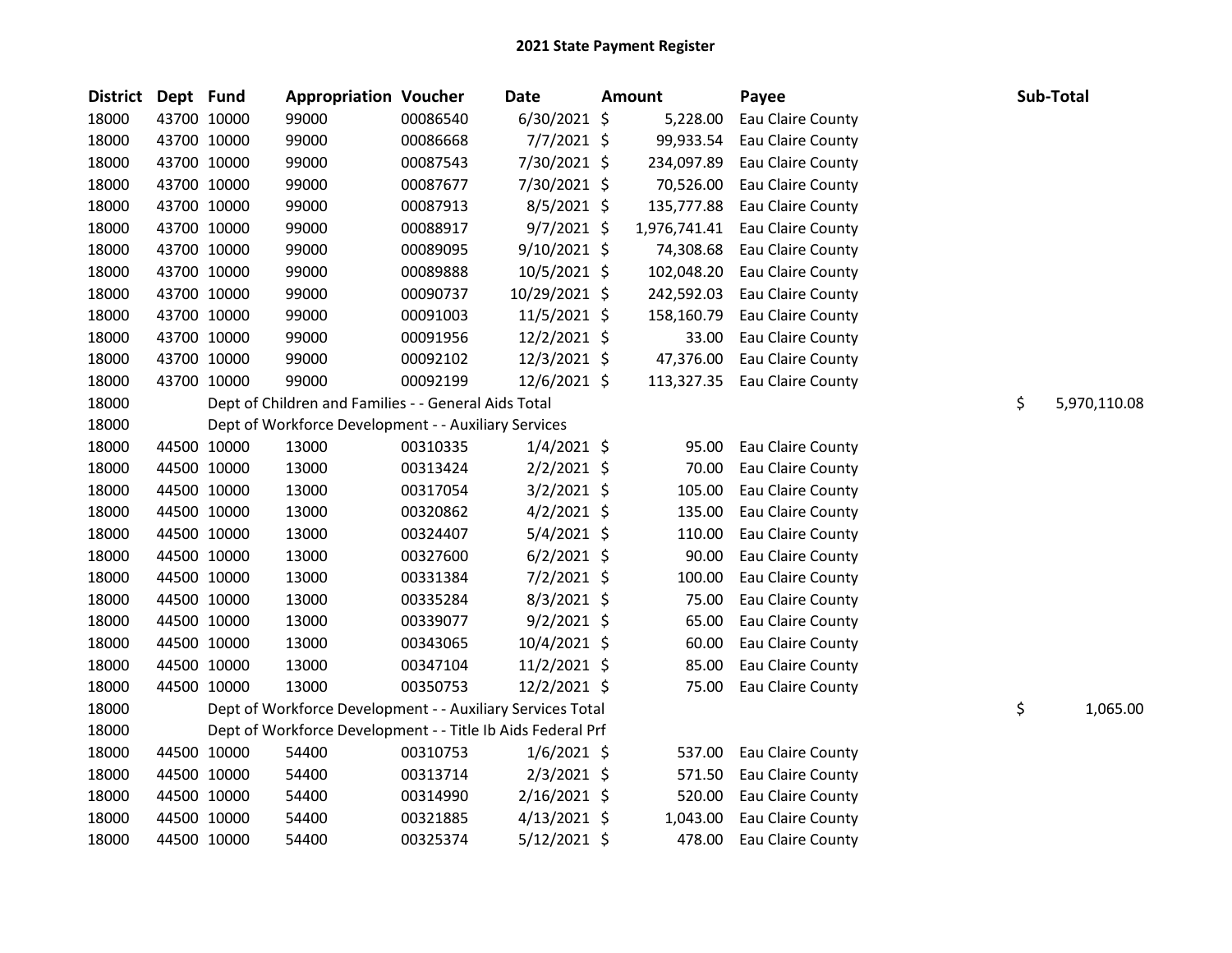| <b>District</b> | Dept Fund |             | <b>Appropriation Voucher</b>                                          |          | <b>Date</b>    | <b>Amount</b> |           | Payee                       | Sub-Total       |
|-----------------|-----------|-------------|-----------------------------------------------------------------------|----------|----------------|---------------|-----------|-----------------------------|-----------------|
| 18000           |           | 44500 10000 | 54400                                                                 | 00330328 | $6/23/2021$ \$ |               |           | 121.00 Eau Claire County    |                 |
| 18000           |           |             | Dept of Workforce Development - - Title Ib Aids Federal Prf Total     |          |                |               |           |                             | \$<br>3,270.50  |
| 18000           |           |             | Dept of Workforce Development - - Wc Ops Uninsured Emplyr Admin       |          |                |               |           |                             |                 |
| 18000           |           | 44500 22700 | 17700                                                                 | 00316129 | $2/24/2021$ \$ |               | 40.00     | Eau Claire County           |                 |
| 18000           |           | 44500 22700 | 17700                                                                 | 00316130 | $2/24/2021$ \$ |               | 5.00      | Eau Claire County           |                 |
| 18000           |           | 44500 22700 | 17700                                                                 | 00336448 | $8/12/2021$ \$ |               | 25.00     | Eau Claire County           |                 |
| 18000           |           | 44500 22700 | 17700                                                                 | 00336450 | $8/13/2021$ \$ |               | 20.00     | Eau Claire County           |                 |
| 18000           |           |             | Dept of Workforce Development - - Wc Ops Uninsured Emplyr Admin Total |          |                |               |           |                             | \$<br>90.00     |
| 18000           |           |             | Department of Justice - - Drug Trafficking Resp Grants                |          |                |               |           |                             |                 |
| 18000           |           | 45500 10000 | 20800                                                                 | 00094891 | 2/19/2021 \$   |               | 46,654.93 | Eau Claire County           |                 |
| 18000           |           | 45500 10000 | 20800                                                                 | 00097707 | $5/12/2021$ \$ |               | 1,845.07  | Eau Claire County           |                 |
| 18000           |           |             | Department of Justice - - Drug Trafficking Resp Grants Total          |          |                |               |           |                             | \$<br>48,500.00 |
| 18000           |           |             | Department of Justice - - Officer training reimbursement              |          |                |               |           |                             |                 |
| 18000           |           | 45500 10000 | 21400                                                                 | 00105015 | 11/15/2021 \$  |               | 16,000.00 | Eau Claire County           |                 |
| 18000           |           | 45500 10000 | 21400                                                                 | 00105678 | 11/22/2021 \$  |               | 320.00    | Eau Claire County           |                 |
| 18000           |           |             | Department of Justice - - Officer training reimbursement Total        |          |                |               |           |                             | \$<br>16,320.00 |
| 18000           |           |             | Department of Justice - - Crime Laboratories, Dna                     |          |                |               |           |                             |                 |
| 18000           |           | 45500 10000 | 22100                                                                 | 00100325 | 7/14/2021 \$   |               |           | 810.00 Eau Claire County    |                 |
| 18000           |           |             | Department of Justice - - Crime Laboratories, Dna Total               |          |                |               |           |                             | \$<br>810.00    |
| 18000           |           |             | Department of Justice - - Drug Crimes Enforcement, Local              |          |                |               |           |                             |                 |
| 18000           |           | 45500 10000 | 22500                                                                 | 00094177 | $2/9/2021$ \$  |               |           | 28,896.00 Eau Claire County |                 |
| 18000           |           |             | Department of Justice - - Drug Crimes Enforcement, Local Total        |          |                |               |           |                             | \$<br>28,896.00 |
| 18000           |           |             | Department of Justice - - Law Enforcement Train, Local                |          |                |               |           |                             |                 |
| 18000           |           | 45500 10000 | 23100                                                                 | 00104283 | 10/26/2021 \$  |               | 3,282.96  | Eau Claire County           |                 |
| 18000           |           | 45500 10000 | 23100                                                                 | 00104286 | 10/26/2021 \$  |               | 2,505.69  | Eau Claire County           |                 |
| 18000           |           |             | Department of Justice - - Law Enforcement Train, Local Total          |          |                |               |           |                             | \$<br>5,788.65  |
| 18000           |           |             | Department of Justice - - Federal Aid, Local Assistance               |          |                |               |           |                             |                 |
| 18000           |           | 45500 10000 | 25100                                                                 | 00094240 | $2/8/2021$ \$  |               | 1,194.79  | Eau Claire County           |                 |
| 18000           |           | 45500 10000 | 25100                                                                 | 00094347 | $2/22/2021$ \$ |               |           | 5,272.11 Eau Claire County  |                 |
| 18000           |           | 45500 10000 | 25100                                                                 | 00094398 | 2/19/2021 \$   |               | 10,441.00 | Eau Claire County           |                 |
| 18000           |           | 45500 10000 | 25100                                                                 | 00094399 | 2/19/2021 \$   |               | 14,010.35 | Eau Claire County           |                 |
| 18000           |           | 45500 10000 | 25100                                                                 | 00094890 | 2/19/2021 \$   |               | 21,502.00 | Eau Claire County           |                 |
| 18000           |           | 45500 10000 | 25100                                                                 | 00098329 | 5/27/2021 \$   |               | 15,609.58 | Eau Claire County           |                 |
| 18000           |           | 45500 10000 | 25100                                                                 | 00098624 | 5/27/2021 \$   |               | 10,440.00 | Eau Claire County           |                 |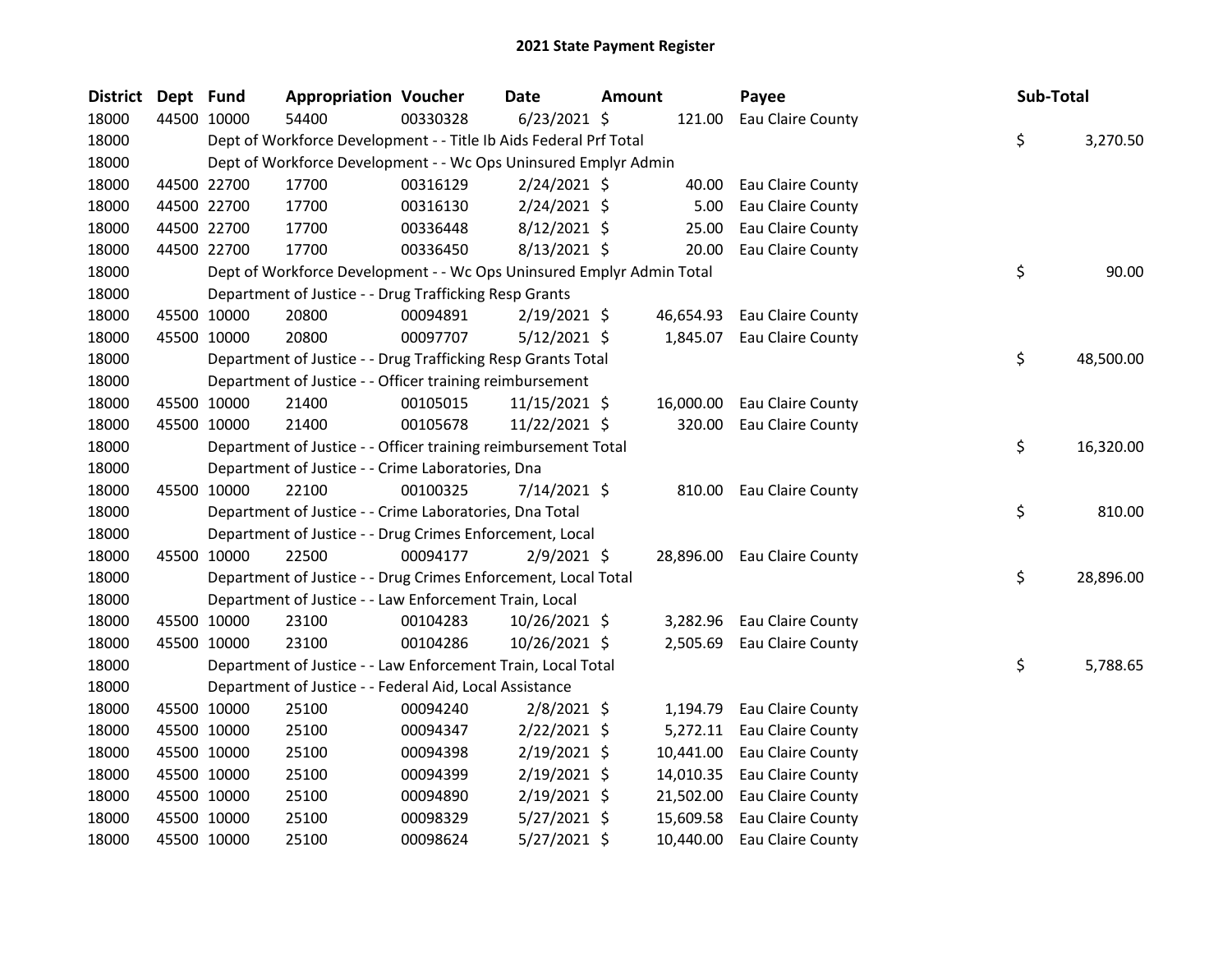| <b>District</b> | Dept Fund |             | <b>Appropriation Voucher</b>                                   |          | <b>Date</b>    | Amount |           | Payee             | Sub-Total |            |
|-----------------|-----------|-------------|----------------------------------------------------------------|----------|----------------|--------|-----------|-------------------|-----------|------------|
| 18000           |           | 45500 10000 | 25100                                                          | 00099125 | $6/9/2021$ \$  |        | 17,114.39 | Eau Claire County |           |            |
| 18000           |           | 45500 10000 | 25100                                                          | 00101204 | 8/11/2021 \$   |        | 767.88    | Eau Claire County |           |            |
| 18000           |           | 45500 10000 | 25100                                                          | 00101235 | 8/24/2021 \$   |        | 6,548.93  | Eau Claire County |           |            |
| 18000           |           | 45500 10000 | 25100                                                          | 00101441 | $8/26/2021$ \$ |        | 16,933.48 | Eau Claire County |           |            |
| 18000           |           | 45500 10000 | 25100                                                          | 00101519 | 8/27/2021 \$   |        | 17,604.79 | Eau Claire County |           |            |
| 18000           |           | 45500 10000 | 25100                                                          | 00101617 | 8/27/2021 \$   |        | 10,440.00 | Eau Claire County |           |            |
| 18000           |           | 45500 10000 | 25100                                                          | 00104441 | 11/3/2021 \$   |        | 20,000.16 | Eau Claire County |           |            |
| 18000           |           | 45500 10000 | 25100                                                          | 00104761 | 11/8/2021 \$   |        | 811.20    | Eau Claire County |           |            |
| 18000           |           | 45500 10000 | 25100                                                          | 00104908 | 11/26/2021 \$  |        | 10,440.00 | Eau Claire County |           |            |
| 18000           |           | 45500 10000 | 25100                                                          | 00106236 | 12/8/2021 \$   |        | 1,020.21  | Eau Claire County |           |            |
| 18000           |           |             | Department of Justice - - Federal Aid, Local Assistance Total  |          |                |        |           |                   | \$        | 180,150.87 |
| 18000           |           |             | Department of Justice - - Alt Prosecution Alcohol Drugs        |          |                |        |           |                   |           |            |
| 18000           |           | 45500 10000 | 27100                                                          | 00094863 | $2/18/2021$ \$ |        | 41,020.46 | Eau Claire County |           |            |
| 18000           |           | 45500 10000 | 27100                                                          | 00097862 | $5/7/2021$ \$  |        | 22,142.72 | Eau Claire County |           |            |
| 18000           |           | 45500 10000 | 27100                                                          | 00101682 | 8/30/2021 \$   |        | 31,371.53 | Eau Claire County |           |            |
| 18000           |           | 45500 10000 | 27100                                                          | 00103973 | 10/26/2021 \$  |        | 32,149.50 | Eau Claire County |           |            |
| 18000           |           |             | Department of Justice - - Alt Prosecution Alcohol Drugs Total  |          |                |        |           |                   | \$        | 126,684.21 |
| 18000           |           |             | Department of Justice - - Internet Crimes Against Childr       |          |                |        |           |                   |           |            |
| 18000           |           | 45500 10000 | 28400                                                          | 00104808 | 11/10/2021 \$  |        | 3,092.67  | Eau Claire County |           |            |
| 18000           |           |             | Department of Justice - - Internet Crimes Against Childr Total |          |                |        |           |                   | \$        | 3,092.67   |
| 18000           |           |             | Department of Justice - - Crime Victim Witness Assist          |          |                |        |           |                   |           |            |
| 18000           |           | 45500 10000 | 53200                                                          | 00100526 | 7/15/2021 \$   |        | 39,758.80 | Eau Claire County |           |            |
| 18000           |           |             | Department of Justice - - Crime Victim Witness Assist Total    |          |                |        |           |                   | \$        | 39,758.80  |
| 18000           |           |             | Department of Justice - - County Reimb Victim-Witness          |          |                |        |           |                   |           |            |
| 18000           |           | 45500 10000 | 53900                                                          | 00095431 | $3/5/2021$ \$  |        | 33,109.27 | Eau Claire County |           |            |
| 18000           |           |             | Department of Justice - - County Reimb Victim-Witness Total    |          |                |        |           |                   | \$        | 33,109.27  |
| 18000           |           |             | Department of Justice - - Federal Aid, Victim Assistance       |          |                |        |           |                   |           |            |
| 18000           |           | 45500 10000 | 54200                                                          | 00094851 | $2/18/2021$ \$ |        | 34,924.00 | Eau Claire County |           |            |
| 18000           |           | 45500 10000 | 54200                                                          | 00095110 | $3/2/2021$ \$  |        | 26,705.00 | Eau Claire County |           |            |
| 18000           |           | 45500 10000 | 54200                                                          | 00098865 | $6/9/2021$ \$  |        | 23,712.00 | Eau Claire County |           |            |
| 18000           |           | 45500 10000 | 54200                                                          | 00098917 | $6/3/2021$ \$  |        | 34,095.00 | Eau Claire County |           |            |
| 18000           |           | 45500 10000 | 54200                                                          | 00100990 | 7/30/2021 \$   |        | 36,204.00 | Eau Claire County |           |            |
| 18000           |           | 45500 10000 | 54200                                                          | 00102992 | $9/22/2021$ \$ |        | 27,493.00 | Eau Claire County |           |            |
| 18000           |           | 45500 10000 | 54200                                                          | 00105205 | 11/12/2021 \$  |        | 41,581.00 | Eau Claire County |           |            |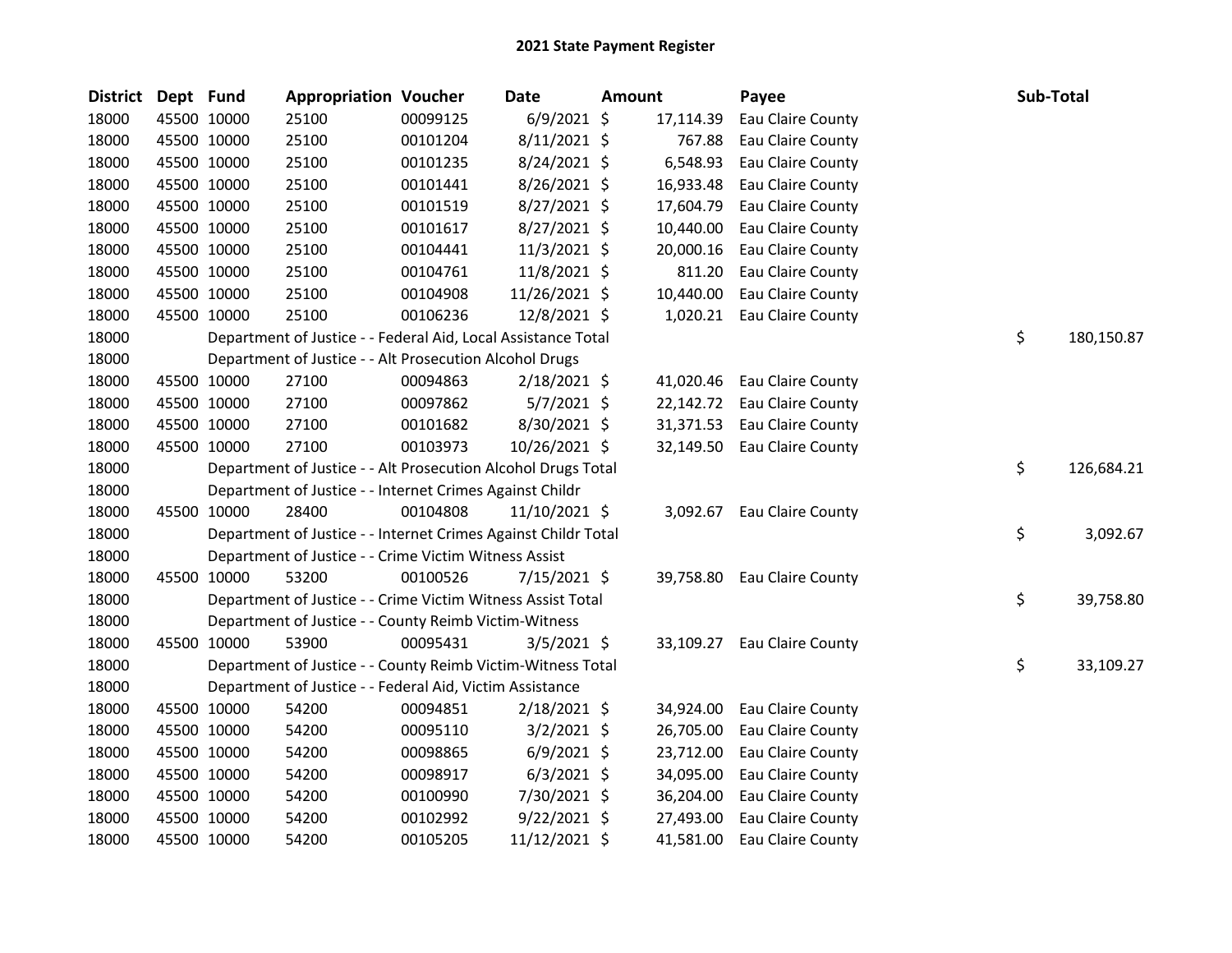| <b>District</b> | Dept Fund |             | <b>Appropriation Voucher</b>                                            |          | Date           | Amount |           | Payee                       | Sub-Total |            |
|-----------------|-----------|-------------|-------------------------------------------------------------------------|----------|----------------|--------|-----------|-----------------------------|-----------|------------|
| 18000           |           | 45500 10000 | 54200                                                                   | 00106648 | 12/10/2021 \$  |        | 11,352.00 | Eau Claire County           |           |            |
| 18000           |           |             | Department of Justice - - Federal Aid, Victim Assistance Total          |          |                |        |           |                             | \$        | 236,066.00 |
| 18000           |           |             | Department of Military Affairs - - Emergency Response Equipment         |          |                |        |           |                             |           |            |
| 18000           |           | 46500 10000 | 30800                                                                   | 00088061 | $1/19/2021$ \$ |        | 7,335.79  | Eau Claire County           |           |            |
| 18000           |           |             | Department of Military Affairs - - Emergency Response Equipment Total   |          |                |        |           |                             | \$        | 7,335.79   |
| 18000           |           |             | Department of Military Affairs - - Local Emer Planning Grants           |          |                |        |           |                             |           |            |
| 18000           |           | 46500 10000 | 33700                                                                   | 00089324 | $2/5/2021$ \$  |        |           | 18,068.02 Eau Claire County |           |            |
| 18000           |           |             | Department of Military Affairs - - Local Emer Planning Grants Total     |          |                |        |           |                             | \$        | 18,068.02  |
| 18000           |           |             | Department of Military Affairs - - Federal Aid, Local Assistance        |          |                |        |           |                             |           |            |
| 18000           |           | 46500 10000 | 34200                                                                   | 00089209 | $2/4/2021$ \$  |        | 61,466.56 | Eau Claire County           |           |            |
| 18000           |           | 46500 10000 | 34200                                                                   | 00091632 | $3/23/2021$ \$ |        |           | 8,341.82 Eau Claire County  |           |            |
| 18000           |           |             | Department of Military Affairs - - Federal Aid, Local Assistance Total  |          |                |        |           |                             | \$.       | 69,808.38  |
| 18000           |           |             | Department of Military Affairs - - Federal Aid, Homeland Security       |          |                |        |           |                             |           |            |
| 18000           |           | 46500 10000 | 35000                                                                   | 00087337 | $1/5/2021$ \$  |        | 20,833.00 | Eau Claire County           |           |            |
| 18000           |           | 46500 10000 | 35000                                                                   | 00087507 | $1/8/2021$ \$  |        | 11,170.00 | Eau Claire County           |           |            |
| 18000           |           | 46500 10000 | 35000                                                                   | 00092037 | 3/31/2021 \$   |        | 21,598.00 | Eau Claire County           |           |            |
| 18000           |           | 46500 10000 | 35000                                                                   | 00100721 | 10/6/2021 \$   |        | 1,600.00  | Eau Claire County           |           |            |
| 18000           |           | 46500 10000 | 35000                                                                   | 00101895 | 10/27/2021 \$  |        | 2,995.72  | Eau Claire County           |           |            |
| 18000           |           | 46500 10000 | 35000                                                                   | 00102812 | 11/26/2021 \$  |        | 2,000.00  | Eau Claire County           |           |            |
| 18000           |           |             | Department of Military Affairs - - Federal Aid, Homeland Security Total |          |                |        |           |                             | \$        | 60,196.72  |
| 18000           |           |             | Department of Veterans Affairs - - County Grants                        |          |                |        |           |                             |           |            |
| 18000           |           | 48500 58200 | 26700                                                                   | 00091422 | $3/12/2021$ \$ |        |           | 13,000.00 Eau Claire County |           |            |
| 18000           |           |             | Department of Veterans Affairs - - County Grants Total                  |          |                |        |           |                             | \$        | 13,000.00  |
| 18000           |           |             | Department of Administration - - Low-Income Assistance Grants           |          |                |        |           |                             |           |            |
| 18000           |           | 50500 23500 | 37100                                                                   | 00138421 | $1/15/2021$ \$ |        | 17,581.70 | Eau Claire County           |           |            |
| 18000           |           | 50500 23500 | 37100                                                                   | 00140961 | $2/17/2021$ \$ |        | 18,595.86 | Eau Claire County           |           |            |
| 18000           |           | 50500 23500 | 37100                                                                   | 00143189 | 3/30/2021 \$   |        | 18,371.79 | Eau Claire County           |           |            |
| 18000           |           | 50500 23500 | 37100                                                                   | 00145222 | $5/7/2021$ \$  |        | 10,480.42 | Eau Claire County           |           |            |
| 18000           |           | 50500 23500 | 37100                                                                   | 00145786 | 5/17/2021 \$   |        | 12,505.06 | Eau Claire County           |           |            |
| 18000           |           | 50500 23500 | 37100                                                                   | 00148956 | $7/16/2021$ \$ |        | 11,036.08 | Eau Claire County           |           |            |
| 18000           |           | 50500 23500 | 37100                                                                   | 00149848 | $8/5/2021$ \$  |        | 8,351.49  | Eau Claire County           |           |            |
| 18000           |           | 50500 23500 | 37100                                                                   | 00151208 | 8/31/2021 \$   |        | 11,452.68 | Eau Claire County           |           |            |
| 18000           |           |             | Department of Administration - - Low-Income Assistance Grants Total     |          |                |        |           |                             | \$        | 108,375.08 |
| 18000           |           |             | Department of Administration - - Land Information Program; Loca         |          |                |        |           |                             |           |            |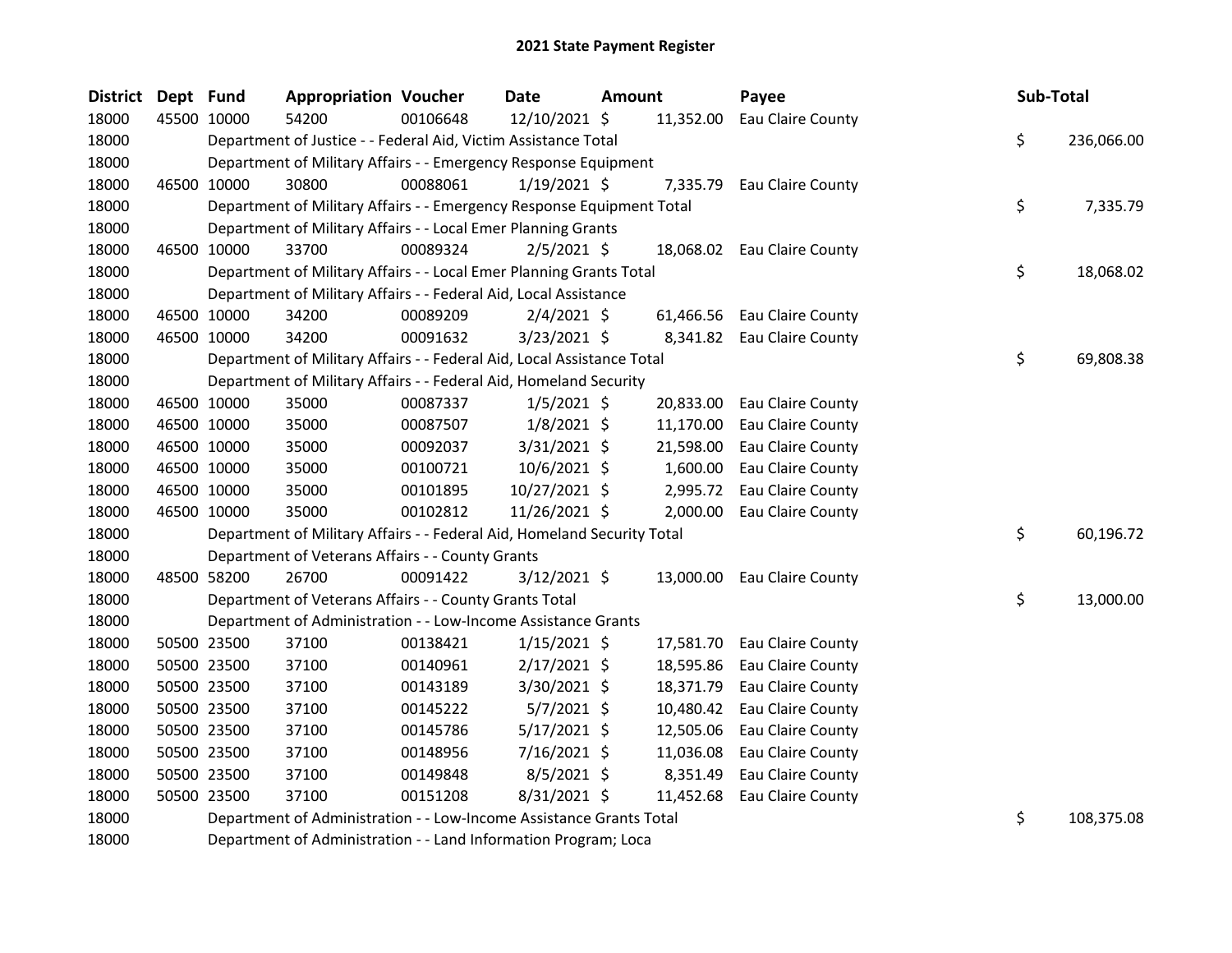| <b>District</b> | Dept Fund |             | <b>Appropriation Voucher</b>                                          |          | Date           | Amount |           | Payee                                                                                                   | Sub-Total       |
|-----------------|-----------|-------------|-----------------------------------------------------------------------|----------|----------------|--------|-----------|---------------------------------------------------------------------------------------------------------|-----------------|
| 18000           |           | 50500 26900 | 17300                                                                 | 00138442 | 1/29/2021 \$   |        | 1,000.00  | Eau Claire County                                                                                       |                 |
| 18000           |           | 50500 26900 | 17300                                                                 | 00144725 | $4/27/2021$ \$ |        | 25,000.00 | Eau Claire County                                                                                       |                 |
| 18000           |           | 50500 26900 | 17300                                                                 | 00155195 | 11/24/2021 \$  |        | 25,000.00 | Eau Claire County                                                                                       |                 |
| 18000           |           |             | Department of Administration - - Land Information Program; Loca Total |          |                |        |           |                                                                                                         | \$<br>51,000.00 |
| 18000           |           |             | Public Defender Board - - Trial Representation                        |          |                |        |           |                                                                                                         |                 |
| 18000           |           | 55000 10000 | 10300                                                                 | 00295807 | 7/15/2021 \$   |        | 12.45     | Eau Claire County                                                                                       |                 |
| 18000           |           |             | Public Defender Board - - Trial Representation Total                  |          |                |        |           |                                                                                                         | \$<br>12.45     |
| 18000           |           |             |                                                                       |          |                |        |           | Public Defender Board - - Transcript, Discovery and Records Provided to the Public Defender Board       |                 |
| 18000           |           | 55000 10000 | 10600                                                                 | 00275538 | $1/26/2021$ \$ |        | 2.25      | Eau Claire County                                                                                       |                 |
| 18000           |           | 55000 10000 | 10600                                                                 | 00278549 | $2/22/2021$ \$ |        | 12,793.40 | Eau Claire County                                                                                       |                 |
| 18000           |           | 55000 10000 | 10600                                                                 | 00278878 | $2/22/2021$ \$ |        | 1.80      | Eau Claire County                                                                                       |                 |
| 18000           |           | 55000 10000 | 10600                                                                 | 00287645 | $4/30/2021$ \$ |        | 7.52      | Eau Claire County                                                                                       |                 |
| 18000           |           | 55000 10000 | 10600                                                                 | 00291071 | $5/19/2021$ \$ |        | 0.60      | Eau Claire County                                                                                       |                 |
| 18000           |           | 55000 10000 | 10600                                                                 | 00291132 | $5/19/2021$ \$ |        | 12,615.40 | Eau Claire County                                                                                       |                 |
| 18000           |           | 55000 10000 | 10600                                                                 | 00291300 | 5/21/2021 \$   |        | 1.80      | Eau Claire County                                                                                       |                 |
| 18000           |           | 55000 10000 | 10600                                                                 | 00300780 | 7/30/2021 \$   |        | 12,204.46 | Eau Claire County                                                                                       |                 |
| 18000           |           | 55000 10000 | 10600                                                                 | 00308929 | 11/3/2021 \$   |        |           | 13,213.40 Eau Claire County                                                                             |                 |
| 18000           |           |             |                                                                       |          |                |        |           | Public Defender Board - - Transcript, Discovery and Records Provided to the Public Defender Board Total | \$<br>50,840.63 |
| 18000           |           |             | Department of Revenue - - GPR Earned                                  |          |                |        |           |                                                                                                         |                 |
| 18000           |           | 56600 10000 | 100GE                                                                 | 00189249 | $1/8/2021$ \$  |        | 3.00      | Eau Claire County                                                                                       |                 |
| 18000           |           |             | Department of Revenue - - GPR Earned Total                            |          |                |        |           |                                                                                                         | \$<br>3.00      |
| 18000           |           |             | Department of Revenue - - Warrants and Satisfactions                  |          |                |        |           |                                                                                                         |                 |
| 18000           |           | 56600 10000 | 10100                                                                 | 00187838 | $1/6/2021$ \$  |        | 30.00     | Eau Claire County                                                                                       |                 |
| 18000           |           | 56600 10000 | 10100                                                                 | 00187839 | $1/6/2021$ \$  |        | 40.00     | Eau Claire County                                                                                       |                 |
| 18000           |           | 56600 10000 | 10100                                                                 | 00188427 | $1/14/2021$ \$ |        | 5.00      | Eau Claire County                                                                                       |                 |
| 18000           |           | 56600 10000 | 10100                                                                 | 00188428 | $1/14/2021$ \$ |        | 5.00      | Eau Claire County                                                                                       |                 |
| 18000           |           | 56600 10000 | 10100                                                                 | 00190210 | 2/18/2021 \$   |        | 210.50    | Eau Claire County                                                                                       |                 |
| 18000           |           | 56600 10000 | 10100                                                                 | 00190562 | $2/3/2021$ \$  |        | 1,170.00  | Eau Claire County                                                                                       |                 |
| 18000           |           | 56600 10000 | 10100                                                                 | 00190664 | 2/10/2021 \$   |        | 10.00     | Eau Claire County                                                                                       |                 |
| 18000           |           | 56600 10000 | 10100                                                                 | 00194665 | 3/24/2021 \$   |        | 95.00     | Eau Claire County                                                                                       |                 |
| 18000           |           | 56600 10000 | 10100                                                                 | 00201448 | $5/28/2021$ \$ |        | 210.50    | Eau Claire County                                                                                       |                 |
| 18000           |           | 56600 10000 | 10100                                                                 | 00202556 | $6/2/2021$ \$  |        | 5.00      | Eau Claire County                                                                                       |                 |
| 18000           |           | 56600 10000 | 10100                                                                 | 00209632 | 7/16/2021 \$   |        | 5.00      | Eau Claire County                                                                                       |                 |
| 18000           |           | 56600 10000 | 10100                                                                 | 00213055 | $9/3/2021$ \$  |        | 1,650.00  | Eau Claire County                                                                                       |                 |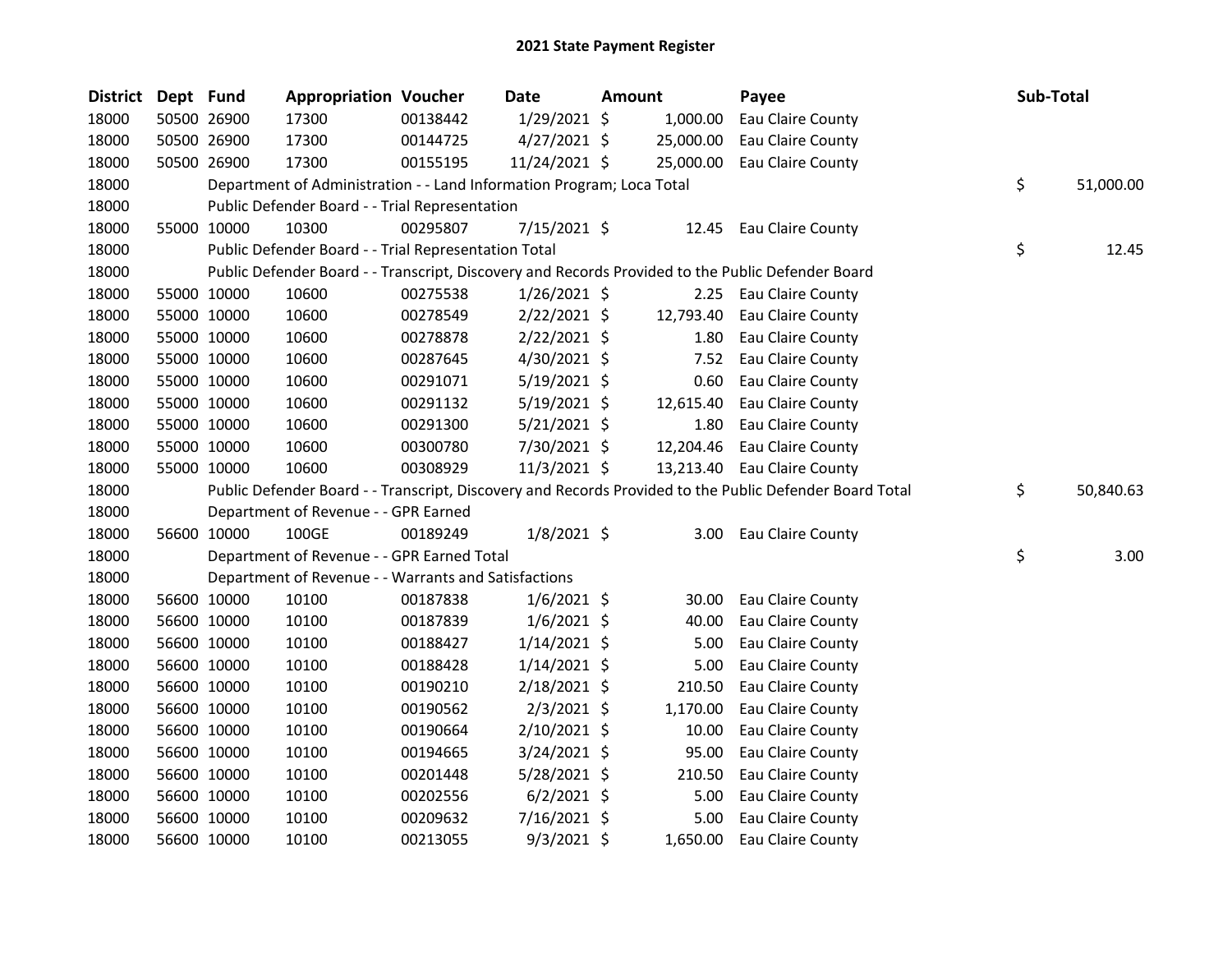| District | Dept Fund |             | <b>Appropriation Voucher</b>                               |          | Date           | <b>Amount</b> | Payee             | Sub-Total |          |
|----------|-----------|-------------|------------------------------------------------------------|----------|----------------|---------------|-------------------|-----------|----------|
| 18000    |           | 56600 10000 | 10100                                                      | 00213353 | 9/8/2021 \$    | 5.00          | Eau Claire County |           |          |
| 18000    |           | 56600 10000 | 10100                                                      | 00220050 | 11/26/2021 \$  | 15.00         | Eau Claire County |           |          |
| 18000    |           |             | Department of Revenue - - Warrants and Satisfactions Total |          |                |               |                   | \$        | 3,456.00 |
| 18000    |           |             | Department of Revenue - - Misc Revenue Holding Clearing    |          |                |               |                   |           |          |
| 18000    |           | 56600 10000 | 99500                                                      | 00188803 | $1/8/2021$ \$  | 902.81        | Eau Claire County |           |          |
| 18000    |           | 56600 10000 | 99500                                                      | 00188804 | $1/8/2021$ \$  | 63,354.74     | Eau Claire County |           |          |
| 18000    |           | 56600 10000 | 99500                                                      | 00190047 | $1/25/2021$ \$ | 137.00        | Eau Claire County |           |          |
| 18000    |           | 56600 10000 | 99500                                                      | 00190870 | $2/5/2021$ \$  | 751.56        | Eau Claire County |           |          |
| 18000    |           | 56600 10000 | 99500                                                      | 00190871 | $2/5/2021$ \$  | 78,443.88     | Eau Claire County |           |          |
| 18000    |           | 56600 10000 | 99500                                                      | 00191979 | 2/22/2021 \$   | 65.50         | Eau Claire County |           |          |
| 18000    |           | 56600 10000 | 99500                                                      | 00192544 | $3/1/2021$ \$  | 24,739.73     | Eau Claire County |           |          |
| 18000    |           | 56600 10000 | 99500                                                      | 00192545 | $3/1/2021$ \$  | 2,610.50      | Eau Claire County |           |          |
| 18000    |           | 56600 10000 | 99500                                                      | 00192546 | $3/1/2021$ \$  | 14,464.20     | Eau Claire County |           |          |
| 18000    |           | 56600 10000 | 99500                                                      | 00193462 | $3/5/2021$ \$  | 962.42        | Eau Claire County |           |          |
| 18000    |           | 56600 10000 | 99500                                                      | 00193463 | $3/5/2021$ \$  | 239,241.41    | Eau Claire County |           |          |
| 18000    |           | 56600 10000 | 99500                                                      | 00194029 | $3/8/2021$ \$  | 5,409.88      | Eau Claire County |           |          |
| 18000    |           | 56600 10000 | 99500                                                      | 00194030 | $3/8/2021$ \$  | 711.00        | Eau Claire County |           |          |
| 18000    |           | 56600 10000 | 99500                                                      | 00194031 | 3/8/2021 \$    | 783.00        | Eau Claire County |           |          |
| 18000    |           | 56600 10000 | 99500                                                      | 00194881 | $3/15/2021$ \$ | 5,614.22      | Eau Claire County |           |          |
| 18000    |           | 56600 10000 | 99500                                                      | 00194882 | $3/15/2021$ \$ | 598.00        | Eau Claire County |           |          |
| 18000    |           | 56600 10000 | 99500                                                      | 00194883 | $3/15/2021$ \$ | 298.14        | Eau Claire County |           |          |
| 18000    |           | 56600 10000 | 99500                                                      | 00195724 | $3/22/2021$ \$ | 4,148.66      | Eau Claire County |           |          |
| 18000    |           | 56600 10000 | 99500                                                      | 00195725 | $3/22/2021$ \$ | 67.52         | Eau Claire County |           |          |
| 18000    |           | 56600 10000 | 99500                                                      | 00196415 | $3/29/2021$ \$ | 2,438.72      | Eau Claire County |           |          |
| 18000    |           | 56600 10000 | 99500                                                      | 00196416 | 3/29/2021 \$   | 1,191.00      | Eau Claire County |           |          |
| 18000    |           | 56600 10000 | 99500                                                      | 00197155 | $4/5/2021$ \$  | 1,910.00      | Eau Claire County |           |          |
| 18000    |           | 56600 10000 | 99500                                                      | 00197156 | $4/5/2021$ \$  | 43.00         | Eau Claire County |           |          |
| 18000    |           | 56600 10000 | 99500                                                      | 00197157 | $4/5/2021$ \$  | 2,619.92      | Eau Claire County |           |          |
| 18000    |           | 56600 10000 | 99500                                                      | 00197732 | $4/7/2021$ \$  | 4,184.59      | Eau Claire County |           |          |
| 18000    |           | 56600 10000 | 99500                                                      | 00197733 | $4/7/2021$ \$  | 226,282.11    | Eau Claire County |           |          |
| 18000    |           | 56600 10000 | 99500                                                      | 00198372 | $4/12/2021$ \$ | 1,989.27      | Eau Claire County |           |          |
| 18000    |           | 56600 10000 | 99500                                                      | 00198373 | $4/12/2021$ \$ | 2,102.00      | Eau Claire County |           |          |
| 18000    |           | 56600 10000 | 99500                                                      | 00199112 | $4/20/2021$ \$ | 3,118.70      | Eau Claire County |           |          |
| 18000    |           | 56600 10000 | 99500                                                      | 00199113 | 4/20/2021 \$   | 1,400.00      | Eau Claire County |           |          |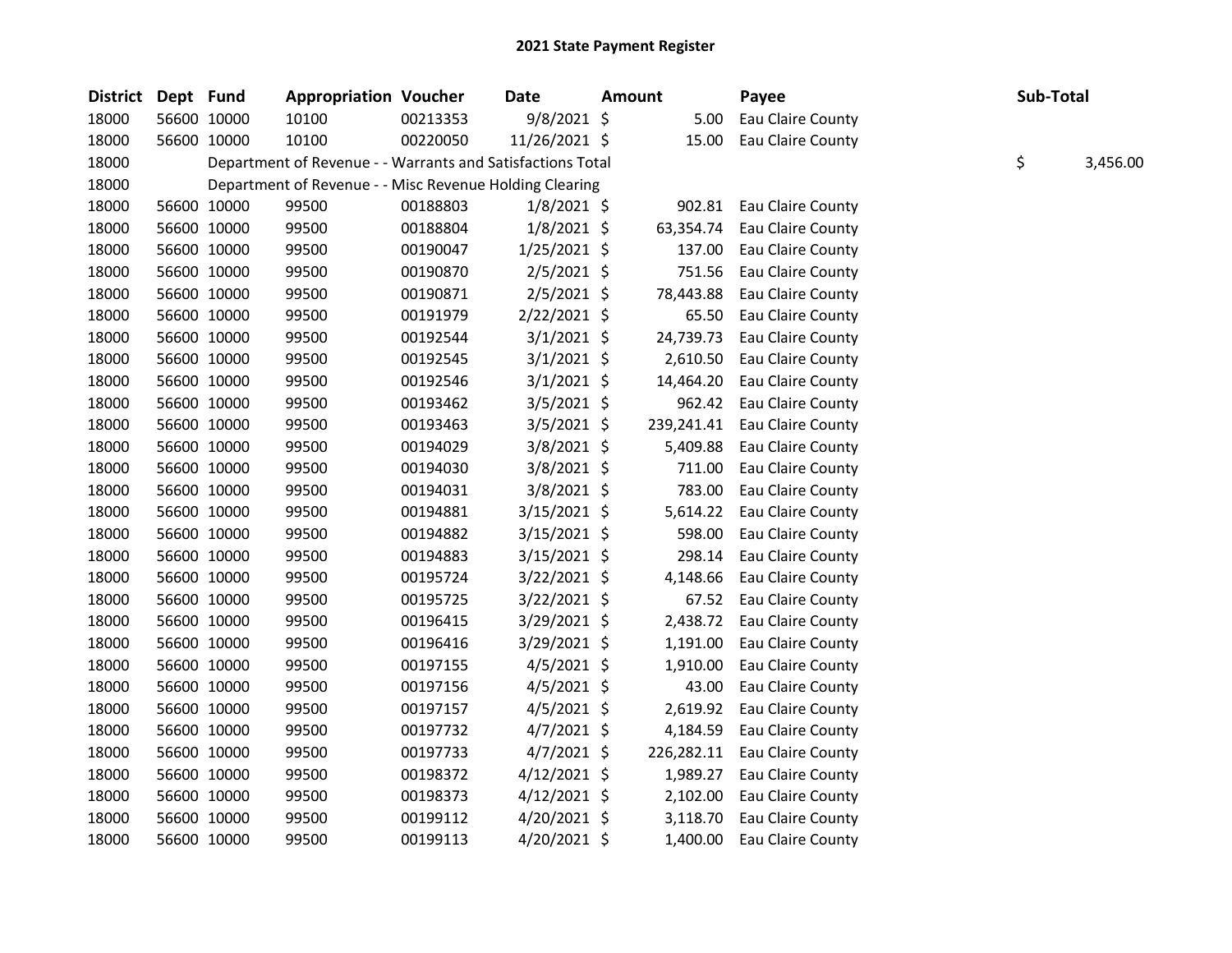| District Dept Fund |             | <b>Appropriation Voucher</b> |          | Date           | <b>Amount</b> | Payee             | Sub-Total |
|--------------------|-------------|------------------------------|----------|----------------|---------------|-------------------|-----------|
| 18000              | 56600 10000 | 99500                        | 00199744 | $4/26/2021$ \$ | 2,972.11      | Eau Claire County |           |
| 18000              | 56600 10000 | 99500                        | 00199745 | $4/26/2021$ \$ | 1,348.84      | Eau Claire County |           |
| 18000              | 56600 10000 | 99500                        | 00199746 | $4/26/2021$ \$ | 1,040.00      | Eau Claire County |           |
| 18000              | 56600 10000 | 99500                        | 00200369 | $5/3/2021$ \$  | 1,322.12      | Eau Claire County |           |
| 18000              | 56600 10000 | 99500                        | 00200370 | $5/3/2021$ \$  | 883.54        | Eau Claire County |           |
| 18000              | 56600 10000 | 99500                        | 00201107 | $5/7/2021$ \$  | 652.34        | Eau Claire County |           |
| 18000              | 56600 10000 | 99500                        | 00201108 | $5/7/2021$ \$  | 136,673.31    | Eau Claire County |           |
| 18000              | 56600 10000 | 99500                        | 00201564 | $5/10/2021$ \$ | 5,341.10      | Eau Claire County |           |
| 18000              | 56600 10000 | 99500                        | 00201565 | $5/10/2021$ \$ | 526.00        | Eau Claire County |           |
| 18000              | 56600 10000 | 99500                        | 00202193 | $5/17/2021$ \$ | 271.00        | Eau Claire County |           |
| 18000              | 56600 10000 | 99500                        | 00202194 | $5/17/2021$ \$ | 1,961.67      | Eau Claire County |           |
| 18000              | 56600 10000 | 99500                        | 00202195 | $5/17/2021$ \$ | 1,335.80      | Eau Claire County |           |
| 18000              | 56600 10000 | 99500                        | 00202892 | $5/24/2021$ \$ | 2,832.33      | Eau Claire County |           |
| 18000              | 56600 10000 | 99500                        | 00202893 | $5/24/2021$ \$ | 207.25        | Eau Claire County |           |
| 18000              | 56600 10000 | 99500                        | 00202894 | $5/24/2021$ \$ | 492.92        | Eau Claire County |           |
| 18000              | 56600 10000 | 99500                        | 00202895 | $5/24/2021$ \$ | 1,663.00      | Eau Claire County |           |
| 18000              | 56600 10000 | 99500                        | 00203618 | $6/1/2021$ \$  | 889.62        | Eau Claire County |           |
| 18000              | 56600 10000 | 99500                        | 00204334 | $6/7/2021$ \$  | 984.61        | Eau Claire County |           |
| 18000              | 56600 10000 | 99500                        | 00204335 | $6/7/2021$ \$  | 149,665.21    | Eau Claire County |           |
| 18000              | 56600 10000 | 99500                        | 00204726 | $6/7/2021$ \$  | 502.00        | Eau Claire County |           |
| 18000              | 56600 10000 | 99500                        | 00205321 | $6/14/2021$ \$ | 159.50        | Eau Claire County |           |
| 18000              | 56600 10000 | 99500                        | 00208045 | $6/28/2021$ \$ | 1,220.08      | Eau Claire County |           |
| 18000              | 56600 10000 | 99500                        | 00208046 | 6/28/2021 \$   | 279.00        | Eau Claire County |           |
| 18000              | 56600 10000 | 99500                        | 00208488 | 7/6/2021 \$    | 516.80        | Eau Claire County |           |
| 18000              | 56600 10000 | 99500                        | 00208916 | 7/8/2021 \$    | 1,362.65      | Eau Claire County |           |
| 18000              | 56600 10000 | 99500                        | 00208917 | 7/8/2021 \$    | 117,104.21    | Eau Claire County |           |
| 18000              | 56600 10000 | 99500                        | 00209365 | 7/12/2021 \$   | 71.00         | Eau Claire County |           |
| 18000              | 56600 10000 | 99500                        | 00210155 | 7/19/2021 \$   | 529.00        | Eau Claire County |           |
| 18000              | 56600 10000 | 99500                        | 00210775 | 7/26/2021 \$   | 29.00         | Eau Claire County |           |
| 18000              | 56600 10000 | 99500                        | 00211673 | $8/6/2021$ \$  | 893.08        | Eau Claire County |           |
| 18000              | 56600 10000 | 99500                        | 00211674 | $8/6/2021$ \$  | 108,686.66    | Eau Claire County |           |
| 18000              | 56600 10000 | 99500                        | 00212098 | 8/9/2021 \$    | 726.00        | Eau Claire County |           |
| 18000              | 56600 10000 | 99500                        | 00212099 | 8/9/2021 \$    | 594.00        | Eau Claire County |           |
| 18000              | 56600 10000 | 99500                        | 00213990 | $9/7/2021$ \$  | 552.00        | Eau Claire County |           |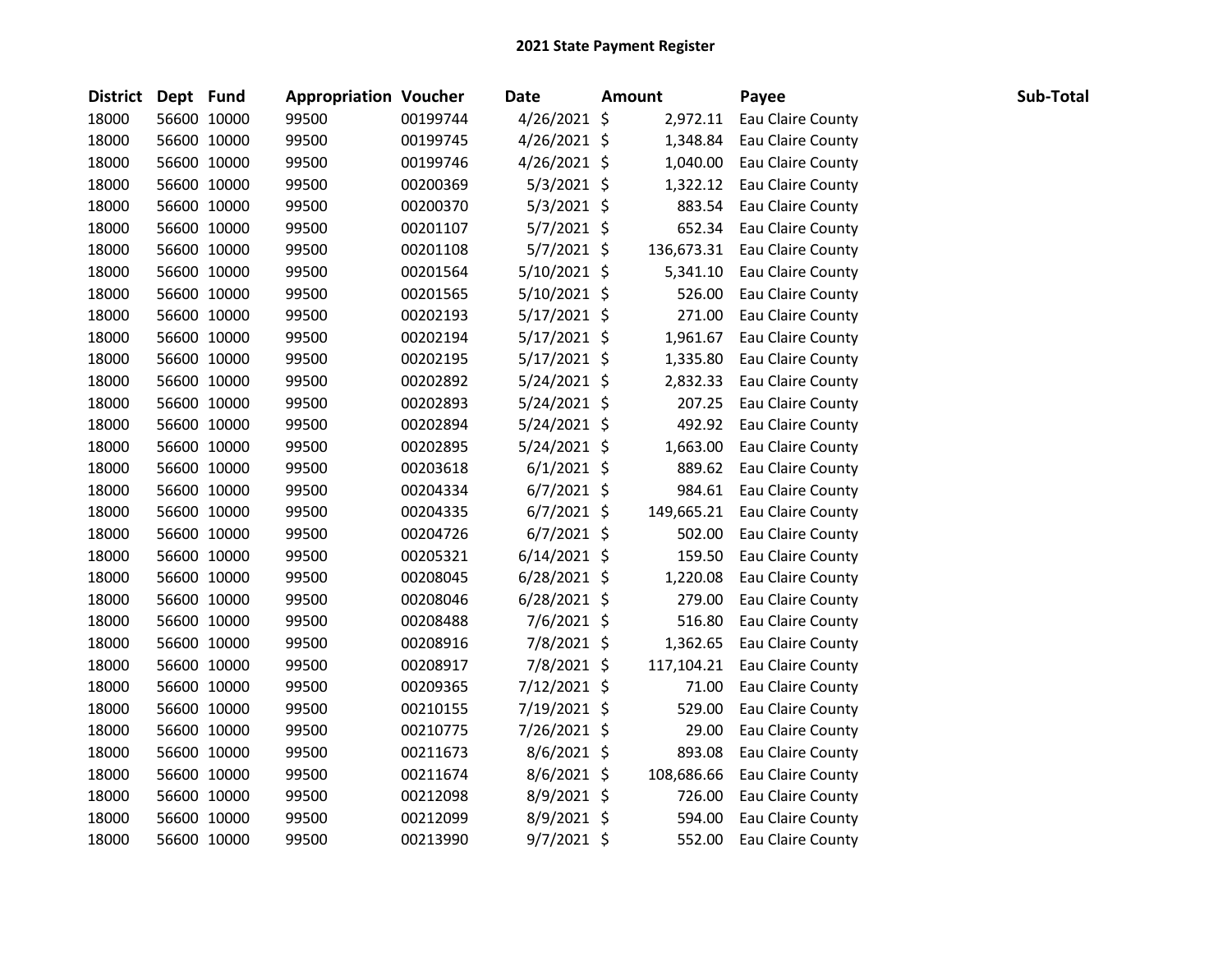| <b>District</b> | Dept Fund |             | <b>Appropriation Voucher</b>                                     |          | <b>Date</b>    | <b>Amount</b> | Payee                        | Sub-Total          |
|-----------------|-----------|-------------|------------------------------------------------------------------|----------|----------------|---------------|------------------------------|--------------------|
| 18000           |           | 56600 10000 | 99500                                                            | 00214279 | $9/8/2021$ \$  | 1,014.81      | Eau Claire County            |                    |
| 18000           |           | 56600 10000 | 99500                                                            | 00214280 | $9/8/2021$ \$  | 109,126.13    | Eau Claire County            |                    |
| 18000           |           | 56600 10000 | 99500                                                            | 00216530 | 10/7/2021 \$   | 1,044.99      | Eau Claire County            |                    |
| 18000           |           | 56600 10000 | 99500                                                            | 00216531 | 10/7/2021 \$   | 104,579.85    | Eau Claire County            |                    |
| 18000           |           | 56600 10000 | 99500                                                            | 00218082 | 10/25/2021 \$  | 192.38        | Eau Claire County            |                    |
| 18000           |           | 56600 10000 | 99500                                                            | 00218083 | 10/25/2021 \$  | 406.00        | Eau Claire County            |                    |
| 18000           |           | 56600 10000 | 99500                                                            | 00219126 | 11/5/2021 \$   | 944.86        | Eau Claire County            |                    |
| 18000           |           | 56600 10000 | 99500                                                            | 00219127 | $11/5/2021$ \$ | 94,423.99     | Eau Claire County            |                    |
| 18000           |           | 56600 10000 | 99500                                                            | 00221268 | 12/7/2021 \$   | 1,197.78      | Eau Claire County            |                    |
| 18000           |           | 56600 10000 | 99500                                                            | 00221269 | 12/7/2021 \$   | 108,302.21    | Eau Claire County            |                    |
| 18000           |           | 56600 10000 | 99500                                                            | 00221833 | 12/13/2021 \$  | 105.20        | Eau Claire County            |                    |
| 18000           |           |             | Department of Revenue - - Misc Revenue Holding Clearing Total    |          |                |               |                              | \$<br>1,656,209.43 |
| 18000           |           |             | Circuit Courts - - Circuit Court Costs                           |          |                |               |                              |                    |
| 18000           |           | 62500 10000 | 10500                                                            | 00002094 | $1/29/2021$ \$ | 194,008.00    | Eau Claire County            |                    |
| 18000           |           | 62500 10000 | 10500                                                            | 00002201 | 7/14/2021 \$   | 4,805.85      | Eau Claire County            |                    |
| 18000           |           | 62500 10000 | 10500                                                            | 00002227 | 7/26/2021 \$   | 351,629.00    | Eau Claire County            |                    |
| 18000           |           |             | Circuit Courts - - Circuit Court Costs Total                     |          |                |               |                              | \$<br>550,442.85   |
| 18000           |           |             | Shared Revenue and Tax Relief - - County And Municipal Aid       |          |                |               |                              |                    |
| 18000           |           | 83500 10000 | 10500                                                            | 00081231 | 7/26/2021 \$   | 329,911.68    | Eau Claire County            |                    |
| 18000           |           | 83500 10000 | 10500                                                            | 00088330 | 11/15/2021 \$  | 1,869,499.50  | Eau Claire County            |                    |
| 18000           |           |             | Shared Revenue and Tax Relief - - County And Municipal Aid Total |          |                |               |                              | \$<br>2,199,411.18 |
| 18000           |           |             | Shared Revenue and Tax Relief - - Exempt Computer Aid            |          |                |               |                              |                    |
| 18000           |           | 83500 10000 | 10900                                                            | 00083332 | 7/26/2021 \$   | 181,944.58    | Eau Claire County            |                    |
| 18000           |           |             | Shared Revenue and Tax Relief - - Exempt Computer Aid Total      |          |                |               |                              | \$<br>181,944.58   |
| 18000           |           |             | Shared Revenue and Tax Relief - - Utility Aid                    |          |                |               |                              |                    |
| 18000           |           | 83500 10000 | 11000                                                            | 00081231 | 7/26/2021 \$   |               | 66,833.62 Eau Claire County  |                    |
| 18000           |           | 83500 10000 | 11000                                                            | 00088330 | 11/15/2021 \$  |               | 385,094.57 Eau Claire County |                    |
| 18000           |           |             | Shared Revenue and Tax Relief - - Utility Aid Total              |          |                |               |                              | \$<br>451,928.19   |
| 18000           |           |             | Shared Revenue and Tax Relief - - Personal Property Aid          |          |                |               |                              |                    |
| 18000           |           | 83500 10000 | 11100                                                            | 00076518 | $5/3/2021$ \$  |               | 188,009.12 Eau Claire County |                    |
| 18000           |           |             | Shared Revenue and Tax Relief - - Personal Property Aid Total    |          |                |               |                              | \$<br>188,009.12   |
| 18000           |           |             | Shared Revenue and Tax Relief - - School Lvy Tx/First Dollar Cr  |          |                |               |                              |                    |
| 18000           |           | 83500 10000 | 30200                                                            | 00082655 | 7/26/2021 \$   | 5,863,510.96  | Eau Claire County            |                    |
| 18000           |           | 83500 10000 | 30200                                                            | 00086051 | 7/26/2021 \$   | 935,549.83    | Eau Claire County            |                    |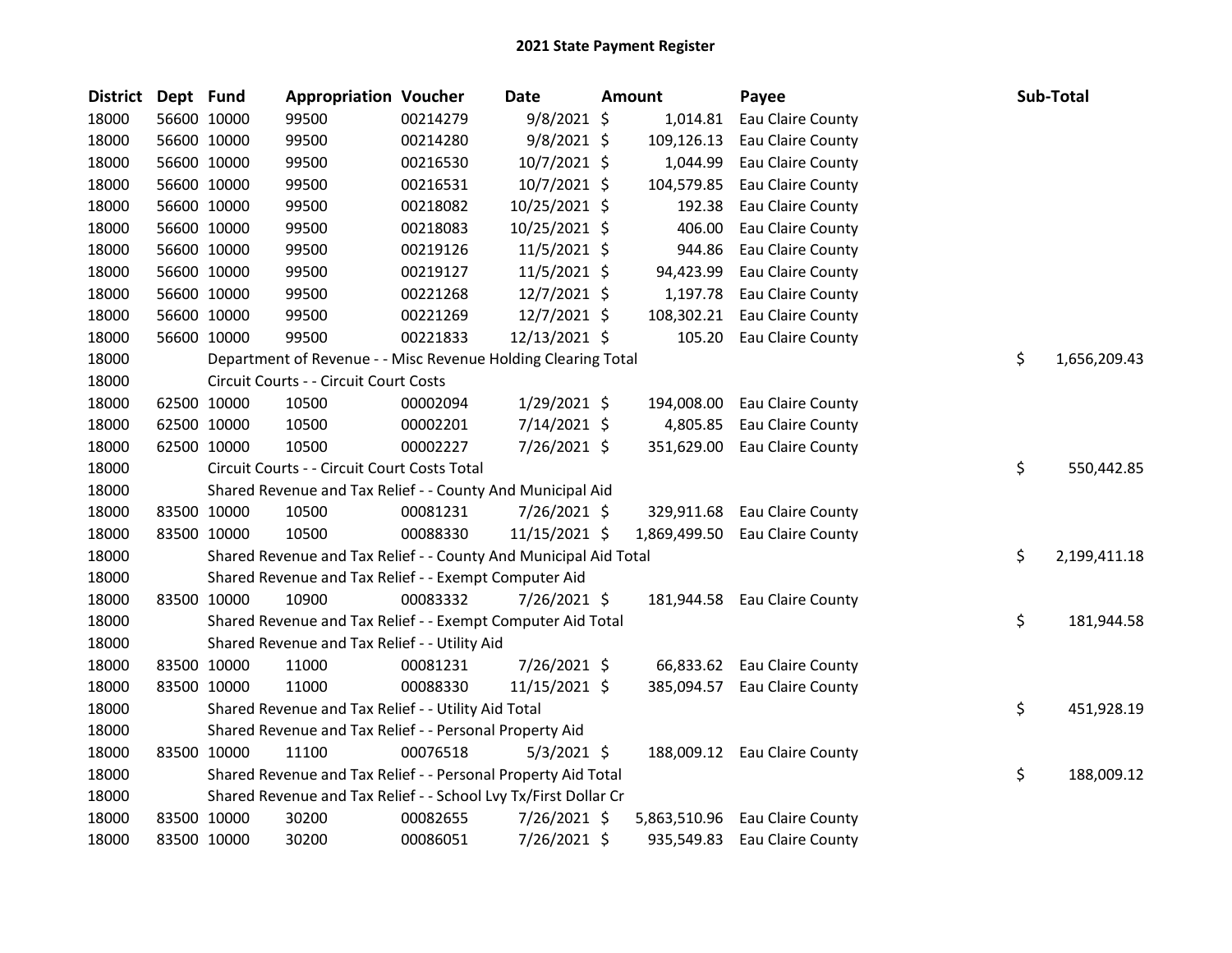| District           | Dept Fund   |                                                           | <b>Appropriation Voucher</b>                                          |          | Date           |            | <b>Amount</b> | Payee             |    | Sub-Total     |
|--------------------|-------------|-----------------------------------------------------------|-----------------------------------------------------------------------|----------|----------------|------------|---------------|-------------------|----|---------------|
| 18000              |             |                                                           | Shared Revenue and Tax Relief - - School Lvy Tx/First Dollar Cr Total |          |                |            |               |                   | Ş  | 6,799,060.79  |
| 18000              |             |                                                           | Shared Revenue and Tax Relief - - County Sales Tax Reptd/Distd        |          |                |            |               |                   |    |               |
| 18000              | 83500 10000 |                                                           | 43100                                                                 | 00073876 | $1/29/2021$ \$ |            | 946,310.20    | Eau Claire County |    |               |
| 18000              |             | 83500 10000                                               | 43100                                                                 | 00073964 | $2/26/2021$ \$ | 955,598.05 |               | Eau Claire County |    |               |
| 18000              |             | 83500 10000                                               | 43100                                                                 | 00074677 | $3/31/2021$ \$ | 838,139.47 |               | Eau Claire County |    |               |
| 18000              |             | 83500 10000                                               | 43100                                                                 | 00079120 | $4/30/2021$ \$ | 954,608.34 |               | Eau Claire County |    |               |
| 18000              | 83500 10000 |                                                           | 43100                                                                 | 00079924 | $5/28/2021$ \$ |            | 1,035,307.42  | Eau Claire County |    |               |
| 18000              |             | 83500 10000                                               | 43100                                                                 | 00080655 | $6/30/2021$ \$ |            | 1,235,684.00  | Eau Claire County |    |               |
| 18000              |             | 83500 10000                                               | 43100                                                                 | 00086197 | 7/30/2021 \$   |            | 1,078,713.77  | Eau Claire County |    |               |
| 18000              | 83500 10000 |                                                           | 43100                                                                 | 00086760 | $8/31/2021$ \$ |            | 950,114.10    | Eau Claire County |    |               |
| 18000              |             | 83500 10000                                               | 43100                                                                 | 00087062 | $9/30/2021$ \$ |            | 1,404,777.68  | Eau Claire County |    |               |
| 18000              | 83500 10000 |                                                           | 43100                                                                 | 00087751 | 10/29/2021 \$  |            | 1,145,274.27  | Eau Claire County |    |               |
| 18000              |             | 83500 10000                                               | 43100                                                                 | 00089761 | 11/30/2021 \$  |            | 960,118.33    | Eau Claire County |    |               |
| 18000              |             | 83500 10000                                               | 43100                                                                 | 00089845 | 12/30/2021 \$  |            | 1,245,705.54  | Eau Claire County |    |               |
| 18000              |             |                                                           | Shared Revenue and Tax Relief - - County Sales Tax Reptd/Distd Total  |          |                |            |               |                   | \$ | 12,750,351.17 |
| 18000              |             | Shared Revenue and Tax Relief - - Lottery & Gaming Credit |                                                                       |          |                |            |               |                   |    |               |
| 18000              | 83500       | 52100                                                     | 36300                                                                 | 00074534 | $3/22/2021$ \$ |            | 1,472,051.15  | Eau Claire County |    |               |
| 18000              |             |                                                           | Shared Revenue and Tax Relief - - Lottery & Gaming Credit Total       |          |                |            |               |                   | \$ | 1,472,051.15  |
| <b>18000 Total</b> |             |                                                           |                                                                       |          |                |            |               |                   |    | 56,342,119.41 |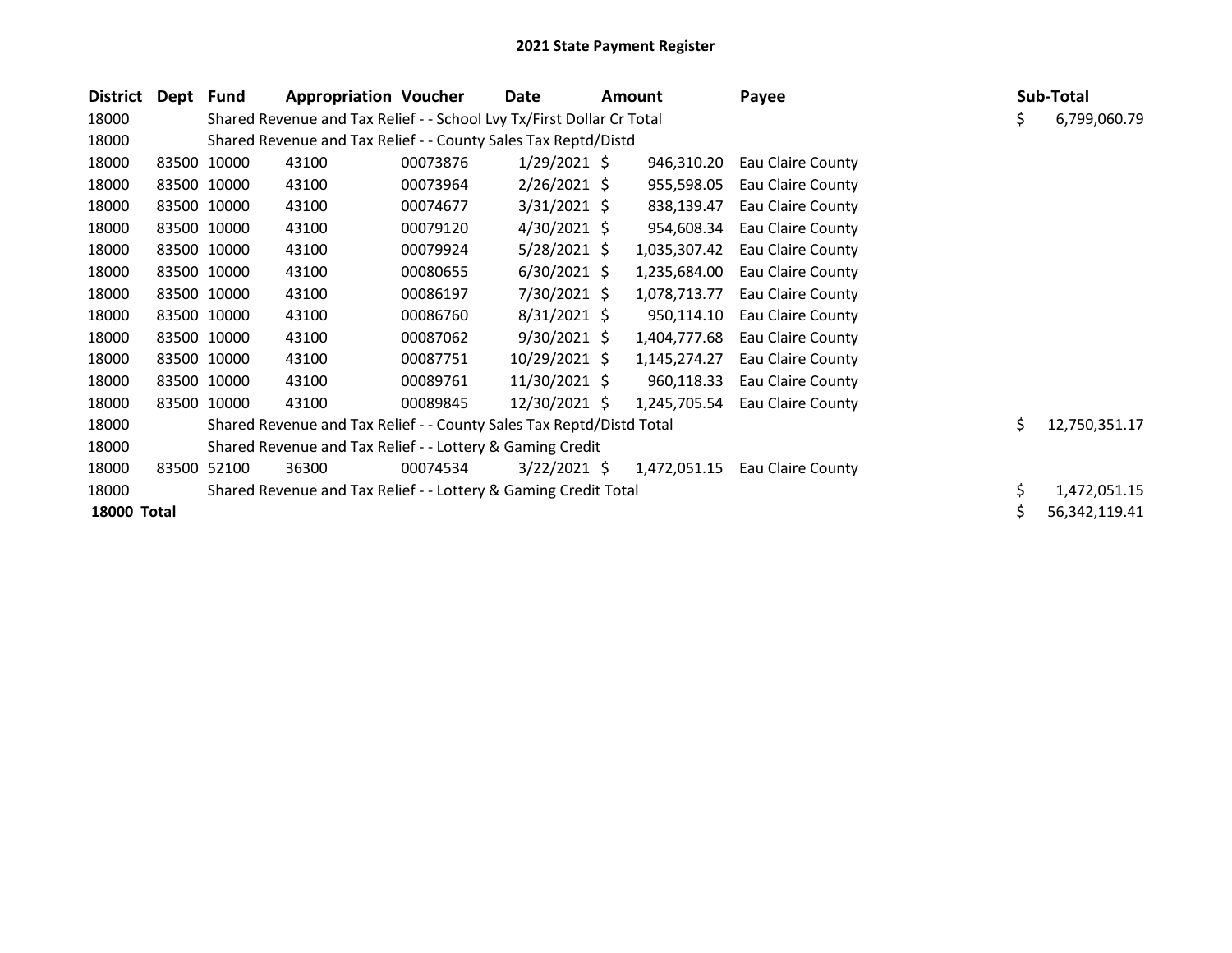| District Dept Fund | <b>Appropriation Voucher</b>                                         |          | <b>Date</b>    | <b>Amount</b> |           | Payee                           | Sub-Total |            |
|--------------------|----------------------------------------------------------------------|----------|----------------|---------------|-----------|---------------------------------|-----------|------------|
| 18002              | Dept of Safety & Prof Services - - Fire Dues Distribution            |          |                |               |           |                                 |           |            |
| 18002              | 22500<br>16500 10000                                                 | 00040716 | 7/16/2021 \$   |               |           | 5,783.72 Town Of Bridge Creek   |           |            |
| 18002              | Dept of Safety & Prof Services - - Fire Dues Distribution Total      |          |                |               |           |                                 | \$        | 5,783.72   |
| 18002              | Dept of Natural Resources - - Aids In Lieu Of Taxes - Gener          |          |                |               |           |                                 |           |            |
| 18002              | 37000 10000<br>50300                                                 | 00475162 | $4/21/2021$ \$ |               |           | 173.96 Town Of Bridge Creek     |           |            |
| 18002              | Dept of Natural Resources - - Aids In Lieu Of Taxes - Gener Total    |          |                |               |           |                                 | \$        | 173.96     |
| 18002              | Dept of Natural Resources - - Seg Earned                             |          |                |               |           |                                 |           |            |
| 18002              | 37000 21200<br>100SE                                                 | 00473966 | $4/15/2021$ \$ |               |           | 889.50 Town Of Bridge Creek     |           |            |
| 18002              | 100SE<br>37000 21200                                                 | 00497484 | 7/15/2021 \$   |               | 3,250.49  | Town Of Bridge Creek            |           |            |
| 18002              | 37000 21200<br>100SE                                                 | 00514555 | 10/12/2021 \$  |               |           | 3,217.98 Town Of Bridge Creek   |           |            |
| 18002              | Dept of Natural Resources - - Seg Earned Total                       |          |                |               |           |                                 | \$        | 7,357.97   |
| 18002              | Dept of Natural Resources - - Resaids - Cnty Forst, Cl & Mfl         |          |                |               |           |                                 |           |            |
| 18002              | 37000 21200<br>57100                                                 | 00487679 | $6/14/2021$ \$ |               |           | 8,579.01 Town Of Bridge Creek   |           |            |
| 18002              | Dept of Natural Resources - - Resaids - Cnty Forst, Cl & Mfl Total   |          |                |               |           |                                 | \$        | 8,579.01   |
| 18002              | Dept of Natural Resources - - Aids In Lieu Of Taxes - Sum S          |          |                |               |           |                                 |           |            |
| 18002              | 37000 21200<br>57900                                                 | 00475161 | $4/21/2021$ \$ |               |           | 1,742.40 Town Of Bridge Creek   |           |            |
| 18002              | Dept of Natural Resources - - Aids In Lieu Of Taxes - Sum S Total    |          |                |               |           |                                 | \$        | 1,742.40   |
| 18002              | WI Dept of Transportation - - Trns Aids To Mnc.-Sf                   |          |                |               |           |                                 |           |            |
| 18002              | 39500 21100<br>19100                                                 | 00632156 | $1/4/2021$ \$  |               |           | 44,932.23 Town Of Bridge Creek  |           |            |
| 18002              | 39500 21100<br>19100                                                 | 00667763 | $4/5/2021$ \$  |               | 44,932.23 | Town Of Bridge Creek            |           |            |
| 18002              | 39500 21100<br>19100                                                 | 00711251 | $7/6/2021$ \$  |               | 44,932.23 | Town Of Bridge Creek            |           |            |
| 18002              | 19100<br>39500 21100                                                 | 00751810 | $10/4/2021$ \$ |               |           | 44,932.23 Town Of Bridge Creek  |           |            |
| 18002              | WI Dept of Transportation - - Trns Aids To Mnc.-Sf Total             |          |                |               |           |                                 | \$        | 179,728.92 |
| 18002              | Department of Administration - - Federal Aid, Local Assistance       |          |                |               |           |                                 |           |            |
| 18002              | 50500 10000<br>74300                                                 | 00155240 | 11/29/2021 \$  |               |           | 36,000.00 Town Of Bridge Creek  |           |            |
| 18002              | Department of Administration - - Federal Aid, Local Assistance Total |          |                |               |           |                                 | \$        | 36,000.00  |
| 18002              | Department of Revenue - - Gifts And Grants                           |          |                |               |           |                                 |           |            |
| 18002              | 56600 10000<br>12100                                                 | 00206599 | $6/25/2021$ \$ |               |           | 109,012.30 Town Of Bridge Creek |           |            |
| 18002              | Department of Revenue - - Gifts And Grants Total                     |          |                |               |           |                                 | \$        | 109,012.30 |
| 18002              | Shared Revenue and Tax Relief - - County And Municipal Aid           |          |                |               |           |                                 |           |            |
| 18002              | 83500 10000<br>10500                                                 | 00081213 | 7/26/2021 \$   |               |           | 11,112.18 Town Of Bridge Creek  |           |            |
| 18002              | 83500 10000<br>10500                                                 | 00088312 | 11/15/2021 \$  |               | 62,969.03 | Town Of Bridge Creek            |           |            |
| 18002              | Shared Revenue and Tax Relief - - County And Municipal Aid Total     |          |                |               |           |                                 | \$        | 74,081.21  |
| 18002              | Shared Revenue and Tax Relief - - Exempt Computer Aid                |          |                |               |           |                                 |           |            |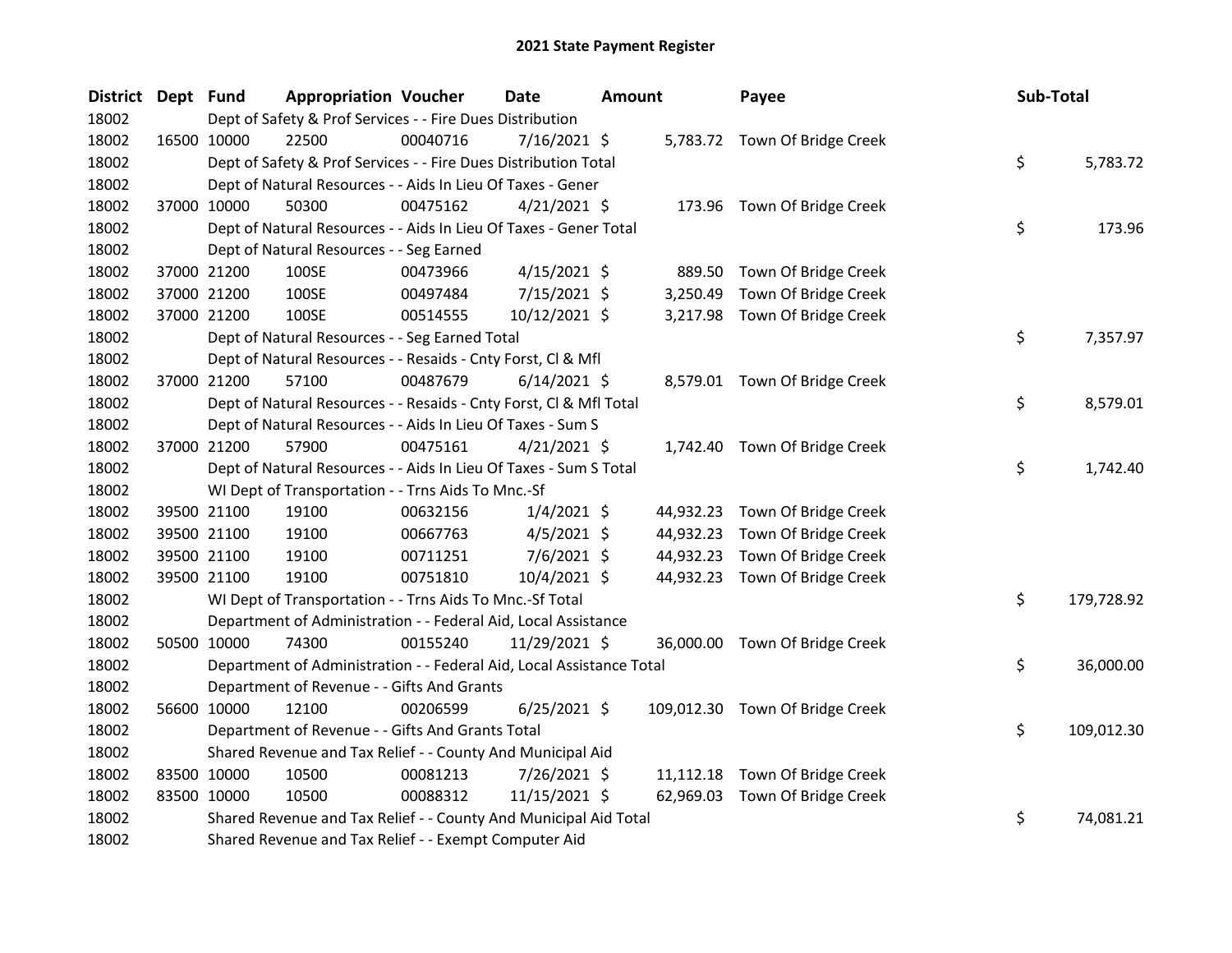| <b>District</b>    | Dept Fund |             | <b>Appropriation Voucher</b>                                  |          | Date           | <b>Amount</b> |          | Payee                | Sub-Total  |
|--------------------|-----------|-------------|---------------------------------------------------------------|----------|----------------|---------------|----------|----------------------|------------|
| 18002              |           | 83500 10000 | 10900                                                         | 00083853 | $7/26/2021$ \$ |               | 108.08   | Town Of Bridge Creek |            |
| 18002              |           |             | Shared Revenue and Tax Relief - - Exempt Computer Aid Total   |          |                |               |          |                      | 108.08     |
| 18002              |           |             | Shared Revenue and Tax Relief - - Utility Aid                 |          |                |               |          |                      |            |
| 18002              |           | 83500 10000 | 11000                                                         | 00081213 | $7/26/2021$ \$ |               | 294.82   | Town Of Bridge Creek |            |
| 18002              |           | 83500 10000 | 11000                                                         | 00088312 | 11/15/2021 \$  |               | 1.749.01 | Town Of Bridge Creek |            |
| 18002              |           |             | Shared Revenue and Tax Relief - - Utility Aid Total           |          |                |               |          |                      | 2,043.83   |
| 18002              |           |             | Shared Revenue and Tax Relief - - Personal Property Aid       |          |                |               |          |                      |            |
| 18002              |           | 83500 10000 | 11100                                                         | 00077030 | $5/3/2021$ \$  |               | 930.94   | Town Of Bridge Creek |            |
| 18002              |           |             | Shared Revenue and Tax Relief - - Personal Property Aid Total |          |                |               |          |                      | 930.94     |
| <b>18002 Total</b> |           |             |                                                               |          |                |               |          |                      | 425,542.34 |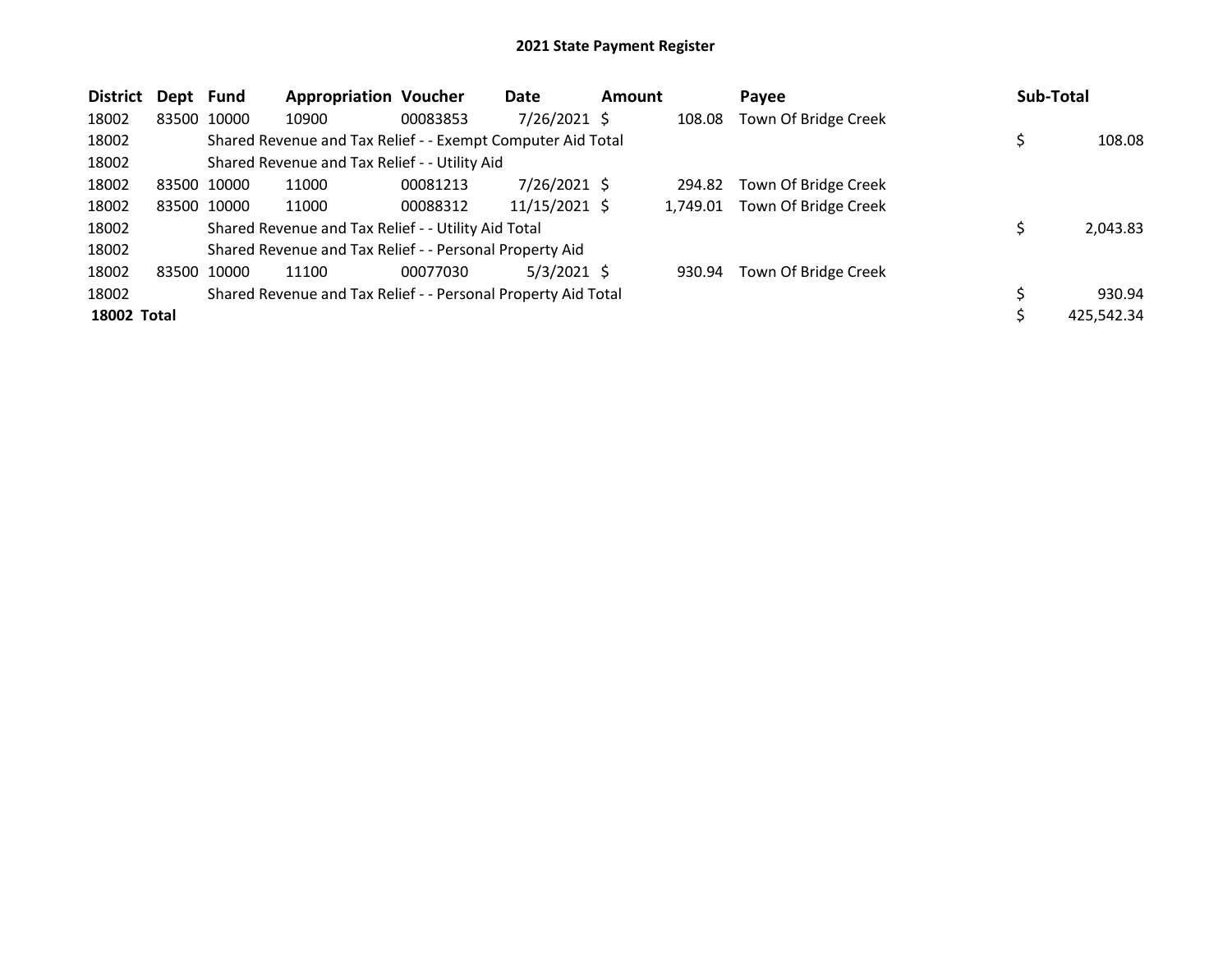| District Dept Fund |             | <b>Appropriation Voucher</b>                                       |          | <b>Date</b>    | <b>Amount</b> |           | Payee                       | Sub-Total |            |
|--------------------|-------------|--------------------------------------------------------------------|----------|----------------|---------------|-----------|-----------------------------|-----------|------------|
| 18004              |             | Dept of Safety & Prof Services - - Fire Dues Distribution          |          |                |               |           |                             |           |            |
| 18004              | 16500 10000 | 22500                                                              | 00040717 | $7/15/2021$ \$ |               | 8,345.88  | Town Of Brunswick           |           |            |
| 18004              |             | Dept of Safety & Prof Services - - Fire Dues Distribution Total    |          |                |               |           |                             | \$        | 8,345.88   |
| 18004              |             | Dept of Natural Resources - - Aids In Lieu Of Taxes - Gener        |          |                |               |           |                             |           |            |
| 18004              | 37000 10000 | 50300                                                              | 00461144 | $2/1/2021$ \$  |               | 12,757.93 | Town Of Brunswick           |           |            |
| 18004              | 37000 10000 | 50300                                                              | 00476009 | $4/21/2021$ \$ |               | 124.29    | <b>Town Of Brunswick</b>    |           |            |
| 18004              |             | Dept of Natural Resources - - Aids In Lieu Of Taxes - Gener Total  |          |                |               |           |                             | \$        | 12,882.22  |
| 18004              |             | Dept of Natural Resources - - Resaids - Cnty Forst, Cl & Mfl       |          |                |               |           |                             |           |            |
| 18004              | 37000 21200 | 57100                                                              | 00487680 | $6/14/2021$ \$ |               | 298.46    | Town Of Brunswick           |           |            |
| 18004              |             | Dept of Natural Resources - - Resaids - Cnty Forst, Cl & Mfl Total |          |                |               |           |                             | \$        | 298.46     |
| 18004              |             | WI Dept of Transportation - - Trns Aids To Mnc.-Sf                 |          |                |               |           |                             |           |            |
| 18004              | 39500 21100 | 19100                                                              | 00632157 | $1/4/2021$ \$  |               |           | 31,174.65 Town Of Brunswick |           |            |
| 18004              | 39500 21100 | 19100                                                              | 00667764 | $4/5/2021$ \$  |               |           | 31,174.65 Town Of Brunswick |           |            |
| 18004              | 39500 21100 | 19100                                                              | 00711252 | $7/6/2021$ \$  |               | 31,174.65 | Town Of Brunswick           |           |            |
| 18004              | 39500 21100 | 19100                                                              | 00751811 | 10/4/2021 \$   |               |           | 31,174.65 Town Of Brunswick |           |            |
| 18004              |             | WI Dept of Transportation - - Trns Aids To Mnc.-Sf Total           |          |                |               |           |                             | \$        | 124,698.60 |
| 18004              |             | WI Dept of Transportation - - Hwy Mgmt & Opers Sf                  |          |                |               |           |                             |           |            |
| 18004              | 39500 21100 | 36500                                                              | 00636220 | $1/22/2021$ \$ |               | 500.00    | <b>Town Of Brunswick</b>    |           |            |
| 18004              | 39500 21100 | 36500                                                              | 00636222 | $1/22/2021$ \$ |               | 500.00    | Town Of Brunswick           |           |            |
| 18004              | 39500 21100 | 36500                                                              | 00676277 | 5/6/2021 \$    |               | 500.00    | Town Of Brunswick           |           |            |
| 18004              | 39500 21100 | 36500                                                              | 00749976 | 10/21/2021 \$  |               | 500.00    | <b>Town Of Brunswick</b>    |           |            |
| 18004              | 39500 21100 | 36500                                                              | 00781958 | 12/8/2021 \$   |               | 500.00    | Town Of Brunswick           |           |            |
| 18004              |             | WI Dept of Transportation - - Hwy Mgmt & Opers Sf Total            |          |                |               |           |                             | \$        | 2,500.00   |
| 18004              |             | Department of Revenue - - Gifts And Grants                         |          |                |               |           |                             |           |            |
| 18004              | 56600 10000 | 12100                                                              | 00206600 | $6/25/2021$ \$ |               |           | 93,364.35 Town Of Brunswick |           |            |
| 18004              |             | Department of Revenue - - Gifts And Grants Total                   |          |                |               |           |                             | \$        | 93,364.35  |
| 18004              |             | Shared Revenue and Tax Relief - - County And Municipal Aid         |          |                |               |           |                             |           |            |
| 18004              | 83500 10000 | 10500                                                              | 00081214 | 7/26/2021 \$   |               | 7,942.78  | <b>Town Of Brunswick</b>    |           |            |
| 18004              | 83500 10000 | 10500                                                              | 00088313 | 11/15/2021 \$  |               |           | 45,009.09 Town Of Brunswick |           |            |
| 18004              |             | Shared Revenue and Tax Relief - - County And Municipal Aid Total   |          |                |               |           |                             | \$        | 52,951.87  |
| 18004              |             | Shared Revenue and Tax Relief - - Exempt Computer Aid              |          |                |               |           |                             |           |            |
| 18004              | 83500 10000 | 10900                                                              | 00083854 | 7/26/2021 \$   |               |           | 44.69 Town Of Brunswick     |           |            |
| 18004              |             | Shared Revenue and Tax Relief - - Exempt Computer Aid Total        |          |                |               |           |                             | \$        | 44.69      |
| 18004              |             | Shared Revenue and Tax Relief - - Utility Aid                      |          |                |               |           |                             |           |            |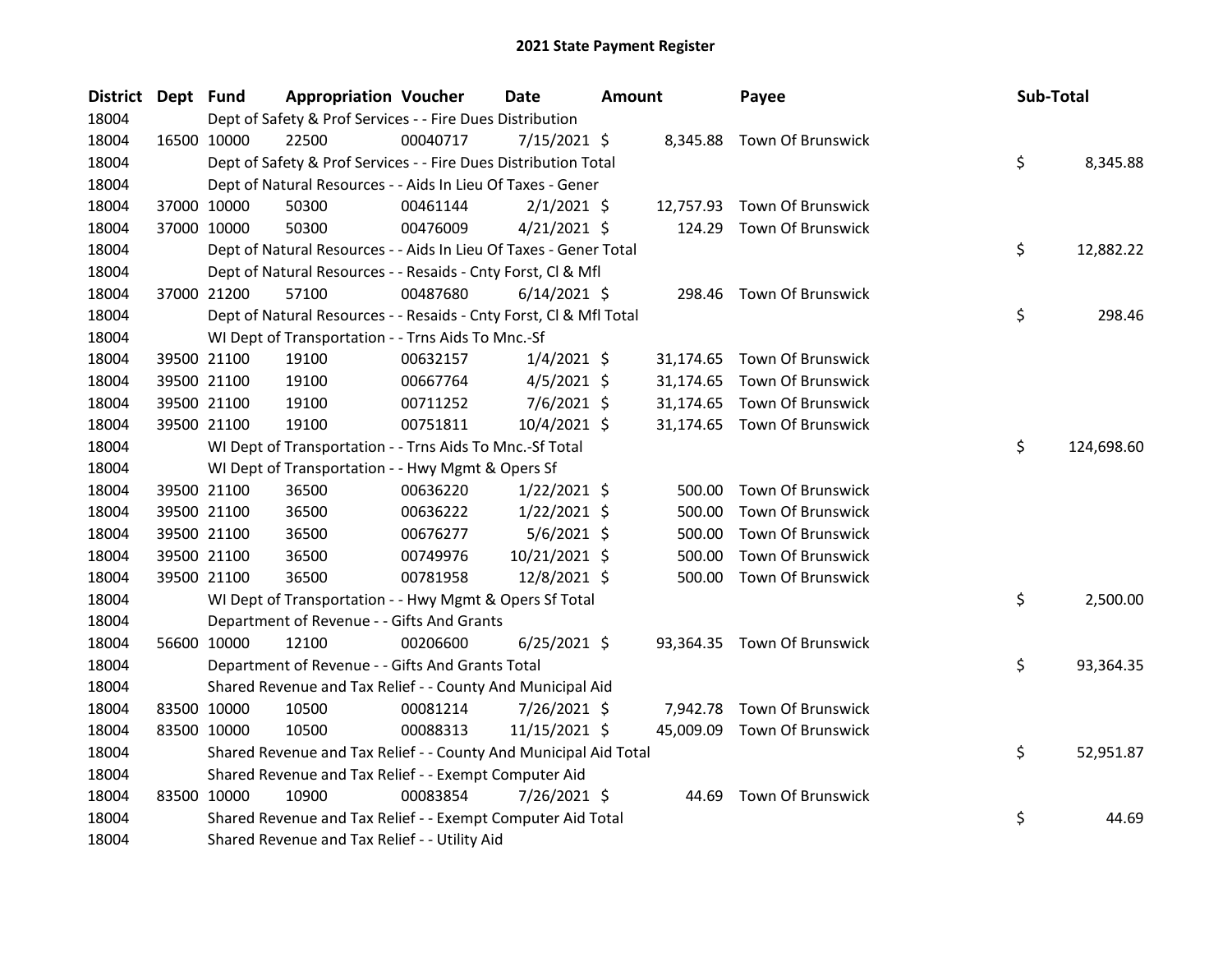| <b>District</b> | Dept Fund   |             | <b>Appropriation Voucher</b>                                                  |          | Date           | <b>Amount</b> |          | Payee                      |     | Sub-Total  |
|-----------------|-------------|-------------|-------------------------------------------------------------------------------|----------|----------------|---------------|----------|----------------------------|-----|------------|
| 18004           |             | 83500 10000 | 11000                                                                         | 00081214 | $7/26/2021$ \$ |               | 375.32   | Town Of Brunswick          |     |            |
| 18004           | 83500 10000 |             | 11000                                                                         | 00088313 | 11/15/2021 \$  |               | 2,246.22 | Town Of Brunswick          |     |            |
| 18004           |             |             | Shared Revenue and Tax Relief - - Utility Aid Total                           |          |                |               |          |                            | \$  | 2,621.54   |
| 18004           |             |             | Shared Revenue and Tax Relief - - Personal Property Aid                       |          |                |               |          |                            |     |            |
| 18004           |             | 83500 10000 | 11100                                                                         | 00077031 | $5/3/2021$ \$  |               | 1.152.93 | Town Of Brunswick          |     |            |
| 18004           |             |             | Shared Revenue and Tax Relief - - Personal Property Aid Total                 |          |                |               |          |                            | \$. | 1,152.93   |
| 18004           |             |             | Shared Revenue and Tax Relief - - State Aid; Video Service Provider Fee       |          |                |               |          |                            |     |            |
| 18004           |             | 83500 10000 | 11200                                                                         | 00082913 | 7/26/2021 \$   |               |          | 2,372.82 Town Of Brunswick |     |            |
| 18004           |             |             | Shared Revenue and Tax Relief - - State Aid; Video Service Provider Fee Total |          |                |               |          |                            | \$. | 2,372.82   |
| 18004           |             |             | Shared Revenue and Tax Relief - - Lottery & Gaming Credit                     |          |                |               |          |                            |     |            |
| 18004           |             | 83500 52100 | 36300                                                                         | 00074154 | $3/22/2021$ \$ |               | 8,475.00 | Town Of Brunswick          |     |            |
| 18004           |             |             | Shared Revenue and Tax Relief - - Lottery & Gaming Credit Total               |          |                |               |          |                            |     | 8,475.00   |
| 18004 Total     |             |             |                                                                               |          |                |               |          |                            |     | 309,708.36 |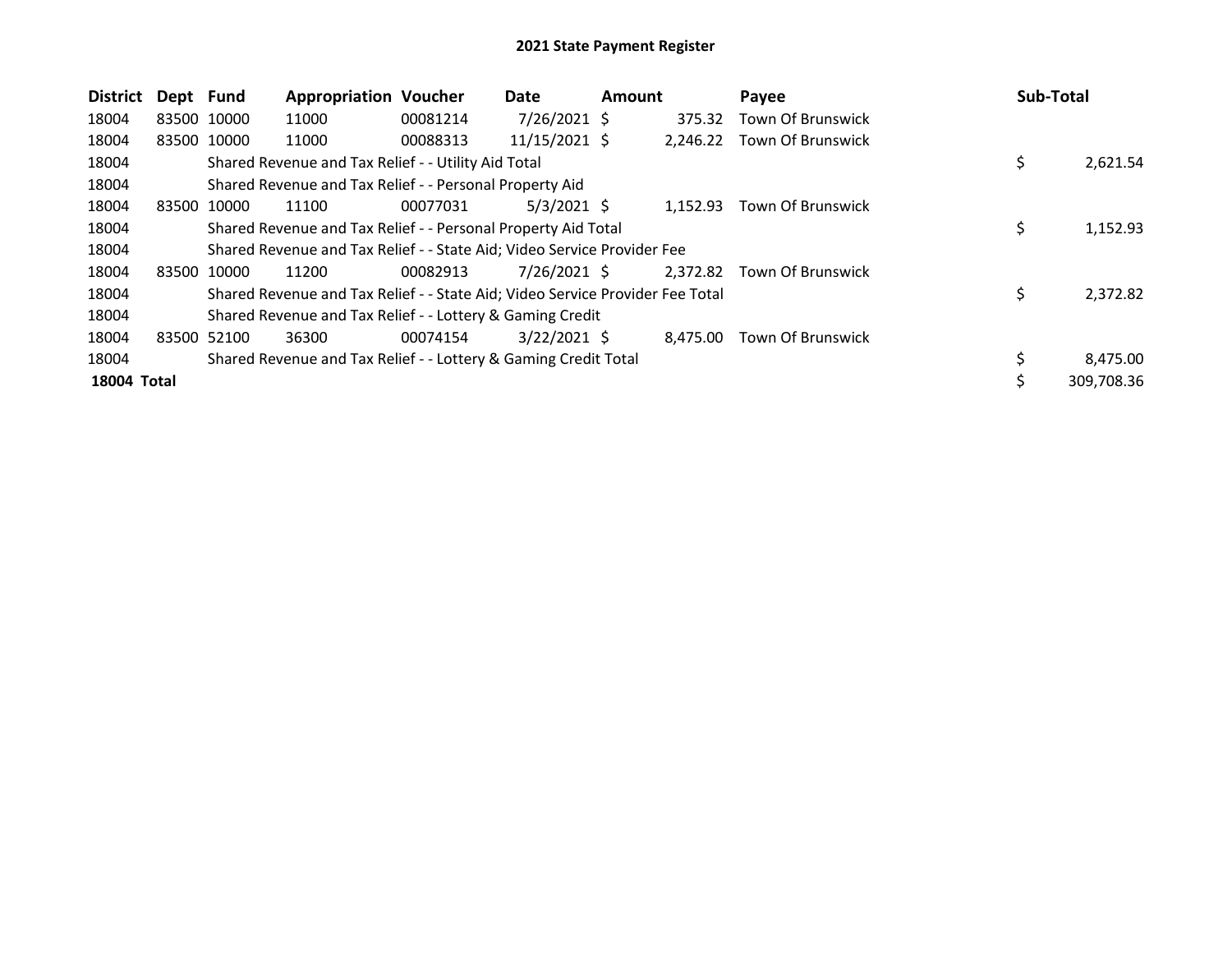| <b>District</b> | Dept  | <b>Fund</b> | <b>Appropriation Voucher</b>                                       |          | <b>Date</b>    | <b>Amount</b> |           | Payee                         | Sub-Total |            |
|-----------------|-------|-------------|--------------------------------------------------------------------|----------|----------------|---------------|-----------|-------------------------------|-----------|------------|
| 18006           |       |             | Dept of Safety & Prof Services - - Fire Dues Distribution          |          |                |               |           |                               |           |            |
| 18006           |       | 16500 10000 | 22500                                                              | 00040718 | $7/16/2021$ \$ |               |           | 2,870.96 Town Of Clear Creek  |           |            |
| 18006           |       |             | Dept of Safety & Prof Services - - Fire Dues Distribution Total    |          |                |               |           |                               | \$        | 2,870.96   |
| 18006           |       |             | Dept of Natural Resources - - Resaids - Cnty Forst, CI & Mfl       |          |                |               |           |                               |           |            |
| 18006           |       | 37000 21200 | 57100                                                              | 00487681 | $6/14/2021$ \$ |               |           | 141.28 Town Of Clear Creek    |           |            |
| 18006           |       |             | Dept of Natural Resources - - Resaids - Cnty Forst, Cl & Mfl Total |          |                |               |           |                               | \$        | 141.28     |
| 18006           |       |             | WI Dept of Transportation - - Trns Aids To Mnc.-Sf                 |          |                |               |           |                               |           |            |
| 18006           |       | 39500 21100 | 19100                                                              | 00632158 | $1/4/2021$ \$  |               | 21,063.42 | Town Of Clear Creek           |           |            |
| 18006           |       | 39500 21100 | 19100                                                              | 00667765 | $4/5/2021$ \$  |               | 21,063.42 | Town Of Clear Creek           |           |            |
| 18006           |       | 39500 21100 | 19100                                                              | 00711253 | $7/6/2021$ \$  |               | 21,063.42 | Town Of Clear Creek           |           |            |
| 18006           |       | 39500 21100 | 19100                                                              | 00751812 | 10/4/2021 \$   |               |           | 21,063.42 Town Of Clear Creek |           |            |
| 18006           |       |             | WI Dept of Transportation - - Trns Aids To Mnc.-Sf Total           |          |                |               |           |                               | \$        | 84,253.68  |
| 18006           |       |             | Department of Revenue - - Gifts And Grants                         |          |                |               |           |                               |           |            |
| 18006           |       | 56600 10000 | 12100                                                              | 00209534 | 7/13/2021 \$   |               | 46,786.84 | Town Of Clear Creek           |           |            |
| 18006           |       |             | Department of Revenue - - Gifts And Grants Total                   |          |                |               |           |                               | \$        | 46,786.84  |
| 18006           |       |             | Shared Revenue and Tax Relief - - County And Municipal Aid         |          |                |               |           |                               |           |            |
| 18006           |       | 83500 10000 | 10500                                                              | 00081215 | 7/26/2021 \$   |               | 5,255.27  | Town Of Clear Creek           |           |            |
| 18006           |       | 83500 10000 | 10500                                                              | 00088314 | 11/15/2021 \$  |               |           | 29,779.84 Town Of Clear Creek |           |            |
| 18006           |       |             | Shared Revenue and Tax Relief - - County And Municipal Aid Total   |          |                |               |           |                               | \$        | 35,035.11  |
| 18006           |       |             | Shared Revenue and Tax Relief - - Exempt Computer Aid              |          |                |               |           |                               |           |            |
| 18006           |       | 83500 10000 | 10900                                                              | 00083855 | 7/26/2021 \$   |               | 9.35      | <b>Town Of Clear Creek</b>    |           |            |
| 18006           |       |             | Shared Revenue and Tax Relief - - Exempt Computer Aid Total        |          |                |               |           |                               | \$        | 9.35       |
| 18006           |       |             | Shared Revenue and Tax Relief - - Personal Property Aid            |          |                |               |           |                               |           |            |
| 18006           | 83500 | 10000       | 11100                                                              | 00077032 | $5/3/2021$ \$  |               | 1,283.54  | Town Of Clear Creek           |           |            |
| 18006           |       |             | Shared Revenue and Tax Relief - - Personal Property Aid Total      |          |                |               |           |                               | \$        | 1,283.54   |
| 18006 Total     |       |             |                                                                    |          |                |               |           |                               | \$        | 170,380.76 |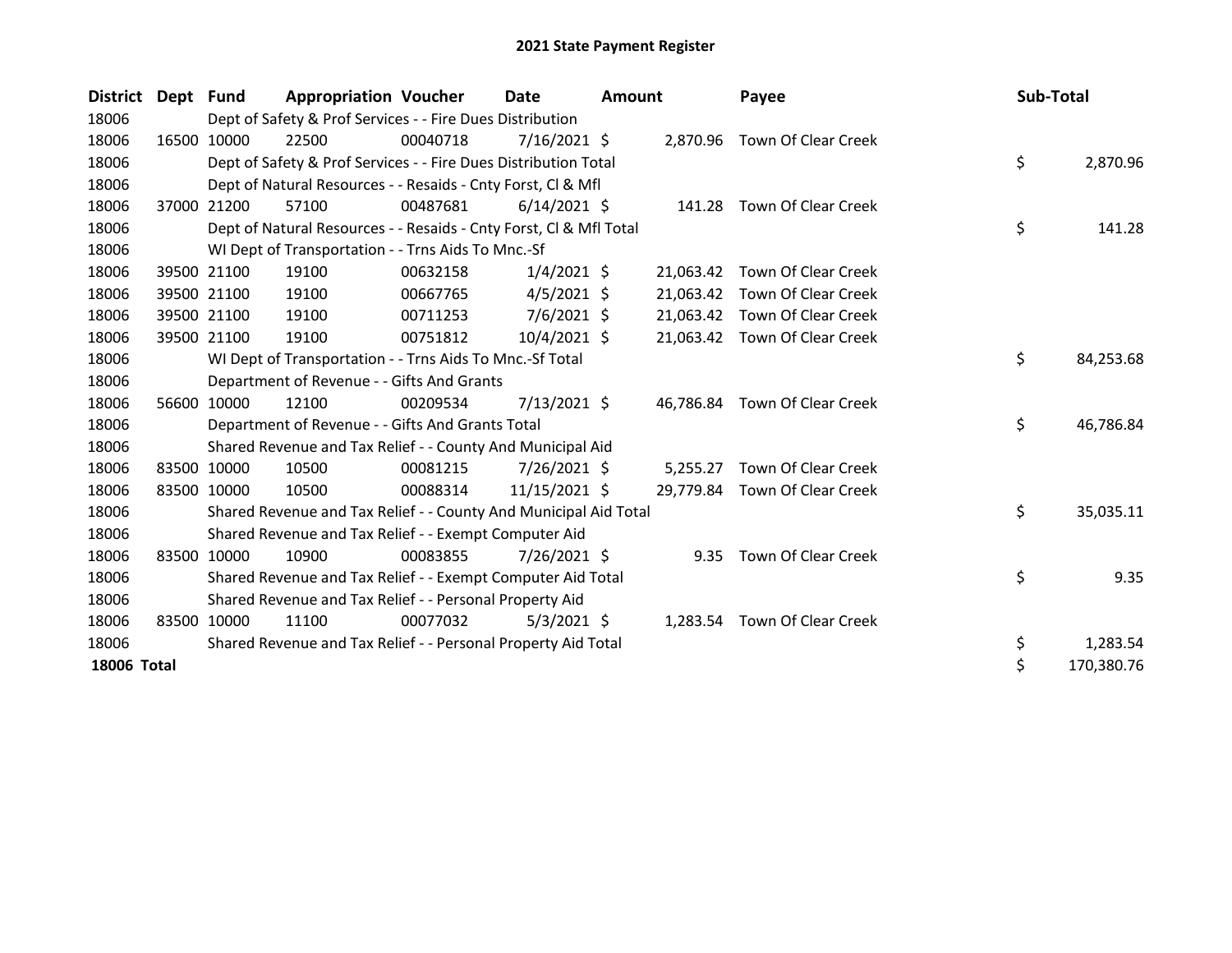| District Dept Fund |             | <b>Appropriation Voucher</b>                                       |          | Date           | <b>Amount</b> |           | Payee                      | Sub-Total |            |
|--------------------|-------------|--------------------------------------------------------------------|----------|----------------|---------------|-----------|----------------------------|-----------|------------|
| 18008              |             | Dept of Safety & Prof Services - - Fire Dues Distribution          |          |                |               |           |                            |           |            |
| 18008              | 16500 10000 | 22500                                                              | 00040719 | $7/16/2021$ \$ |               |           | 2,841.03 Town Of Drammen   |           |            |
| 18008              |             | Dept of Safety & Prof Services - - Fire Dues Distribution Total    |          |                |               |           |                            | \$        | 2,841.03   |
| 18008              |             | Dept of Natural Resources - - Resaids - Cnty Forst, Cl & Mfl       |          |                |               |           |                            |           |            |
| 18008              | 37000 21200 | 57100                                                              | 00487682 | $6/14/2021$ \$ |               |           | 393.02 Town Of Drammen     |           |            |
| 18008              |             | Dept of Natural Resources - - Resaids - Cnty Forst, CI & Mfl Total |          |                |               |           |                            | \$        | 393.02     |
| 18008              |             | WI Dept of Transportation - - Trns Aids To Mnc.-Sf                 |          |                |               |           |                            |           |            |
| 18008              | 39500 21100 | 19100                                                              | 00632159 | $1/4/2021$ \$  |               | 19,828.26 | Town Of Drammen            |           |            |
| 18008              | 39500 21100 | 19100                                                              | 00667766 | $4/5/2021$ \$  |               | 19,828.26 | Town Of Drammen            |           |            |
| 18008              | 39500 21100 | 19100                                                              | 00711254 | 7/6/2021 \$    |               | 19,828.26 | Town Of Drammen            |           |            |
| 18008              | 39500 21100 | 19100                                                              | 00751813 | 10/4/2021 \$   |               |           | 19,828.26 Town Of Drammen  |           |            |
| 18008              |             | WI Dept of Transportation - - Trns Aids To Mnc.-Sf Total           |          |                |               |           |                            | \$        | 79,313.04  |
| 18008              |             | WI Dept of Transportation - - Hwy Mgmt & Opers Sf                  |          |                |               |           |                            |           |            |
| 18008              | 39500 21100 | 36500                                                              | 00721193 | $8/13/2021$ \$ |               |           | 500.00 Town Of Drammen     |           |            |
| 18008              |             | WI Dept of Transportation - - Hwy Mgmt & Opers Sf Total            |          |                |               |           |                            | \$        | 500.00     |
| 18008              |             | Commissioners of Public Lands - - Balsht Common School Fund        |          |                |               |           |                            |           |            |
| 18008              | 50700 37400 | 57700                                                              | 00003606 | $4/13/2021$ \$ |               |           | 400,000.00 Town Of Drammen |           |            |
| 18008              |             | Commissioners of Public Lands - - Balsht Common School Fund Total  |          |                |               |           |                            | \$        | 400,000.00 |
| 18008              |             | Department of Revenue - - Gifts And Grants                         |          |                |               |           |                            |           |            |
| 18008              | 56600 10000 | 12100                                                              | 00206601 | $6/25/2021$ \$ |               |           | 44,850.48 Town Of Drammen  |           |            |
| 18008              |             | Department of Revenue - - Gifts And Grants Total                   |          |                |               |           |                            | \$        | 44,850.48  |
| 18008              |             | Department of Revenue - - Misc Revenue Holding Clearing            |          |                |               |           |                            |           |            |
| 18008              | 56600 10000 | 99500                                                              | 00197731 | $4/7/2021$ \$  |               | 172.89    | Town Of Drammen            |           |            |
| 18008              | 56600 10000 | 99500                                                              | 00201106 | $5/7/2021$ \$  |               |           | 550.71 Town Of Drammen     |           |            |
| 18008              |             | Department of Revenue - - Misc Revenue Holding Clearing Total      |          |                |               |           |                            | \$        | 723.60     |
| 18008              |             | Shared Revenue and Tax Relief - - County And Municipal Aid         |          |                |               |           |                            |           |            |
| 18008              | 83500 10000 | 10500                                                              | 00081216 | 7/26/2021 \$   |               | 3,533.74  | Town Of Drammen            |           |            |
| 18008              | 83500 10000 | 10500                                                              | 00088315 | 11/15/2021 \$  |               |           | 20,024.55 Town Of Drammen  |           |            |
| 18008              |             | Shared Revenue and Tax Relief - - County And Municipal Aid Total   |          |                |               |           |                            | \$        | 23,558.29  |
| 18008              |             | Shared Revenue and Tax Relief - - Exempt Computer Aid              |          |                |               |           |                            |           |            |
| 18008              | 83500 10000 | 10900                                                              | 00083856 | 7/26/2021 \$   |               | 2.08      | Town Of Drammen            |           |            |
| 18008              |             | Shared Revenue and Tax Relief - - Exempt Computer Aid Total        |          |                |               |           |                            | \$        | 2.08       |
| 18008              |             | Shared Revenue and Tax Relief - - Utility Aid                      |          |                |               |           |                            |           |            |
| 18008              | 83500 10000 | 11000                                                              | 00081216 | 7/26/2021 \$   |               |           | 108.25 Town Of Drammen     |           |            |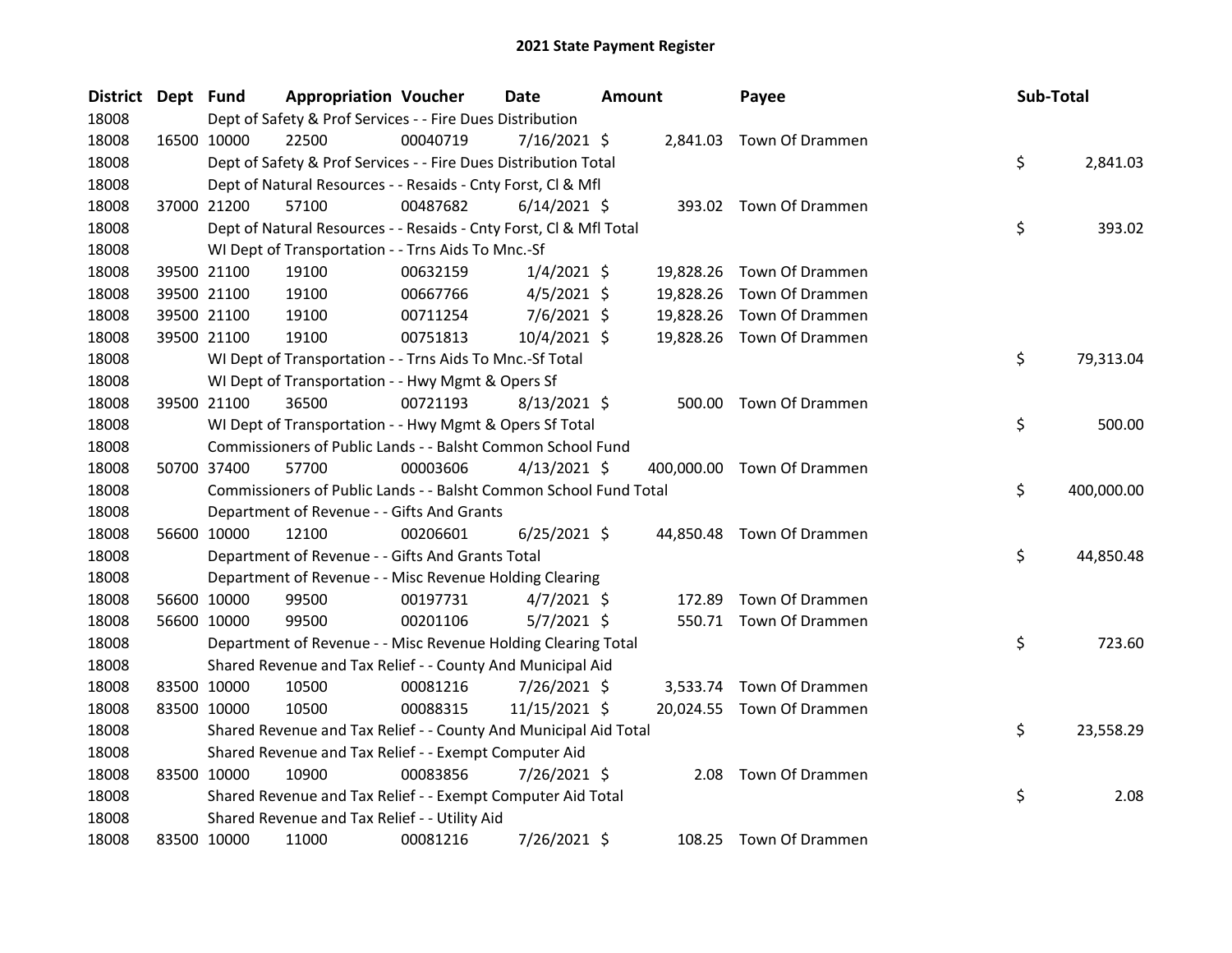| District           | Dept Fund   |             | <b>Appropriation Voucher</b>                                    |          | <b>Date</b>    | <b>Amount</b> |          | Pavee           | <b>Sub-Total</b> |            |
|--------------------|-------------|-------------|-----------------------------------------------------------------|----------|----------------|---------------|----------|-----------------|------------------|------------|
| 18008              |             | 83500 10000 | 11000                                                           | 00088315 | 11/15/2021 \$  |               | 649.75   | Town Of Drammen |                  |            |
| 18008              |             |             | Shared Revenue and Tax Relief - - Utility Aid Total             |          |                |               |          |                 |                  | 758.00     |
| 18008              |             |             | Shared Revenue and Tax Relief - - Personal Property Aid         |          |                |               |          |                 |                  |            |
| 18008              | 83500 10000 |             | 11100                                                           | 00077033 | $5/3/2021$ \$  |               | 9.71     | Town Of Drammen |                  |            |
| 18008              |             |             | Shared Revenue and Tax Relief - - Personal Property Aid Total   |          |                |               |          |                 |                  | 9.71       |
| 18008              |             |             | Shared Revenue and Tax Relief - - Lottery & Gaming Credit       |          |                |               |          |                 |                  |            |
| 18008              | 83500 52100 |             | 36300                                                           | 00074155 | $3/22/2021$ \$ |               | 1.010.66 | Town Of Drammen |                  |            |
| 18008              |             |             | Shared Revenue and Tax Relief - - Lottery & Gaming Credit Total |          |                |               |          |                 |                  | 1,010.66   |
| <b>18008 Total</b> |             |             |                                                                 |          |                |               |          |                 |                  | 553.959.91 |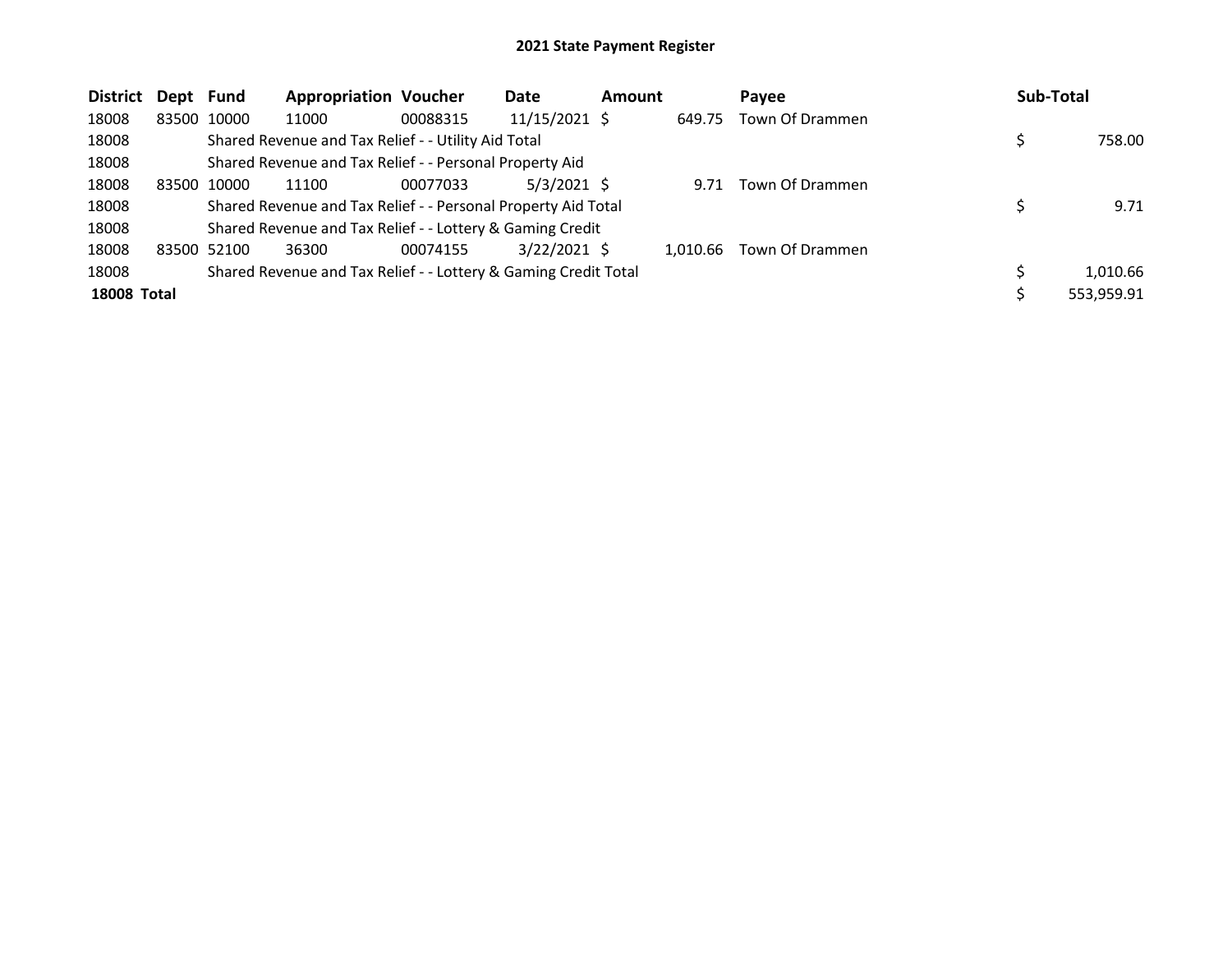| <b>District</b>    | Dept Fund   |             | <b>Appropriation Voucher</b>                                       |          | <b>Date</b>    | <b>Amount</b> |           | Payee                       | Sub-Total |            |
|--------------------|-------------|-------------|--------------------------------------------------------------------|----------|----------------|---------------|-----------|-----------------------------|-----------|------------|
| 18010              |             |             | Dept of Safety & Prof Services - - Fire Dues Distribution          |          |                |               |           |                             |           |            |
| 18010              | 16500 10000 |             | 22500                                                              | 00040721 | $7/16/2021$ \$ |               |           | 979.93 Town Of Fairchild    |           |            |
| 18010              |             |             | Dept of Safety & Prof Services - - Fire Dues Distribution Total    |          |                |               |           |                             | \$        | 979.93     |
| 18010              |             |             | Dept of Natural Resources - - Aids In Lieu Of Taxes - Gener        |          |                |               |           |                             |           |            |
| 18010              | 37000 10000 |             | 50300                                                              | 00475316 | $4/21/2021$ \$ |               |           | 3.74 Town Of Fairchild      |           |            |
| 18010              |             |             | Dept of Natural Resources - - Aids In Lieu Of Taxes - Gener Total  |          |                |               |           |                             | \$        | 3.74       |
| 18010              |             |             | Dept of Natural Resources - - Resaids - Cnty Forst, Cl & Mfl       |          |                |               |           |                             |           |            |
| 18010              |             | 37000 21200 | 57100                                                              | 00487683 | $6/14/2021$ \$ |               |           | 2,861.72 Town Of Fairchild  |           |            |
| 18010              |             |             | Dept of Natural Resources - - Resaids - Cnty Forst, CI & Mfl Total |          |                |               |           |                             | \$        | 2,861.72   |
| 18010              |             |             | WI Dept of Transportation - - Trns Aids To Mnc.-Sf                 |          |                |               |           |                             |           |            |
| 18010              |             | 39500 21100 | 19100                                                              | 00632160 | $1/4/2021$ \$  |               | 18,652.23 | Town Of Fairchild           |           |            |
| 18010              |             | 39500 21100 | 19100                                                              | 00667767 | $4/5/2021$ \$  |               | 18,652.23 | Town Of Fairchild           |           |            |
| 18010              |             | 39500 21100 | 19100                                                              | 00711255 | 7/6/2021 \$    |               | 18,652.23 | Town Of Fairchild           |           |            |
| 18010              | 39500 21100 |             | 19100                                                              | 00751814 | 10/4/2021 \$   |               |           | 18,652.23 Town Of Fairchild |           |            |
| 18010              |             |             | WI Dept of Transportation - - Trns Aids To Mnc.-Sf Total           |          |                |               |           |                             | \$        | 74,608.92  |
| 18010              |             |             | Department of Revenue - - Gifts And Grants                         |          |                |               |           |                             |           |            |
| 18010              |             | 56600 10000 | 12100                                                              | 00206602 | $6/25/2021$ \$ |               |           | 19,625.35 Town Of Fairchild |           |            |
| 18010              |             |             | Department of Revenue - - Gifts And Grants Total                   |          |                |               |           |                             | \$        | 19,625.35  |
| 18010              |             |             | Shared Revenue and Tax Relief - - County And Municipal Aid         |          |                |               |           |                             |           |            |
| 18010              |             | 83500 10000 | 10500                                                              | 00081217 | 7/26/2021 \$   |               |           | 4,403.66 Town Of Fairchild  |           |            |
| 18010              | 83500 10000 |             | 10500                                                              | 00088316 | 11/15/2021 \$  |               |           | 24,954.06 Town Of Fairchild |           |            |
| 18010              |             |             | Shared Revenue and Tax Relief - - County And Municipal Aid Total   |          |                |               |           |                             | \$        | 29,357.72  |
| 18010              |             |             | Shared Revenue and Tax Relief - - Exempt Computer Aid              |          |                |               |           |                             |           |            |
| 18010              |             | 83500 10000 | 10900                                                              | 00083857 | 7/26/2021 \$   |               |           | 399.07 Town Of Fairchild    |           |            |
| 18010              |             |             | Shared Revenue and Tax Relief - - Exempt Computer Aid Total        |          |                |               |           |                             | \$        | 399.07     |
| 18010              |             |             | Shared Revenue and Tax Relief - - Utility Aid                      |          |                |               |           |                             |           |            |
| 18010              | 83500 10000 |             | 11000                                                              | 00081217 | 7/26/2021 \$   |               | 449.74    | Town Of Fairchild           |           |            |
| 18010              |             | 83500 10000 | 11000                                                              | 00088316 | 11/15/2021 \$  |               |           | 2,691.64 Town Of Fairchild  |           |            |
| 18010              |             |             | Shared Revenue and Tax Relief - - Utility Aid Total                |          |                |               |           |                             | \$        | 3,141.38   |
| 18010              |             |             | Shared Revenue and Tax Relief - - Personal Property Aid            |          |                |               |           |                             |           |            |
| 18010              | 83500 10000 |             | 11100                                                              | 00077034 | $5/3/2021$ \$  |               |           | 2,426.54 Town Of Fairchild  |           |            |
| 18010              |             |             | Shared Revenue and Tax Relief - - Personal Property Aid Total      |          |                |               |           |                             | \$        | 2,426.54   |
| <b>18010 Total</b> |             |             |                                                                    |          |                |               |           |                             | \$        | 133,404.37 |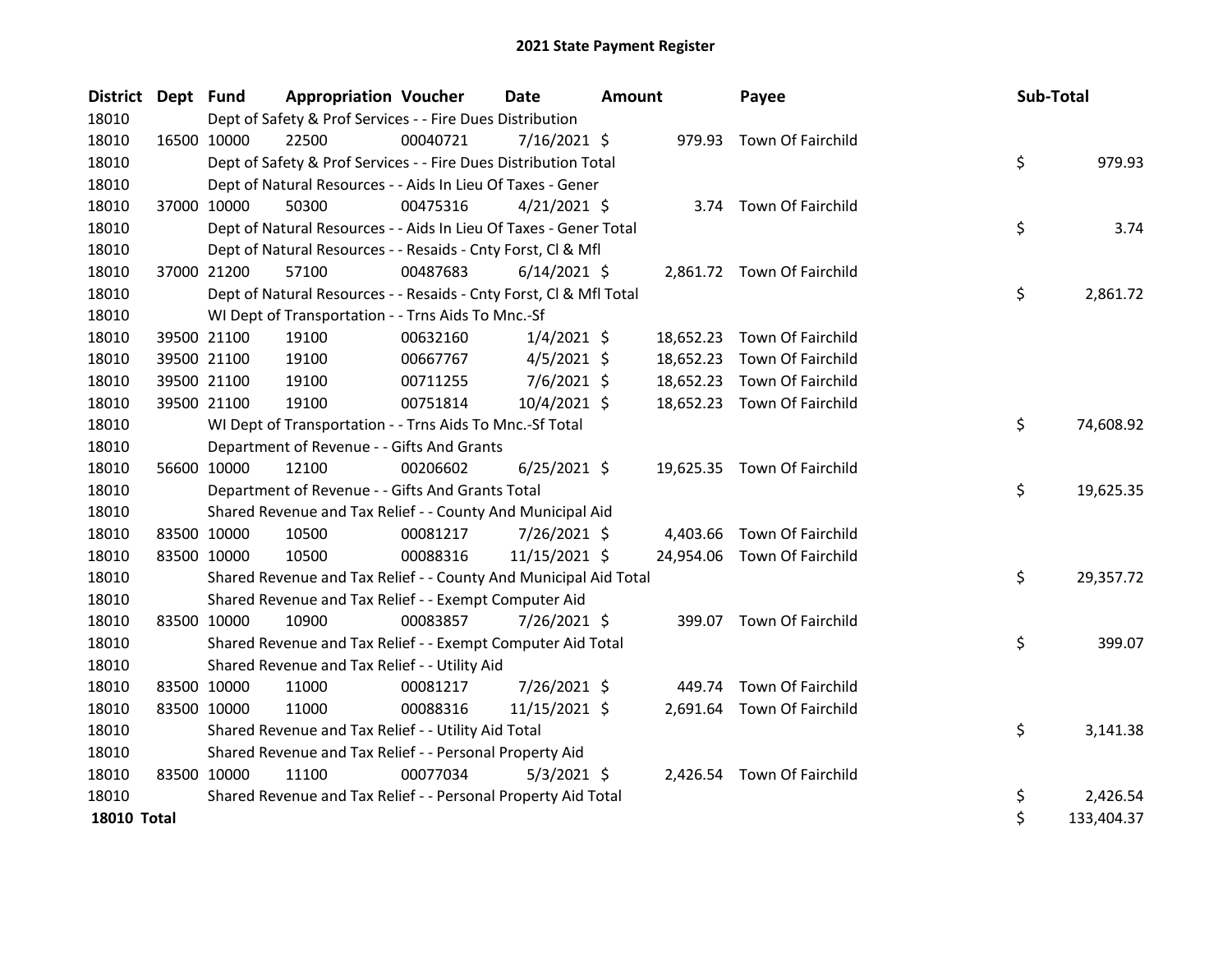| District Dept Fund |             |                                                                                                                                           | <b>Appropriation Voucher</b>                                       |          | <b>Date</b><br><b>Amount</b> |  |           | Payee                     |  | Sub-Total |            |
|--------------------|-------------|-------------------------------------------------------------------------------------------------------------------------------------------|--------------------------------------------------------------------|----------|------------------------------|--|-----------|---------------------------|--|-----------|------------|
| 18012              |             | Dept of Safety & Prof Services - - Fire Dues Distribution<br>00040724<br>16500 10000<br>22500<br>7/16/2021 \$<br>4,406.86 Town Of Lincoln |                                                                    |          |                              |  |           |                           |  |           |            |
| 18012              |             |                                                                                                                                           |                                                                    |          |                              |  |           |                           |  |           |            |
| 18012              |             |                                                                                                                                           | Dept of Safety & Prof Services - - Fire Dues Distribution Total    |          |                              |  |           |                           |  | \$        | 4,406.86   |
| 18012              |             |                                                                                                                                           | Dept of Natural Resources - - Seg Earned                           |          |                              |  |           |                           |  |           |            |
| 18012              | 37000 21200 |                                                                                                                                           | 100SE                                                              | 00456007 | $1/12/2021$ \$               |  |           | 1,436.74 Town Of Lincoln  |  |           |            |
| 18012              |             |                                                                                                                                           | Dept of Natural Resources - - Seg Earned Total                     |          |                              |  |           |                           |  | \$        | 1,436.74   |
| 18012              |             |                                                                                                                                           | Dept of Natural Resources - - Resaids - Cnty Forst, Cl & Mfl       |          |                              |  |           |                           |  |           |            |
| 18012              |             | 37000 21200                                                                                                                               | 57100                                                              | 00487684 | $6/14/2021$ \$               |  |           | 1,545.85 Town Of Lincoln  |  |           |            |
| 18012              |             |                                                                                                                                           | Dept of Natural Resources - - Resaids - Cnty Forst, Cl & Mfl Total |          |                              |  |           |                           |  | \$        | 1,545.85   |
| 18012              |             |                                                                                                                                           | WI Dept of Transportation - - Trns Aids To Mnc.-Sf                 |          |                              |  |           |                           |  |           |            |
| 18012              | 39500 21100 |                                                                                                                                           | 19100                                                              | 00632161 | $1/4/2021$ \$                |  | 31,516.29 | Town Of Lincoln           |  |           |            |
| 18012              |             | 39500 21100                                                                                                                               | 19100                                                              | 00667768 | $4/5/2021$ \$                |  | 31,516.29 | Town Of Lincoln           |  |           |            |
| 18012              |             | 39500 21100                                                                                                                               | 19100                                                              | 00711256 | $7/6/2021$ \$                |  | 31,516.29 | Town Of Lincoln           |  |           |            |
| 18012              | 39500 21100 |                                                                                                                                           | 19100                                                              | 00751815 | 10/4/2021 \$                 |  | 31,516.29 | Town Of Lincoln           |  |           |            |
| 18012              |             |                                                                                                                                           | WI Dept of Transportation - - Trns Aids To Mnc.-Sf Total           |          |                              |  |           |                           |  | \$        | 126,065.16 |
| 18012              |             |                                                                                                                                           | Department of Revenue - - Gifts And Grants                         |          |                              |  |           |                           |  |           |            |
| 18012              |             | 56600 10000                                                                                                                               | 12100                                                              | 00206603 | $6/25/2021$ \$               |  |           | 62,853.47 Town Of Lincoln |  |           |            |
| 18012              |             |                                                                                                                                           | Department of Revenue - - Gifts And Grants Total                   |          |                              |  |           |                           |  | \$        | 62,853.47  |
| 18012              |             |                                                                                                                                           | Shared Revenue and Tax Relief - - County And Municipal Aid         |          |                              |  |           |                           |  |           |            |
| 18012              |             | 83500 10000                                                                                                                               | 10500                                                              | 00081218 | $7/26/2021$ \$               |  |           | 7,212.71 Town Of Lincoln  |  |           |            |
| 18012              |             | 83500 10000                                                                                                                               | 10500                                                              | 00088317 | 11/15/2021 \$                |  |           | 40,872.05 Town Of Lincoln |  |           |            |
| 18012              |             |                                                                                                                                           | Shared Revenue and Tax Relief - - County And Municipal Aid Total   |          |                              |  |           |                           |  | \$        | 48,084.76  |
| 18012              |             |                                                                                                                                           | Shared Revenue and Tax Relief - - Exempt Computer Aid              |          |                              |  |           |                           |  |           |            |
| 18012              |             | 83500 10000                                                                                                                               | 10900                                                              | 00083858 | 7/26/2021 \$                 |  |           | 3.11 Town Of Lincoln      |  |           |            |
| 18012              |             |                                                                                                                                           | Shared Revenue and Tax Relief - - Exempt Computer Aid Total        |          |                              |  |           |                           |  | \$        | 3.11       |
| 18012              |             |                                                                                                                                           | Shared Revenue and Tax Relief - - Utility Aid                      |          |                              |  |           |                           |  |           |            |
| 18012              | 83500 10000 |                                                                                                                                           | 11000                                                              | 00081218 | 7/26/2021 \$                 |  | 301.46    | Town Of Lincoln           |  |           |            |
| 18012              |             | 83500 10000                                                                                                                               | 11000                                                              | 00088317 | 11/15/2021 \$                |  |           | 1,787.49 Town Of Lincoln  |  |           |            |
| 18012              |             |                                                                                                                                           | Shared Revenue and Tax Relief - - Utility Aid Total                |          |                              |  |           |                           |  | \$        | 2,088.95   |
| 18012              |             |                                                                                                                                           | Shared Revenue and Tax Relief - - Personal Property Aid            |          |                              |  |           |                           |  |           |            |
| 18012              | 83500 10000 |                                                                                                                                           | 11100                                                              | 00077035 | $5/3/2021$ \$                |  |           | 7.82 Town Of Lincoln      |  |           |            |
| 18012              |             |                                                                                                                                           | Shared Revenue and Tax Relief - - Personal Property Aid Total      |          |                              |  |           |                           |  | \$        | 7.82       |
| <b>18012 Total</b> |             |                                                                                                                                           |                                                                    |          |                              |  |           |                           |  | \$        | 246,492.72 |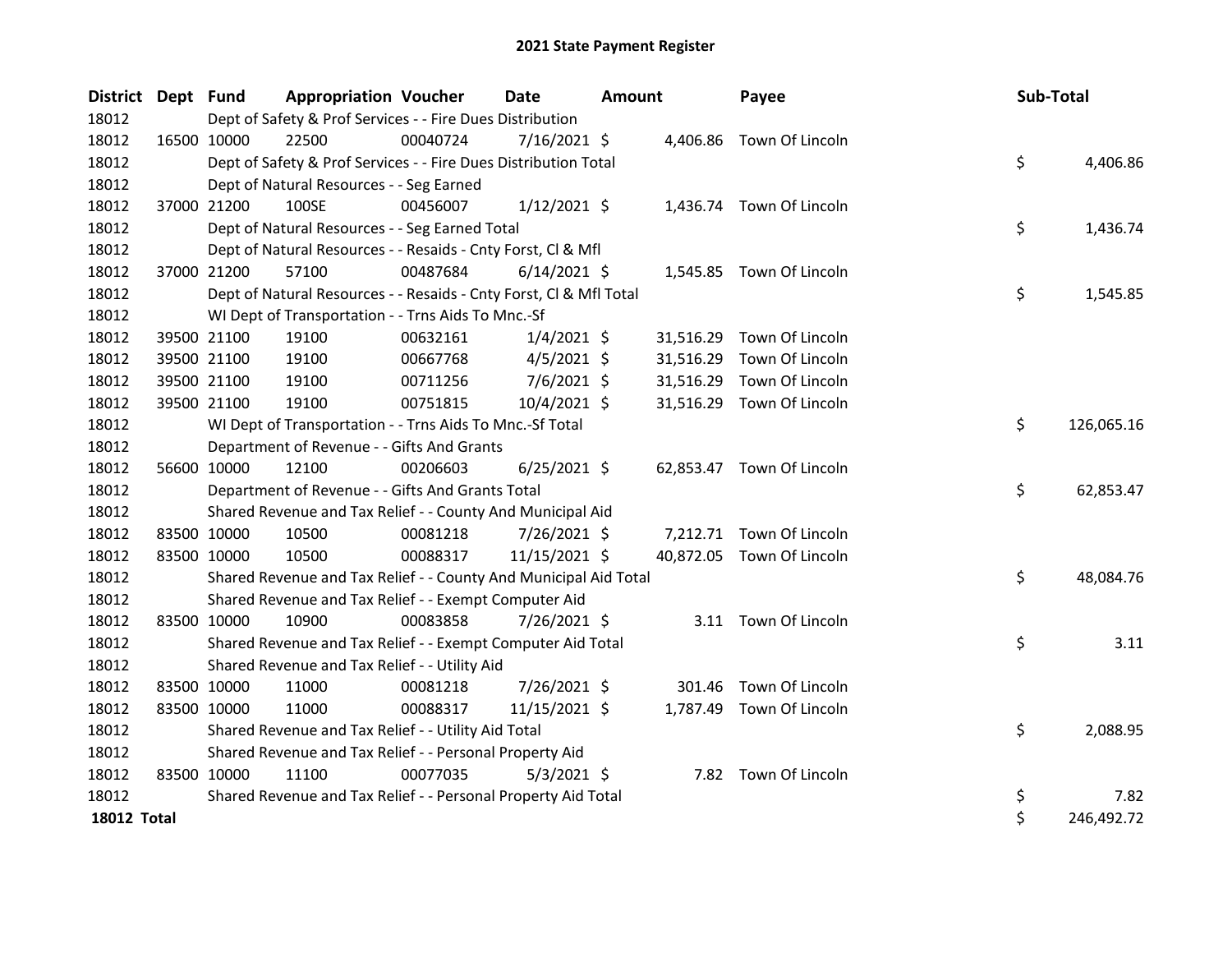| <b>District</b>    | Dept Fund |             | <b>Appropriation Voucher</b>                                                                                                 |          | Date<br><b>Amount</b> |  |           | Payee                       |  | Sub-Total |            |  |  |
|--------------------|-----------|-------------|------------------------------------------------------------------------------------------------------------------------------|----------|-----------------------|--|-----------|-----------------------------|--|-----------|------------|--|--|
| 18014              |           |             | Dept of Safety & Prof Services - - Fire Dues Distribution<br>22500<br>7/16/2021 \$<br>00040725<br>3,582.73 Town Of Ludington |          |                       |  |           |                             |  |           |            |  |  |
| 18014              |           | 16500 10000 |                                                                                                                              |          |                       |  |           |                             |  |           |            |  |  |
| 18014              |           |             | Dept of Safety & Prof Services - - Fire Dues Distribution Total                                                              |          |                       |  |           |                             |  | \$        | 3,582.73   |  |  |
| 18014              |           |             | Dept of Natural Resources - - Resaids - Cnty Forst, Cl & Mfl                                                                 |          |                       |  |           |                             |  |           |            |  |  |
| 18014              |           | 37000 21200 | 57100                                                                                                                        | 00487685 | $6/14/2021$ \$        |  |           | 1,676.49 Town Of Ludington  |  |           |            |  |  |
| 18014              |           |             | Dept of Natural Resources - - Resaids - Cnty Forst, Cl & Mfl Total                                                           |          |                       |  |           |                             |  | \$        | 1,676.49   |  |  |
| 18014              |           |             | WI Dept of Transportation - - Trns Aids To Mnc.-Sf                                                                           |          |                       |  |           |                             |  |           |            |  |  |
| 18014              |           | 39500 21100 | 19100                                                                                                                        | 00632162 | $1/4/2021$ \$         |  | 22,765.05 | Town Of Ludington           |  |           |            |  |  |
| 18014              |           | 39500 21100 | 19100                                                                                                                        | 00667769 | $4/5/2021$ \$         |  | 22,765.05 | Town Of Ludington           |  |           |            |  |  |
| 18014              |           | 39500 21100 | 19100                                                                                                                        | 00711257 | $7/6/2021$ \$         |  | 22,765.05 | Town Of Ludington           |  |           |            |  |  |
| 18014              |           | 39500 21100 | 19100                                                                                                                        | 00751816 | 10/4/2021 \$          |  |           | 22,765.05 Town Of Ludington |  |           |            |  |  |
| 18014              |           |             | WI Dept of Transportation - - Trns Aids To Mnc.-Sf Total                                                                     |          |                       |  |           |                             |  | \$        | 91,060.20  |  |  |
| 18014              |           |             | Department of Revenue - - Gifts And Grants                                                                                   |          |                       |  |           |                             |  |           |            |  |  |
| 18014              |           | 56600 10000 | 12100                                                                                                                        | 00206604 | $6/25/2021$ \$        |  | 56,468.69 | Town Of Ludington           |  |           |            |  |  |
| 18014              |           |             | Department of Revenue - - Gifts And Grants Total                                                                             |          |                       |  |           |                             |  | \$        | 56,468.69  |  |  |
| 18014              |           |             | Shared Revenue and Tax Relief - - County And Municipal Aid                                                                   |          |                       |  |           |                             |  |           |            |  |  |
| 18014              |           | 83500 10000 | 10500                                                                                                                        | 00081219 | 7/26/2021 \$          |  | 5,517.20  | Town Of Ludington           |  |           |            |  |  |
| 18014              |           | 83500 10000 | 10500                                                                                                                        | 00088318 | 11/15/2021 \$         |  | 31,264.10 | Town Of Ludington           |  |           |            |  |  |
| 18014              |           |             | Shared Revenue and Tax Relief - - County And Municipal Aid Total                                                             |          |                       |  |           |                             |  | \$        | 36,781.30  |  |  |
| 18014              |           |             | Shared Revenue and Tax Relief - - Exempt Computer Aid                                                                        |          |                       |  |           |                             |  |           |            |  |  |
| 18014              |           | 83500 10000 | 10900                                                                                                                        | 00083859 | 7/26/2021 \$          |  |           | 16.63 Town Of Ludington     |  |           |            |  |  |
| 18014              |           |             | Shared Revenue and Tax Relief - - Exempt Computer Aid Total                                                                  |          |                       |  |           |                             |  | \$        | 16.63      |  |  |
| 18014              |           |             | Shared Revenue and Tax Relief - - Utility Aid                                                                                |          |                       |  |           |                             |  |           |            |  |  |
| 18014              |           | 83500 10000 | 11000                                                                                                                        | 00081219 | 7/26/2021 \$          |  | 204.84    | Town Of Ludington           |  |           |            |  |  |
| 18014              |           | 83500 10000 | 11000                                                                                                                        | 00088318 | 11/15/2021 \$         |  | 1,203.69  | Town Of Ludington           |  |           |            |  |  |
| 18014              |           |             | Shared Revenue and Tax Relief - - Utility Aid Total                                                                          |          |                       |  |           |                             |  | \$        | 1,408.53   |  |  |
| 18014              |           |             | Shared Revenue and Tax Relief - - Personal Property Aid                                                                      |          |                       |  |           |                             |  |           |            |  |  |
| 18014              |           | 83500 10000 | 11100                                                                                                                        | 00077036 | $5/3/2021$ \$         |  |           | 20.92 Town Of Ludington     |  |           |            |  |  |
| 18014              |           |             | Shared Revenue and Tax Relief - - Personal Property Aid Total                                                                |          |                       |  |           |                             |  | \$        | 20.92      |  |  |
| <b>18014 Total</b> |           |             |                                                                                                                              |          |                       |  |           |                             |  | \$        | 191,015.49 |  |  |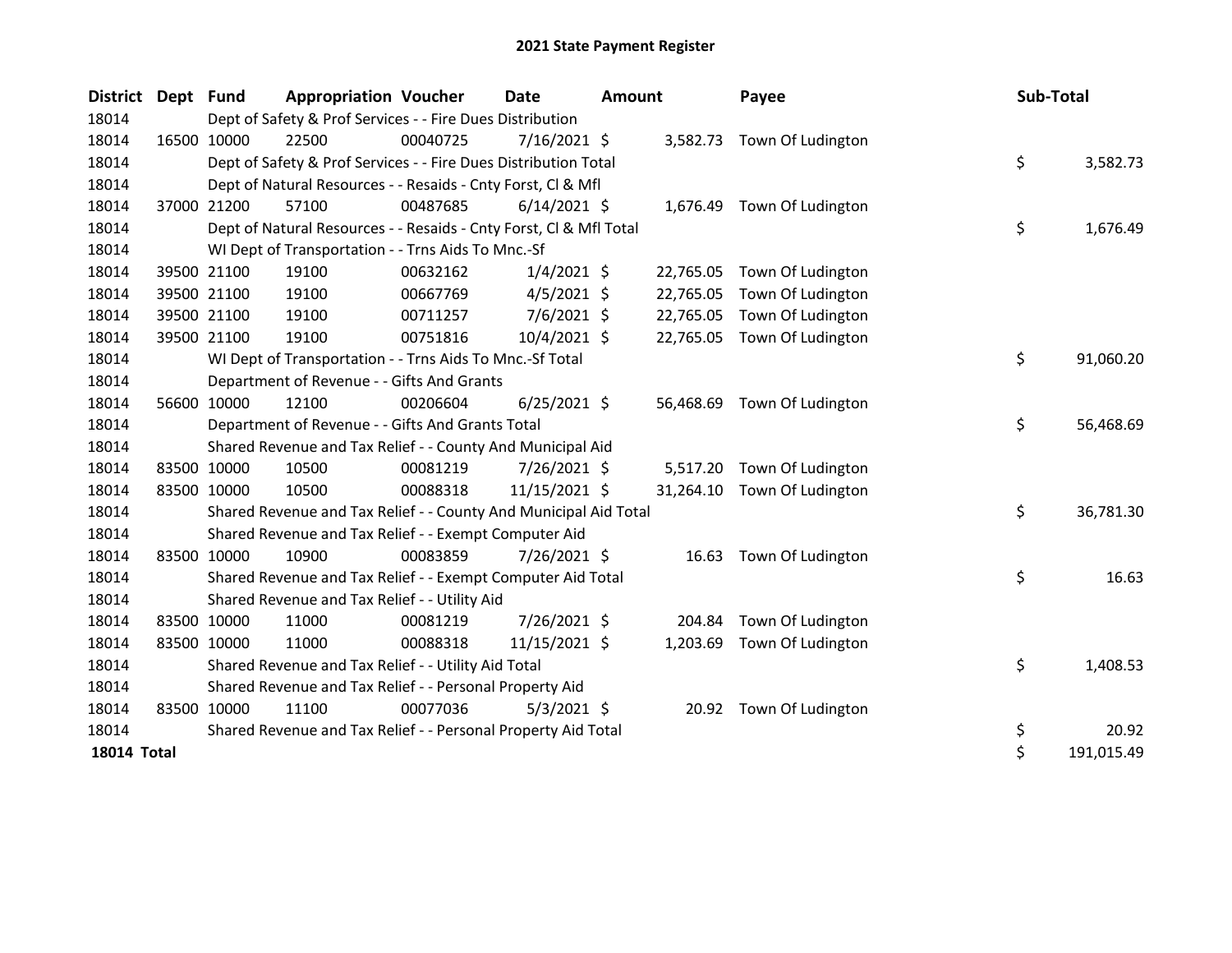| District Dept Fund |             | <b>Appropriation Voucher</b>                                        |          | <b>Date</b>    | <b>Amount</b> |           | Payee                         |  | Sub-Total |            |
|--------------------|-------------|---------------------------------------------------------------------|----------|----------------|---------------|-----------|-------------------------------|--|-----------|------------|
| 18016              |             | Dept of Safety & Prof Services - - Fire Dues Distribution           |          |                |               |           |                               |  |           |            |
| 18016              | 16500 10000 | 22500                                                               | 00040726 | 7/16/2021 \$   |               |           | 1,306.46 Town Of Otter Creek  |  |           |            |
| 18016              |             | Dept of Safety & Prof Services - - Fire Dues Distribution Total     |          |                |               |           |                               |  | \$        | 1,306.46   |
| 18016              |             | Dept of Natural Resources - - Resaids - Cnty Forst, Cl & Mfl        |          |                |               |           |                               |  |           |            |
| 18016              | 37000 21200 | 57100                                                               | 00487686 | $6/14/2021$ \$ |               |           | 198.01 Town Of Otter Creek    |  |           |            |
| 18016              |             | Dept of Natural Resources - - Resaids - Cnty Forst, Cl & Mfl Total  |          |                |               |           |                               |  | \$        | 198.01     |
| 18016              |             | WI Dept of Transportation - - Trns Aids To Mnc.-Sf                  |          |                |               |           |                               |  |           |            |
| 18016              | 39500 21100 | 19100                                                               | 00632163 | $1/4/2021$ \$  |               |           | 18,796.77 Town Of Otter Creek |  |           |            |
| 18016              | 39500 21100 | 19100                                                               | 00667770 | $4/5/2021$ \$  |               | 18,796.77 | Town Of Otter Creek           |  |           |            |
| 18016              | 39500 21100 | 19100                                                               | 00711258 | $7/6/2021$ \$  |               | 18,796.77 | Town Of Otter Creek           |  |           |            |
| 18016              | 39500 21100 | 19100                                                               | 00751817 | 10/4/2021 \$   |               |           | 18,796.77 Town Of Otter Creek |  |           |            |
| 18016              |             | WI Dept of Transportation - - Trns Aids To Mnc.-Sf Total            |          |                |               |           |                               |  | \$        | 75,187.08  |
| 18016              |             | Department of Revenue - - Gifts And Grants                          |          |                |               |           |                               |  |           |            |
| 18016              | 56600 10000 | 12100                                                               | 00206605 | $6/25/2021$ \$ |               |           | 28,469.85 Town Of Otter Creek |  |           |            |
| 18016              |             | Department of Revenue - - Gifts And Grants Total                    |          |                |               |           |                               |  | \$        | 28,469.85  |
| 18016              |             | Shared Revenue and Tax Relief - - County And Municipal Aid          |          |                |               |           |                               |  |           |            |
| 18016              | 83500 10000 | 10500                                                               | 00081220 | 7/26/2021 \$   |               |           | 3,010.81 Town Of Otter Creek  |  |           |            |
| 18016              | 83500 10000 | 10500                                                               | 00088319 | 11/15/2021 \$  |               |           | 17,061.27 Town Of Otter Creek |  |           |            |
| 18016              |             | Shared Revenue and Tax Relief - - County And Municipal Aid Total    |          |                |               |           |                               |  | \$        | 20,072.08  |
| 18016              |             | Shared Revenue and Tax Relief - - Exempt Computer Aid               |          |                |               |           |                               |  |           |            |
| 18016              | 83500 10000 | 10900                                                               | 00083860 | 7/26/2021 \$   |               |           | 1.03 Town Of Otter Creek      |  |           |            |
| 18016              |             | Shared Revenue and Tax Relief - - Exempt Computer Aid Total         |          |                |               |           |                               |  | \$        | 1.03       |
| 18016              |             | Shared Revenue and Tax Relief - - Utility Aid                       |          |                |               |           |                               |  |           |            |
| 18016              | 83500 10000 | 11000                                                               | 00081220 | 7/26/2021 \$   |               | 51.12     | Town Of Otter Creek           |  |           |            |
| 18016              | 83500 10000 | 11000                                                               | 00088319 | 11/15/2021 \$  |               | 305.93    | Town Of Otter Creek           |  |           |            |
| 18016              |             | Shared Revenue and Tax Relief - - Utility Aid Total                 |          |                |               |           |                               |  | \$        | 357.05     |
| 18016              |             | Shared Revenue and Tax Relief - - Personal Property Aid             |          |                |               |           |                               |  |           |            |
| 18016              | 83500 10000 | 11100                                                               | 00077037 | $5/3/2021$ \$  |               |           | 2,056.75 Town Of Otter Creek  |  |           |            |
| 18016              |             | Shared Revenue and Tax Relief - - Personal Property Aid Total       |          |                |               |           |                               |  | \$        | 2,056.75   |
| 18016              |             | Shared Revenue and Tax Relief - - Payments For Municipal Svcs       |          |                |               |           |                               |  |           |            |
| 18016              | 83500 10000 | 50100                                                               | 00073599 | $2/1/2021$ \$  |               |           | 83.00 Town Of Otter Creek     |  |           |            |
| 18016              |             | Shared Revenue and Tax Relief - - Payments For Municipal Svcs Total |          |                |               |           |                               |  | \$        | 83.00      |
| 18016 Total        |             |                                                                     |          |                |               |           |                               |  | \$        | 127,731.31 |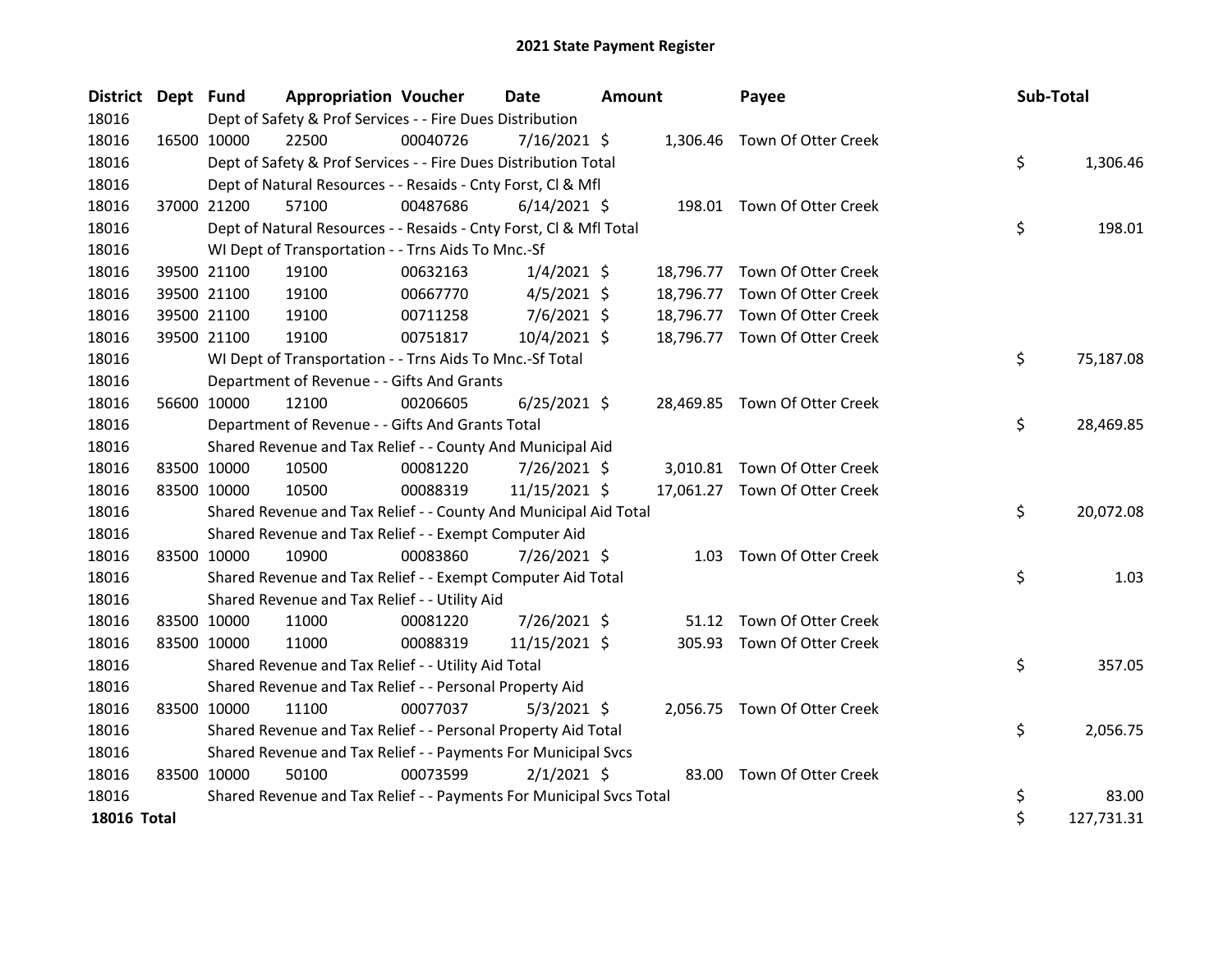| District Dept Fund |             | <b>Appropriation Voucher</b>                                       |          | <b>Date</b>    | <b>Amount</b> |          | Payee                              | Sub-Total |            |
|--------------------|-------------|--------------------------------------------------------------------|----------|----------------|---------------|----------|------------------------------------|-----------|------------|
| 18018              |             | Dept of Safety & Prof Services - - Fire Dues Distribution          |          |                |               |          |                                    |           |            |
| 18018              | 16500 10000 | 22500                                                              | 00040727 | $7/16/2021$ \$ |               |          | 19,012.86 Town Of Pleasant Valley  |           |            |
| 18018              |             | Dept of Safety & Prof Services - - Fire Dues Distribution Total    |          |                |               |          |                                    | \$        | 19,012.86  |
| 18018              |             | Dept of Natural Resources - - Aids In Lieu Of Taxes - Gener        |          |                |               |          |                                    |           |            |
| 18018              | 37000 10000 | 50300                                                              | 00461209 | $2/2/2021$ \$  |               | 3,289.94 | Town Of Pleasant Valley            |           |            |
| 18018              | 37000 10000 | 50300                                                              | 00476399 | $4/21/2021$ \$ |               | 164.34   | Town Of Pleasant Valley            |           |            |
| 18018              |             | Dept of Natural Resources - - Aids In Lieu Of Taxes - Gener Total  |          |                |               |          |                                    | \$        | 3,454.28   |
| 18018              |             | Dept of Natural Resources - - Resaids - Cnty Forst, Cl & Mfl       |          |                |               |          |                                    |           |            |
| 18018              | 37000 21200 | 57100                                                              | 00487687 | $6/14/2021$ \$ |               |          | 253.27 Town Of Pleasant Valley     |           |            |
| 18018              |             | Dept of Natural Resources - - Resaids - Cnty Forst, Cl & Mfl Total |          |                |               |          |                                    | \$        | 253.27     |
| 18018              |             | WI Dept of Transportation - - Trns Aids To Mnc.-Sf                 |          |                |               |          |                                    |           |            |
| 18018              | 39500 21100 | 19100                                                              | 00632164 | $1/4/2021$ \$  |               |          | 44,485.47 Town Of Pleasant Valley  |           |            |
| 18018              | 39500 21100 | 19100                                                              | 00667771 | $4/5/2021$ \$  |               |          | 44,485.47 Town Of Pleasant Valley  |           |            |
| 18018              | 39500 21100 | 19100                                                              | 00711259 | $7/6/2021$ \$  |               |          | 44,485.47 Town Of Pleasant Valley  |           |            |
| 18018              | 39500 21100 | 19100                                                              | 00751818 | 10/4/2021 \$   |               |          | 44,485.47 Town Of Pleasant Valley  |           |            |
| 18018              |             | WI Dept of Transportation - - Trns Aids To Mnc.-Sf Total           |          |                |               |          |                                    | \$        | 177,941.88 |
| 18018              |             | WI Dept of Transportation - - Hwy Mgmt & Opers Sf                  |          |                |               |          |                                    |           |            |
| 18018              | 39500 21100 | 36500                                                              | 00670072 | $4/21/2021$ \$ |               |          | 500.00 Town Of Pleasant Valley     |           |            |
| 18018              |             | WI Dept of Transportation - - Hwy Mgmt & Opers Sf Total            |          |                |               |          |                                    | \$        | 500.00     |
| 18018              |             | Department of Revenue - - Gifts And Grants                         |          |                |               |          |                                    |           |            |
| 18018              | 56600 10000 | 12100                                                              | 00206606 | $6/25/2021$ \$ |               |          | 178,878.56 Town Of Pleasant Valley |           |            |
| 18018              |             | Department of Revenue - - Gifts And Grants Total                   |          |                |               |          |                                    | \$        | 178,878.56 |
| 18018              |             | Shared Revenue and Tax Relief - - County And Municipal Aid         |          |                |               |          |                                    |           |            |
| 18018              | 83500 10000 | 10500                                                              | 00081221 | 7/26/2021 \$   |               | 6,050.89 | Town Of Pleasant Valley            |           |            |
| 18018              | 83500 10000 | 10500                                                              | 00088320 | 11/15/2021 \$  |               |          | 34,288.36 Town Of Pleasant Valley  |           |            |
| 18018              |             | Shared Revenue and Tax Relief - - County And Municipal Aid Total   |          |                |               |          |                                    | \$        | 40,339.25  |
| 18018              |             | Shared Revenue and Tax Relief - - Exempt Computer Aid              |          |                |               |          |                                    |           |            |
| 18018              | 83500 10000 | 10900                                                              | 00083861 | 7/26/2021 \$   |               |          | 17.67 Town Of Pleasant Valley      |           |            |
| 18018              |             | Shared Revenue and Tax Relief - - Exempt Computer Aid Total        |          |                |               |          |                                    | \$        | 17.67      |
| 18018              |             | Shared Revenue and Tax Relief - - Utility Aid                      |          |                |               |          |                                    |           |            |
| 18018              | 83500 10000 | 11000                                                              | 00081221 | 7/26/2021 \$   |               | 161.76   | Town Of Pleasant Valley            |           |            |
| 18018              | 83500 10000 | 11000                                                              | 00088320 | 11/15/2021 \$  |               | 968.15   | Town Of Pleasant Valley            |           |            |
| 18018              |             | Shared Revenue and Tax Relief - - Utility Aid Total                |          |                |               |          |                                    | \$        | 1,129.91   |
| 18018              |             | Shared Revenue and Tax Relief - - Personal Property Aid            |          |                |               |          |                                    |           |            |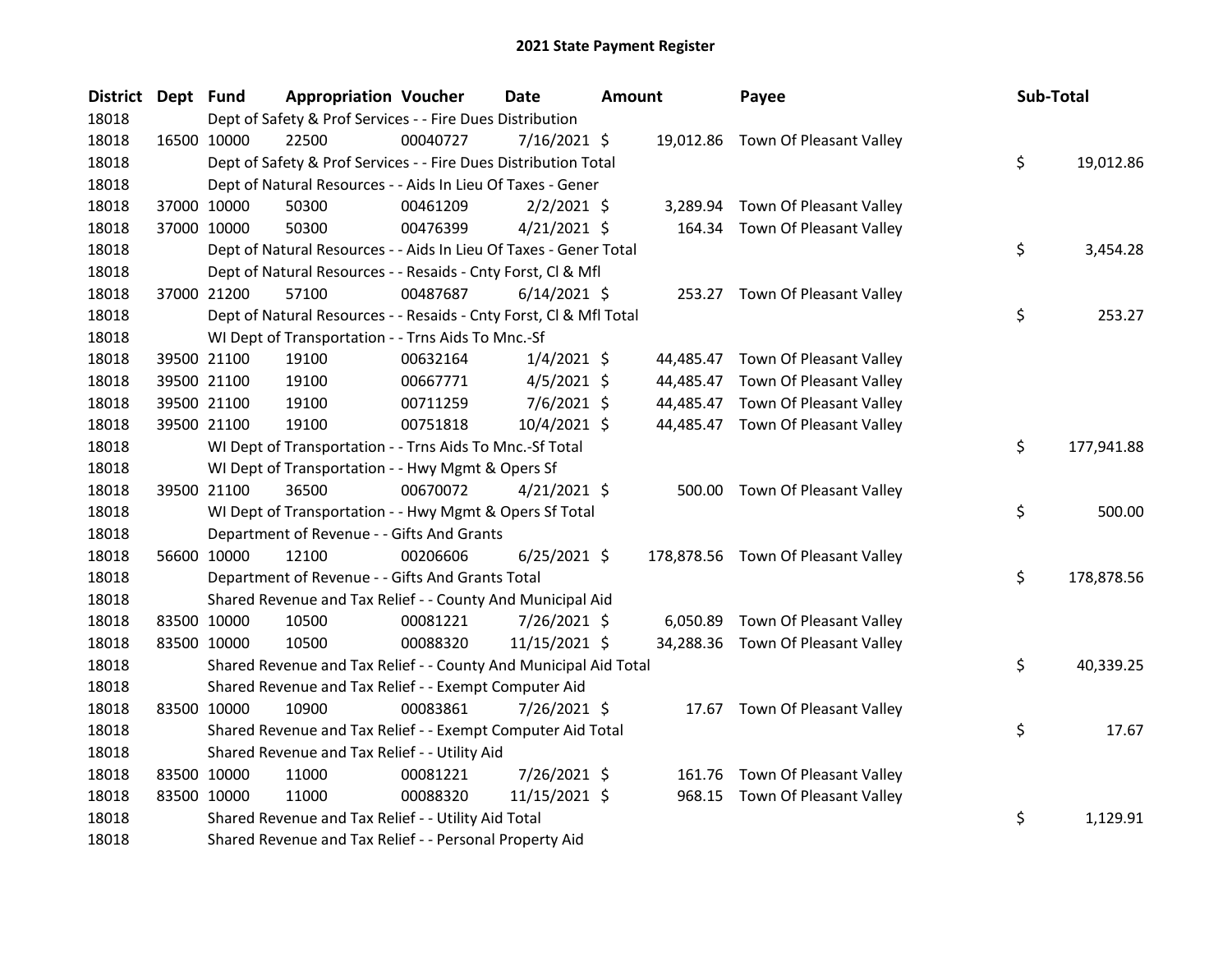| District Dept Fund |             | <b>Appropriation Voucher</b>                                                  |          | Date         | <b>Amount</b> |          | Pavee                          | Sub-Total  |
|--------------------|-------------|-------------------------------------------------------------------------------|----------|--------------|---------------|----------|--------------------------------|------------|
| 18018              | 83500 10000 | 11100                                                                         | 00077038 | 5/3/2021 \$  |               |          | 750.50 Town Of Pleasant Valley |            |
| 18018              |             | Shared Revenue and Tax Relief - - Personal Property Aid Total                 |          |              |               |          |                                | 750.50     |
| 18018              |             | Shared Revenue and Tax Relief - - State Aid; Video Service Provider Fee       |          |              |               |          |                                |            |
| 18018              | 83500 10000 | 11200                                                                         | 00082914 | 7/26/2021 \$ |               | 5.774.31 | Town Of Pleasant Valley        |            |
| 18018              |             | Shared Revenue and Tax Relief - - State Aid; Video Service Provider Fee Total |          |              |               |          |                                | 5.774.31   |
| <b>18018 Total</b> |             |                                                                               |          |              |               |          |                                | 428,052.49 |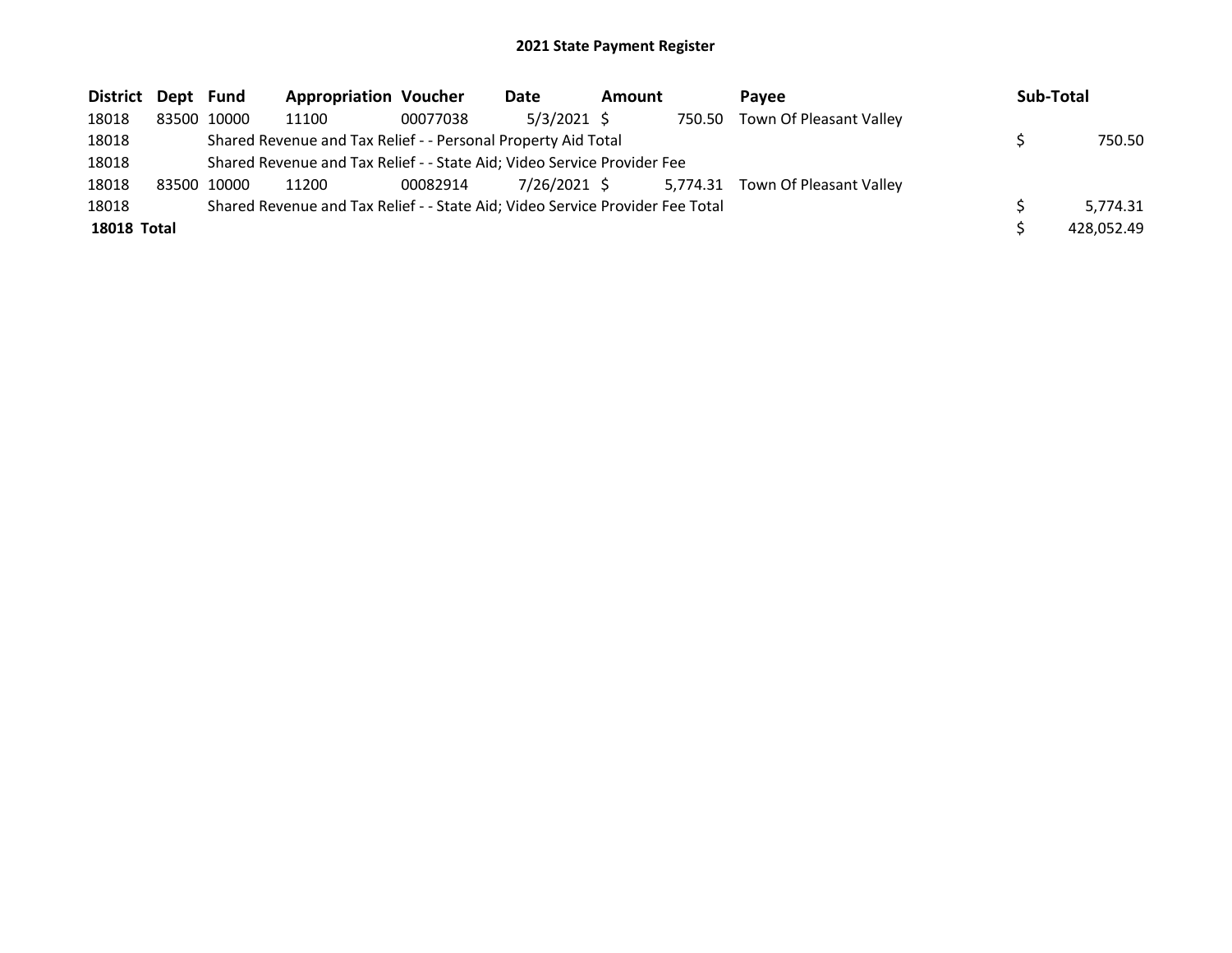| District Dept Fund |             | <b>Appropriation Voucher</b>                                            |          | Date           | <b>Amount</b> |           | Payee                      | Sub-Total |            |
|--------------------|-------------|-------------------------------------------------------------------------|----------|----------------|---------------|-----------|----------------------------|-----------|------------|
| 18020              |             | Dept of Safety & Prof Services - - Fire Dues Distribution               |          |                |               |           |                            |           |            |
| 18020              | 16500 10000 | 22500                                                                   | 00040728 | 7/16/2021 \$   |               |           | 14,365.47 Town Of Seymour  |           |            |
| 18020              |             | Dept of Safety & Prof Services - - Fire Dues Distribution Total         |          |                |               |           |                            | \$        | 14,365.47  |
| 18020              |             | Dept of Natural Resources - - Resaids - Cnty Forst, Cl & Mfl            |          |                |               |           |                            |           |            |
| 18020              | 37000 21200 | 57100                                                                   | 00487688 | $6/14/2021$ \$ |               |           | 1,055.27 Town Of Seymour   |           |            |
| 18020              |             | Dept of Natural Resources - - Resaids - Cnty Forst, CI & Mfl Total      |          |                |               |           |                            | \$        | 1,055.27   |
| 18020              |             | WI Dept of Transportation - - Trns Aids To Mnc.-Sf                      |          |                |               |           |                            |           |            |
| 18020              | 39500 21100 | 19100                                                                   | 00632165 | $1/4/2021$ \$  |               | 34,880.13 | Town Of Seymour            |           |            |
| 18020              | 39500 21100 | 19100                                                                   | 00667772 | $4/5/2021$ \$  |               | 34,880.13 | Town Of Seymour            |           |            |
| 18020              | 39500 21100 | 19100                                                                   | 00711260 | 7/6/2021 \$    |               | 34,880.13 | Town Of Seymour            |           |            |
| 18020              | 39500 21100 | 19100                                                                   | 00751819 | 10/4/2021 \$   |               | 34,880.13 | Town Of Seymour            |           |            |
| 18020              |             | WI Dept of Transportation - - Trns Aids To Mnc.-Sf Total                |          |                |               |           |                            | \$        | 139,520.52 |
| 18020              |             | WI Dept of Transportation - - Hwy Mgmt & Opers Sf                       |          |                |               |           |                            |           |            |
| 18020              | 39500 21100 | 36500                                                                   | 00651991 | 3/10/2021 \$   |               | 500.00    | Town Of Seymour            |           |            |
| 18020              | 39500 21100 | 36500                                                                   | 00701773 | $7/1/2021$ \$  |               | 500.00    | Town Of Seymour            |           |            |
| 18020              |             | WI Dept of Transportation - - Hwy Mgmt & Opers Sf Total                 |          |                |               |           |                            | \$        | 1,000.00   |
| 18020              |             | Department of Revenue - - Gifts And Grants                              |          |                |               |           |                            |           |            |
| 18020              | 56600 10000 | 12100                                                                   | 00206607 | $6/25/2021$ \$ |               |           | 175,895.51 Town Of Seymour |           |            |
| 18020              |             | Department of Revenue - - Gifts And Grants Total                        |          |                |               |           |                            | \$        | 175,895.51 |
| 18020              |             | Shared Revenue and Tax Relief - - County And Municipal Aid              |          |                |               |           |                            |           |            |
| 18020              | 83500 10000 | 10500                                                                   | 00081222 | 7/26/2021 \$   |               | 10,950.89 | Town Of Seymour            |           |            |
| 18020              | 83500 10000 | 10500                                                                   | 00088321 | 11/15/2021 \$  |               | 62,055.07 | Town Of Seymour            |           |            |
| 18020              |             | Shared Revenue and Tax Relief - - County And Municipal Aid Total        |          |                |               |           |                            | \$        | 73,005.96  |
| 18020              |             | Shared Revenue and Tax Relief - - Exempt Computer Aid                   |          |                |               |           |                            |           |            |
| 18020              | 83500 10000 | 10900                                                                   | 00083862 | 7/26/2021 \$   |               | 6.24      | Town Of Seymour            |           |            |
| 18020              |             | Shared Revenue and Tax Relief - - Exempt Computer Aid Total             |          |                |               |           |                            | \$        | 6.24       |
| 18020              |             | Shared Revenue and Tax Relief - - Utility Aid                           |          |                |               |           |                            |           |            |
| 18020              | 83500 10000 | 11000                                                                   | 00081222 | 7/26/2021 \$   |               | 143.87    | Town Of Seymour            |           |            |
| 18020              | 83500 10000 | 11000                                                                   | 00088321 | 11/15/2021 \$  |               |           | 861.02 Town Of Seymour     |           |            |
| 18020              |             | Shared Revenue and Tax Relief - - Utility Aid Total                     |          |                |               |           |                            | \$        | 1,004.89   |
| 18020              |             | Shared Revenue and Tax Relief - - Personal Property Aid                 |          |                |               |           |                            |           |            |
| 18020              | 83500 10000 | 11100                                                                   | 00077039 | $5/3/2021$ \$  |               | 335.39    | Town Of Seymour            |           |            |
| 18020              |             | Shared Revenue and Tax Relief - - Personal Property Aid Total           |          |                |               |           |                            | \$        | 335.39     |
| 18020              |             | Shared Revenue and Tax Relief - - State Aid; Video Service Provider Fee |          |                |               |           |                            |           |            |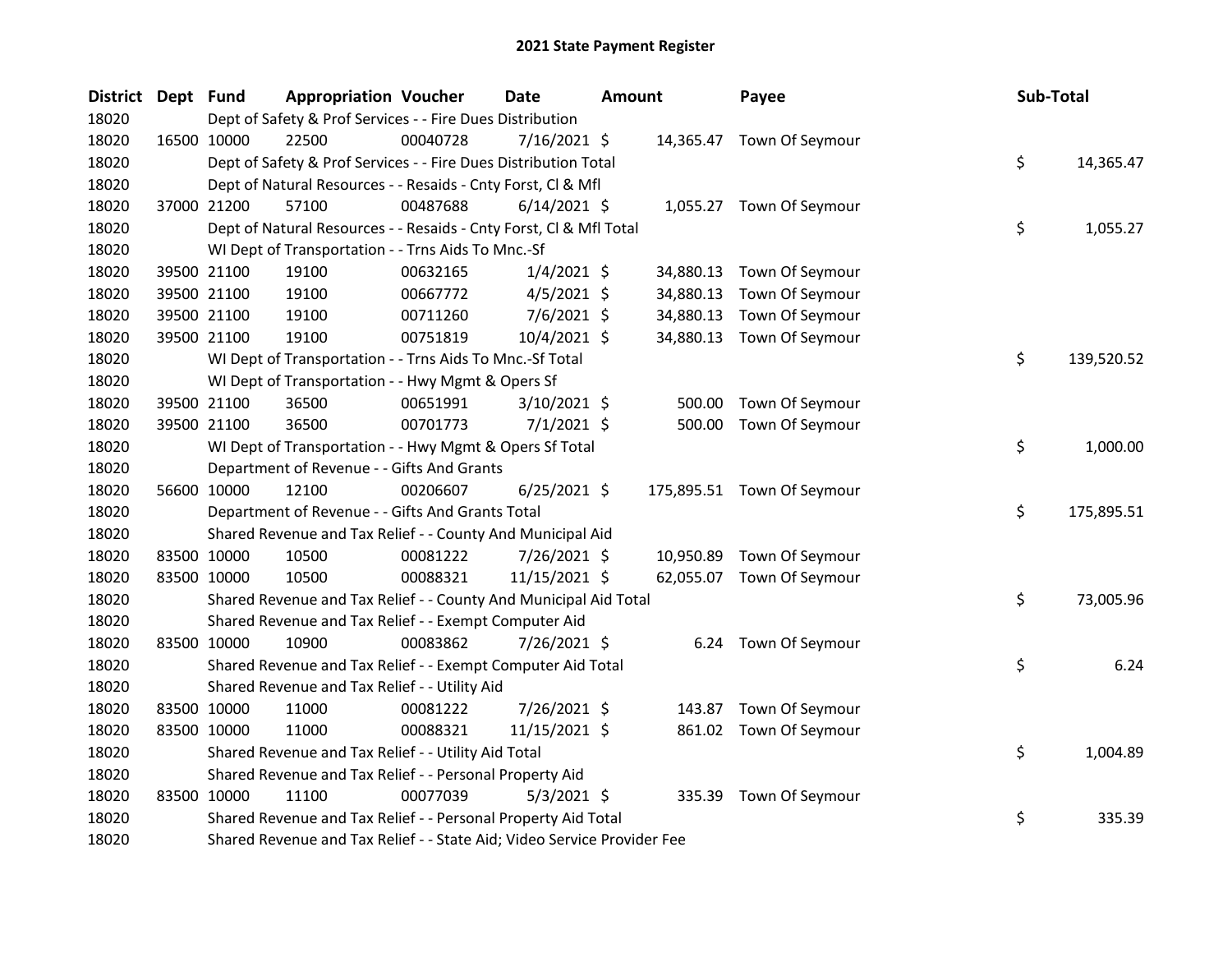| District Dept Fund |             | <b>Appropriation Voucher</b>                                                  |          | Date           | Amount |          | <b>Pavee</b>    | Sub-Total |            |
|--------------------|-------------|-------------------------------------------------------------------------------|----------|----------------|--------|----------|-----------------|-----------|------------|
| 18020              | 83500 10000 | 11200                                                                         | 00082915 | 7/26/2021 \$   |        | 6.648.84 | Town Of Seymour |           |            |
| 18020              |             | Shared Revenue and Tax Relief - - State Aid; Video Service Provider Fee Total |          |                |        |          |                 |           | 6,648.84   |
| 18020              |             | Shared Revenue and Tax Relief - - Lottery & Gaming Credit                     |          |                |        |          |                 |           |            |
| 18020              | 83500 52100 | 36300                                                                         | 00074156 | $3/22/2021$ \$ |        | 2.063.16 | Town Of Seymour |           |            |
| 18020              |             | Shared Revenue and Tax Relief - - Lottery & Gaming Credit Total               |          |                |        |          |                 |           | 2.063.16   |
| 18020 Total        |             |                                                                               |          |                |        |          |                 |           | 414,901.25 |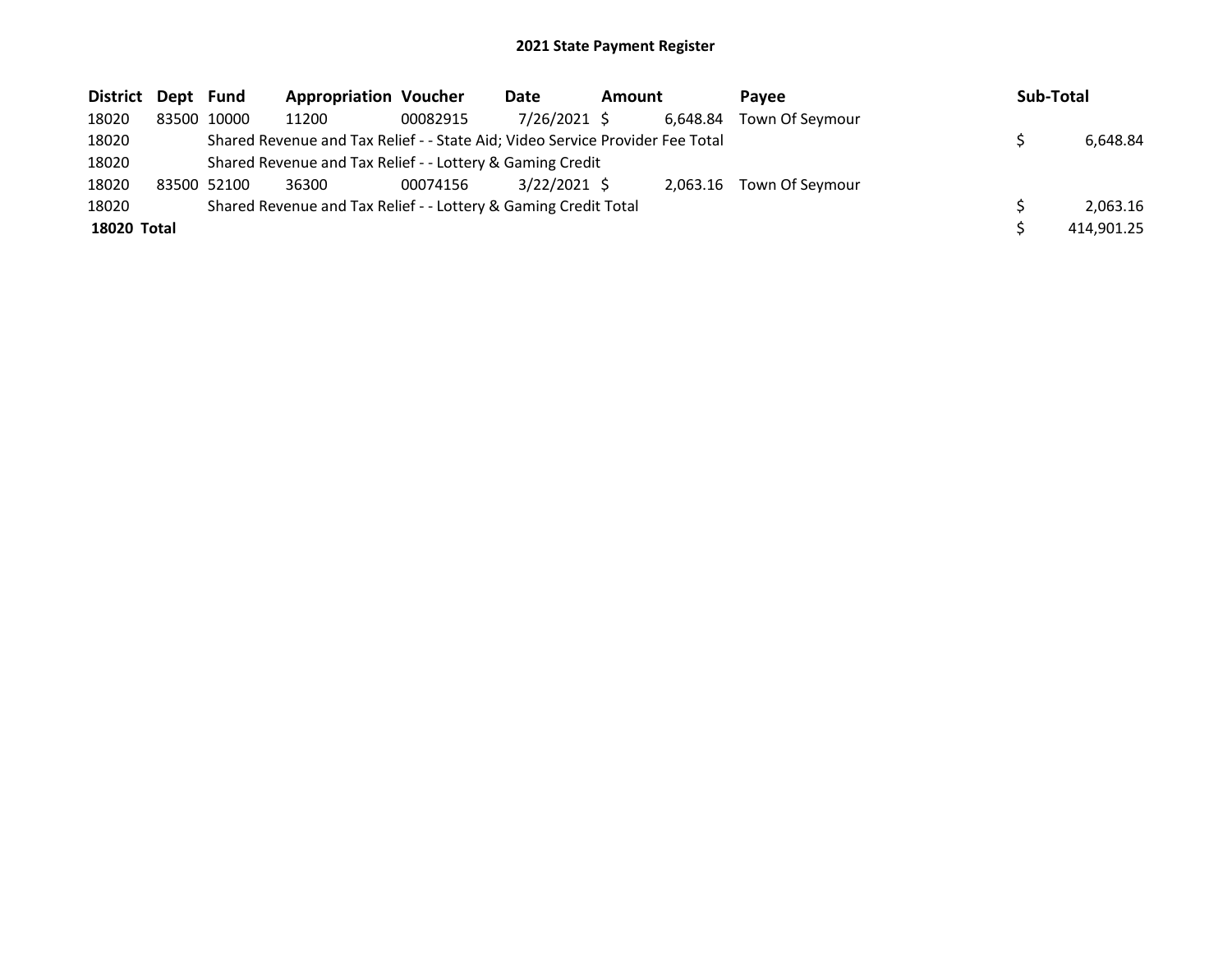| District Dept Fund |             | <b>Appropriation Voucher</b>                                       |          | <b>Date</b><br>Amount |  |           | Payee                    | Sub-Total |            |
|--------------------|-------------|--------------------------------------------------------------------|----------|-----------------------|--|-----------|--------------------------|-----------|------------|
| 18022              |             | Dept of Safety & Prof Services - - Fire Dues Distribution          |          |                       |  |           |                          |           |            |
| 18022              | 16500 10000 | 22500                                                              | 00040729 | $7/16/2021$ \$        |  | 19,599.06 | Town Of Union            |           |            |
| 18022              |             | Dept of Safety & Prof Services - - Fire Dues Distribution Total    |          |                       |  |           |                          | \$        | 19,599.06  |
| 18022              |             | Dept of Natural Resources - - Aids In Lieu Of Taxes - Gener        |          |                       |  |           |                          |           |            |
| 18022              | 37000 10000 | 50300                                                              | 00461066 | $2/2/2021$ \$         |  |           | 9,330.47 Town Of Union   |           |            |
| 18022              |             | Dept of Natural Resources - - Aids In Lieu Of Taxes - Gener Total  |          |                       |  |           |                          | \$        | 9,330.47   |
| 18022              |             | Dept of Natural Resources - - Resaids - Cnty Forst, Cl & Mfl       |          |                       |  |           |                          |           |            |
| 18022              | 37000 21200 | 57100                                                              | 00487689 | $6/14/2021$ \$        |  |           | 179.59 Town Of Union     |           |            |
| 18022              |             | Dept of Natural Resources - - Resaids - Cnty Forst, Cl & Mfl Total |          |                       |  |           |                          | \$        | 179.59     |
| 18022              |             | WI Dept of Transportation - - Trns Aids To Mnc.-Sf                 |          |                       |  |           |                          |           |            |
| 18022              | 39500 21100 | 19100                                                              | 00632166 | $1/4/2021$ \$         |  |           | 30,294.27 Town Of Union  |           |            |
| 18022              | 39500 21100 | 19100                                                              | 00667773 | $4/5/2021$ \$         |  | 30,294.27 | Town Of Union            |           |            |
| 18022              | 39500 21100 | 19100                                                              | 00711261 | $7/6/2021$ \$         |  | 30,294.27 | Town Of Union            |           |            |
| 18022              | 39500 21100 | 19100                                                              | 00751820 | 10/4/2021 \$          |  |           | 30,294.27 Town Of Union  |           |            |
| 18022              |             | WI Dept of Transportation - - Trns Aids To Mnc.-Sf Total           |          |                       |  |           |                          | \$        | 121,177.08 |
| 18022              |             | WI Dept of Transportation - - Hwy Mgmt & Opers Sf                  |          |                       |  |           |                          |           |            |
| 18022              | 39500 21100 | 36500                                                              | 00630604 | 1/15/2021 \$          |  | 500.00    | Town Of Union            |           |            |
| 18022              | 39500 21100 | 36500                                                              | 00631094 | $1/20/2021$ \$        |  | 250.00    | Town Of Union            |           |            |
| 18022              | 39500 21100 | 36500                                                              | 00631097 | 1/20/2021 \$          |  | 250.00    | Town Of Union            |           |            |
| 18022              | 39500 21100 | 36500                                                              | 00636899 | $2/4/2021$ \$         |  | 250.00    | Town Of Union            |           |            |
| 18022              | 39500 21100 | 36500                                                              | 00647932 | $3/4/2021$ \$         |  | 500.00    | Town Of Union            |           |            |
| 18022              | 39500 21100 | 36500                                                              | 00736994 | $9/7/2021$ \$         |  | 500.00    | Town Of Union            |           |            |
| 18022              |             | WI Dept of Transportation - - Hwy Mgmt & Opers Sf Total            |          |                       |  |           |                          | \$        | 2,250.00   |
| 18022              |             | Department of Revenue - - Gifts And Grants                         |          |                       |  |           |                          |           |            |
| 18022              | 56600 10000 | 12100                                                              | 00206608 | $6/25/2021$ \$        |  |           | 147,163.99 Town Of Union |           |            |
| 18022              |             | Department of Revenue - - Gifts And Grants Total                   |          |                       |  |           |                          | \$        | 147,163.99 |
| 18022              |             | Shared Revenue and Tax Relief - - County And Municipal Aid         |          |                       |  |           |                          |           |            |
| 18022              | 83500 10000 | 10500                                                              | 00081223 | $7/26/2021$ \$        |  | 5,481.26  | Town Of Union            |           |            |
| 18022              | 83500 10000 | 10500                                                              | 00088322 | 11/15/2021 \$         |  | 31,060.49 | Town Of Union            |           |            |
| 18022              |             | Shared Revenue and Tax Relief - - County And Municipal Aid Total   |          |                       |  |           |                          | \$        | 36,541.75  |
| 18022              |             | Shared Revenue and Tax Relief - - Exempt Computer Aid              |          |                       |  |           |                          |           |            |
| 18022              | 83500 10000 | 10900                                                              | 00083863 | 7/26/2021 \$          |  |           | 16,009.73 Town Of Union  |           |            |
| 18022              |             | Shared Revenue and Tax Relief - - Exempt Computer Aid Total        |          |                       |  |           |                          | \$        | 16,009.73  |
| 18022              |             | Shared Revenue and Tax Relief - - Utility Aid                      |          |                       |  |           |                          |           |            |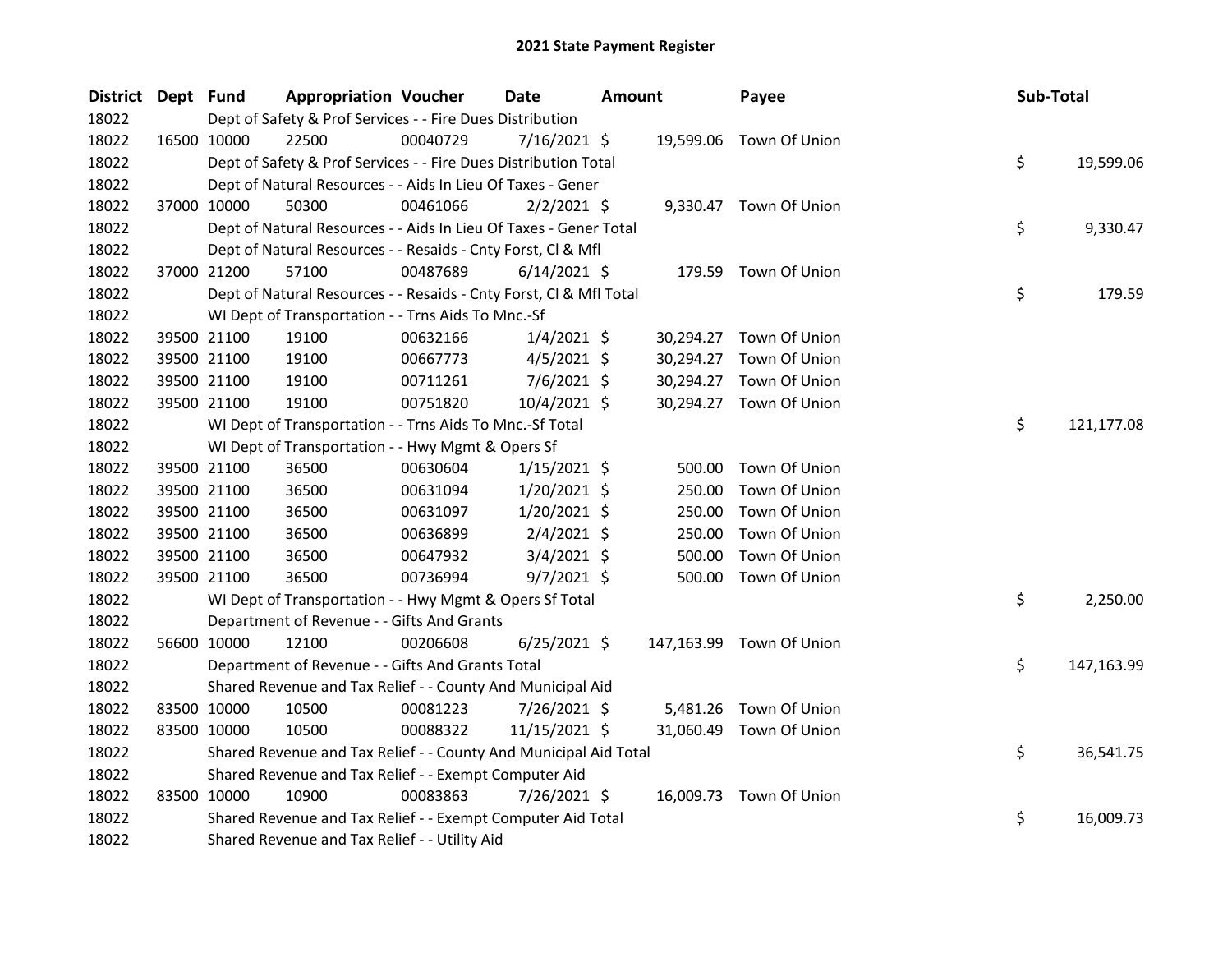| District    | Dept Fund   |             | <b>Appropriation Voucher</b>                                                  |          | Date            | Amount |          | Pavee         | Sub-Total        |
|-------------|-------------|-------------|-------------------------------------------------------------------------------|----------|-----------------|--------|----------|---------------|------------------|
| 18022       |             | 83500 10000 | 11000                                                                         | 00081223 | $7/26/2021$ \$  |        | 473.76   | Town Of Union |                  |
| 18022       |             | 83500 10000 | 11000                                                                         | 00088322 | $11/15/2021$ \$ |        | 2,752.91 | Town Of Union |                  |
| 18022       |             |             | Shared Revenue and Tax Relief - - Utility Aid Total                           |          |                 |        |          |               | \$<br>3,226.67   |
| 18022       |             |             | Shared Revenue and Tax Relief - - Personal Property Aid                       |          |                 |        |          |               |                  |
| 18022       | 83500 10000 |             | 11100                                                                         | 00077040 | $5/3/2021$ \$   |        | 8.642.47 | Town Of Union |                  |
| 18022       |             |             | Shared Revenue and Tax Relief - - Personal Property Aid Total                 |          |                 |        |          |               | \$<br>8,642.47   |
| 18022       |             |             | Shared Revenue and Tax Relief - - State Aid; Video Service Provider Fee       |          |                 |        |          |               |                  |
| 18022       | 83500 10000 |             | 11200                                                                         | 00082916 | 7/26/2021 \$    |        | 5.086.53 | Town Of Union |                  |
| 18022       |             | 83500 10000 | 11200                                                                         | 00087026 | $9/28/2021$ \$  |        | 385.45   | Town Of Union |                  |
| 18022       |             |             | Shared Revenue and Tax Relief - - State Aid; Video Service Provider Fee Total |          |                 |        |          |               | 5,471.98         |
| 18022 Total |             |             |                                                                               |          |                 |        |          |               | \$<br>369,592.79 |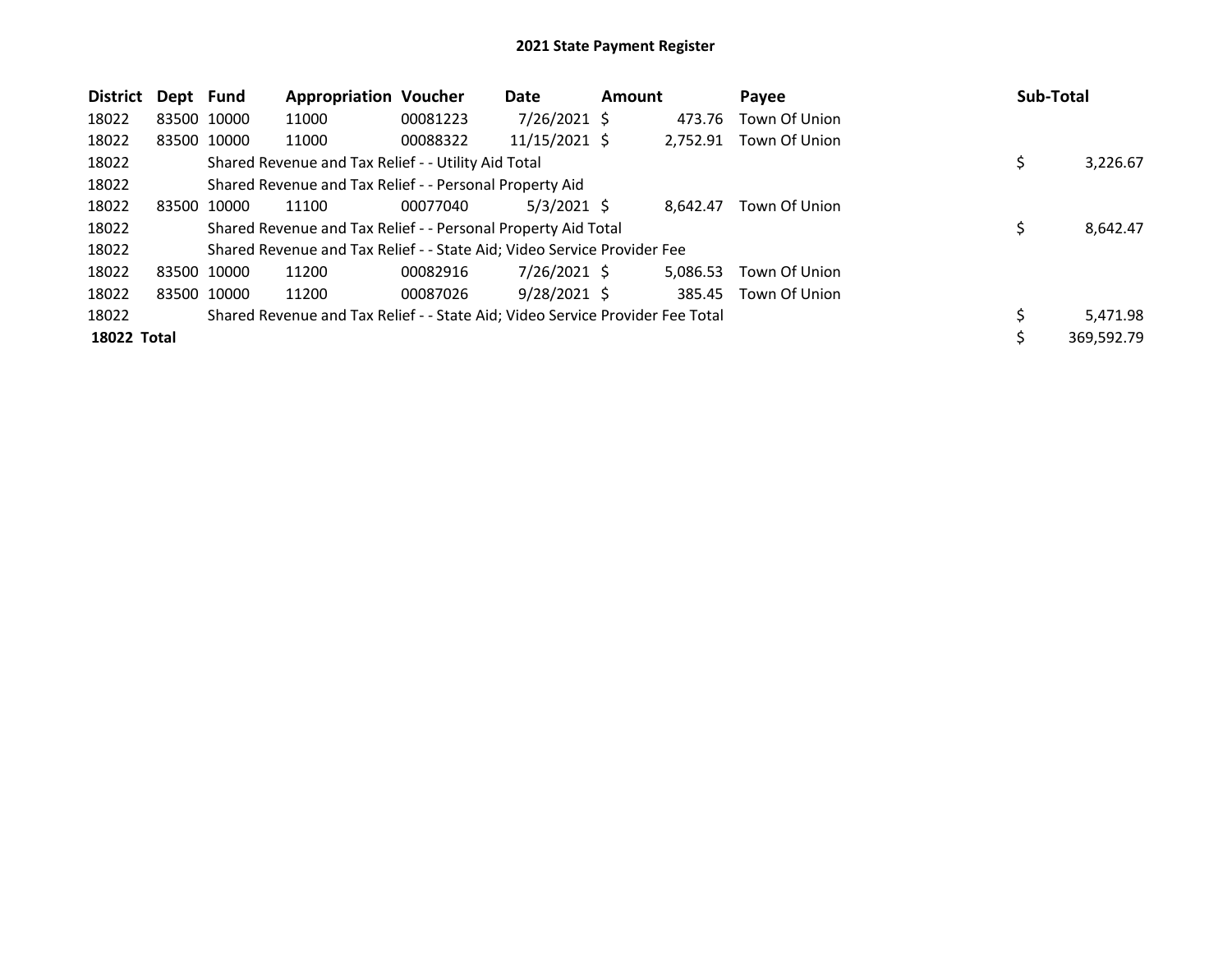| <b>District</b> | Dept Fund |             | <b>Appropriation Voucher</b>                                       |          | <b>Date</b>    | <b>Amount</b> |           | Payee                         | Sub-Total |            |
|-----------------|-----------|-------------|--------------------------------------------------------------------|----------|----------------|---------------|-----------|-------------------------------|-----------|------------|
| 18024           |           |             | Dept of Safety & Prof Services - - Fire Dues Distribution          |          |                |               |           |                               |           |            |
| 18024           |           | 16500 10000 | 22500                                                              | 00040730 | $7/16/2021$ \$ |               |           | 34,790.47 Town Of Washington  |           |            |
| 18024           |           |             | Dept of Safety & Prof Services - - Fire Dues Distribution Total    |          |                |               |           |                               | \$        | 34,790.47  |
| 18024           |           |             | Dept of Natural Resources - - Resaids - Cnty Forst, Cl & Mfl       |          |                |               |           |                               |           |            |
| 18024           |           | 37000 21200 | 57100                                                              | 00487690 | $6/14/2021$ \$ |               |           | 295.78 Town Of Washington     |           |            |
| 18024           |           |             | Dept of Natural Resources - - Resaids - Cnty Forst, Cl & Mfl Total |          |                |               |           |                               | \$        | 295.78     |
| 18024           |           |             | WI Dept of Transportation - - Trns Aids To Mnc.-Sf                 |          |                |               |           |                               |           |            |
| 18024           |           | 39500 21100 | 19100                                                              | 00632167 | $1/4/2021$ \$  |               | 64,773.63 | Town Of Washington            |           |            |
| 18024           |           | 39500 21100 | 19100                                                              | 00667774 | $4/5/2021$ \$  |               | 64,773.63 | Town Of Washington            |           |            |
| 18024           |           | 39500 21100 | 19100                                                              | 00711262 | 7/6/2021 \$    |               | 64,773.63 | Town Of Washington            |           |            |
| 18024           |           | 39500 21100 | 19100                                                              | 00751821 | 10/4/2021 \$   |               |           | 64,773.63 Town Of Washington  |           |            |
| 18024           |           |             | WI Dept of Transportation - - Trns Aids To Mnc.-Sf Total           |          |                |               |           |                               | \$        | 259,094.52 |
| 18024           |           |             | WI Dept of Transportation - - Hwy Mgmt & Opers Sf                  |          |                |               |           |                               |           |            |
| 18024           |           | 39500 21100 | 36500                                                              | 00673003 | $3/31/2021$ \$ |               | 500.00    | Town Of Washington            |           |            |
| 18024           |           | 39500 21100 | 36500                                                              | 00673545 | $4/29/2021$ \$ |               | 500.00    | Town Of Washington            |           |            |
| 18024           |           | 39500 21100 | 36500                                                              | 00673546 | 4/29/2021 \$   |               | 500.00    | Town Of Washington            |           |            |
| 18024           |           | 39500 21100 | 36500                                                              | 00676288 | 5/6/2021 \$    |               | 500.00    | Town Of Washington            |           |            |
| 18024           |           | 39500 21100 | 36500                                                              | 00683008 | 5/19/2021 \$   |               | 500.00    | Town Of Washington            |           |            |
| 18024           |           | 39500 21100 | 36500                                                              | 00701778 | $7/1/2021$ \$  |               | 500.00    | Town Of Washington            |           |            |
| 18024           |           | 39500 21100 | 36500                                                              | 00748198 | 10/15/2021 \$  |               | 500.00    | Town Of Washington            |           |            |
| 18024           |           | 39500 21100 | 36500                                                              | 00772741 | 12/9/2021 \$   |               | 500.00    | Town Of Washington            |           |            |
| 18024           |           | 39500 21100 | 36500                                                              | 00792339 | 12/30/2021 \$  |               | 500.00    | Town Of Washington            |           |            |
| 18024           |           |             | WI Dept of Transportation - - Hwy Mgmt & Opers Sf Total            |          |                |               |           |                               | \$        | 4,500.00   |
| 18024           |           |             | Department of Revenue - - Gifts And Grants                         |          |                |               |           |                               |           |            |
| 18024           |           | 56600 10000 | 12100                                                              | 00206609 | $6/25/2021$ \$ |               |           | 401,456.24 Town Of Washington |           |            |
| 18024           |           |             | Department of Revenue - - Gifts And Grants Total                   |          |                |               |           |                               | \$        | 401,456.24 |
| 18024           |           |             | Shared Revenue and Tax Relief - - County And Municipal Aid         |          |                |               |           |                               |           |            |
| 18024           |           | 83500 10000 | 10500                                                              | 00081224 | 7/26/2021 \$   |               | 14,712.50 | Town Of Washington            |           |            |
| 18024           |           | 83500 10000 | 10500                                                              | 00088323 | 11/15/2021 \$  |               | 83,370.86 | Town Of Washington            |           |            |
| 18024           |           |             | Shared Revenue and Tax Relief - - County And Municipal Aid Total   |          |                |               |           |                               | \$        | 98,083.36  |
| 18024           |           |             | Shared Revenue and Tax Relief - - Exempt Computer Aid              |          |                |               |           |                               |           |            |
| 18024           |           | 83500 10000 | 10900                                                              | 00083864 | 7/26/2021 \$   |               | 637.06    | Town Of Washington            |           |            |
| 18024           |           |             | Shared Revenue and Tax Relief - - Exempt Computer Aid Total        |          |                |               |           |                               | \$        | 637.06     |
| 18024           |           |             | Shared Revenue and Tax Relief - - Utility Aid                      |          |                |               |           |                               |           |            |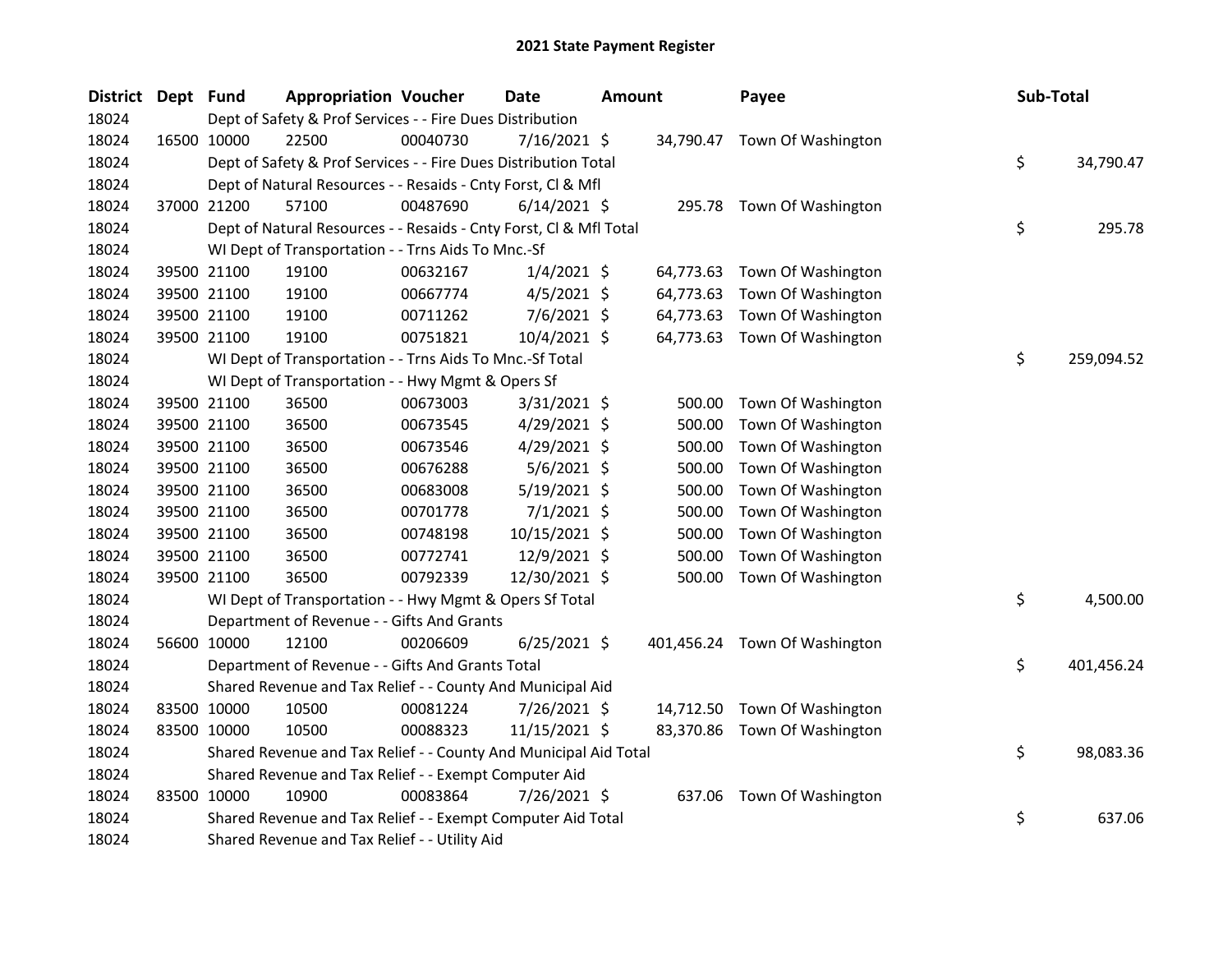| <b>District</b> | Dept Fund |             | <b>Appropriation Voucher</b>                                                  |          | Date           | <b>Amount</b> |           | Payee              | Sub-Total |            |
|-----------------|-----------|-------------|-------------------------------------------------------------------------------|----------|----------------|---------------|-----------|--------------------|-----------|------------|
| 18024           |           | 83500 10000 | 11000                                                                         | 00081224 | 7/26/2021 \$   |               | 3,922.86  | Town Of Washington |           |            |
| 18024           |           | 83500 10000 | 11000                                                                         | 00088323 | 11/15/2021 \$  |               | 23,015.72 | Town Of Washington |           |            |
| 18024           |           |             | Shared Revenue and Tax Relief - - Utility Aid Total                           |          |                |               |           |                    | \$        | 26,938.58  |
| 18024           |           |             | Shared Revenue and Tax Relief - - Personal Property Aid                       |          |                |               |           |                    |           |            |
| 18024           | 83500     | 10000       | 11100                                                                         | 00077041 | $5/3/2021$ \$  |               | 4.707.04  | Town Of Washington |           |            |
| 18024           |           |             | Shared Revenue and Tax Relief - - Personal Property Aid Total                 |          |                |               |           |                    | \$        | 4,707.04   |
| 18024           |           |             | Shared Revenue and Tax Relief - - State Aid; Video Service Provider Fee       |          |                |               |           |                    |           |            |
| 18024           | 83500     | 10000       | 11200                                                                         | 00082917 | 7/26/2021 \$   |               | 19,234.42 | Town Of Washington |           |            |
| 18024           |           |             | Shared Revenue and Tax Relief - - State Aid; Video Service Provider Fee Total |          |                |               |           |                    | \$        | 19,234.42  |
| 18024           |           |             | Shared Revenue and Tax Relief - - Lottery & Gaming Credit                     |          |                |               |           |                    |           |            |
| 18024           | 83500     | 52100       | 36300                                                                         | 00074157 | $3/22/2021$ \$ |               | 4.394.48  | Town Of Washington |           |            |
| 18024           |           |             | Shared Revenue and Tax Relief - - Lottery & Gaming Credit Total               |          |                |               |           |                    |           | 4,394.48   |
| 18024 Total     |           |             |                                                                               |          |                |               |           |                    | \$        | 854,131.95 |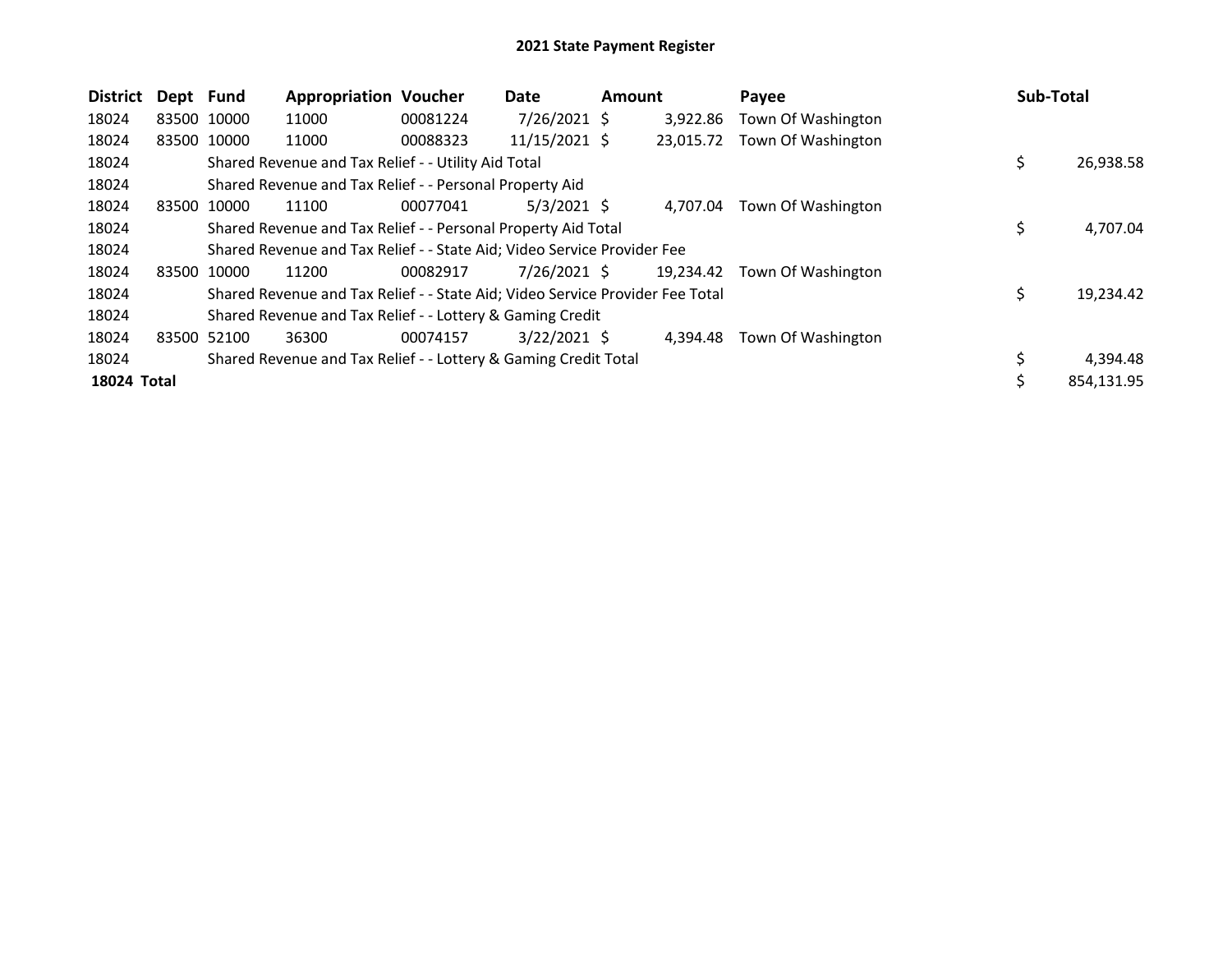| District Dept Fund |             | <b>Appropriation Voucher</b>                                       |          | <b>Date</b>    | Amount |                     | Payee              | Sub-Total |            |
|--------------------|-------------|--------------------------------------------------------------------|----------|----------------|--------|---------------------|--------------------|-----------|------------|
| 18026              |             | Dept of Safety & Prof Services - - Fire Dues Distribution          |          |                |        |                     |                    |           |            |
| 18026              | 16500 10000 | 22500                                                              | 00040731 | 7/16/2021 \$   |        | 1,086.65            | Tn Wilson          |           |            |
| 18026              |             | Dept of Safety & Prof Services - - Fire Dues Distribution Total    |          |                |        |                     |                    | \$        | 1,086.65   |
| 18026              |             | Dept of Natural Resources - - Seg Earned                           |          |                |        |                     |                    |           |            |
| 18026              | 37000 21200 | 100SE                                                              | 00497485 | $7/15/2021$ \$ |        | 1,496.96            | Tn Wilson          |           |            |
| 18026              |             | Dept of Natural Resources - - Seg Earned Total                     |          |                |        |                     |                    | \$        | 1,496.96   |
| 18026              |             | Dept of Natural Resources - - Resaids - Cnty Forst, Cl & Mfl       |          |                |        |                     |                    |           |            |
| 18026              | 37000 21200 | 57100                                                              | 00487691 | $6/14/2021$ \$ |        |                     | 4,600.71 Tn Wilson |           |            |
| 18026              |             | Dept of Natural Resources - - Resaids - Cnty Forst, Cl & Mfl Total |          |                |        |                     |                    | \$        | 4,600.71   |
| 18026              |             | WI Dept of Transportation - - Trns Aids To Mnc.-Sf                 |          |                |        |                     |                    |           |            |
| 18026              | 39500 21100 | 19100                                                              | 00632168 | $1/4/2021$ \$  |        | 23,211.81 Tn Wilson |                    |           |            |
| 18026              | 39500 21100 | 19100                                                              | 00667775 | $4/5/2021$ \$  |        | 23,211.81           | Tn Wilson          |           |            |
| 18026              | 39500 21100 | 19100                                                              | 00711263 | 7/6/2021 \$    |        | 23,211.81           | Tn Wilson          |           |            |
| 18026              | 39500 21100 | 19100                                                              | 00751822 | 10/4/2021 \$   |        | 23,211.81 Tn Wilson |                    |           |            |
| 18026              |             | WI Dept of Transportation - - Trns Aids To Mnc.-Sf Total           |          |                |        |                     |                    | \$        | 92,847.24  |
| 18026              |             | Department of Revenue - - Gifts And Grants                         |          |                |        |                     |                    |           |            |
| 18026              | 56600 10000 | 12100                                                              | 00206610 | $6/25/2021$ \$ |        | 26,010.14 Tn Wilson |                    |           |            |
| 18026              |             | Department of Revenue - - Gifts And Grants Total                   |          |                |        |                     |                    | \$        | 26,010.14  |
| 18026              |             | Shared Revenue and Tax Relief - - County And Municipal Aid         |          |                |        |                     |                    |           |            |
| 18026              | 83500 10000 | 10500                                                              | 00081225 | 7/26/2021 \$   |        |                     | 5,874.03 Tn Wilson |           |            |
| 18026              | 83500 10000 | 10500                                                              | 00088324 | 11/15/2021 \$  |        | 33,286.14 Tn Wilson |                    |           |            |
| 18026              |             | Shared Revenue and Tax Relief - - County And Municipal Aid Total   |          |                |        |                     |                    | \$        | 39,160.17  |
| 18026              |             | Shared Revenue and Tax Relief - - Utility Aid                      |          |                |        |                     |                    |           |            |
| 18026              | 83500 10000 | 11000                                                              | 00081225 | 7/26/2021 \$   |        | 666.41              | Tn Wilson          |           |            |
| 18026              | 83500 10000 | 11000                                                              | 00088324 | 11/15/2021 \$  |        | 3,759.06            | Tn Wilson          |           |            |
| 18026              |             | Shared Revenue and Tax Relief - - Utility Aid Total                |          |                |        |                     |                    | \$        | 4,425.47   |
| 18026              |             | Shared Revenue and Tax Relief - - Personal Property Aid            |          |                |        |                     |                    |           |            |
| 18026              | 83500 10000 | 11100                                                              | 00077042 | $5/3/2021$ \$  |        |                     | 4.24 Tn Wilson     |           |            |
| 18026              |             | Shared Revenue and Tax Relief - - Personal Property Aid Total      |          |                |        |                     |                    | \$        | 4.24       |
| 18026 Total        |             |                                                                    |          |                |        |                     |                    | \$        | 169,631.58 |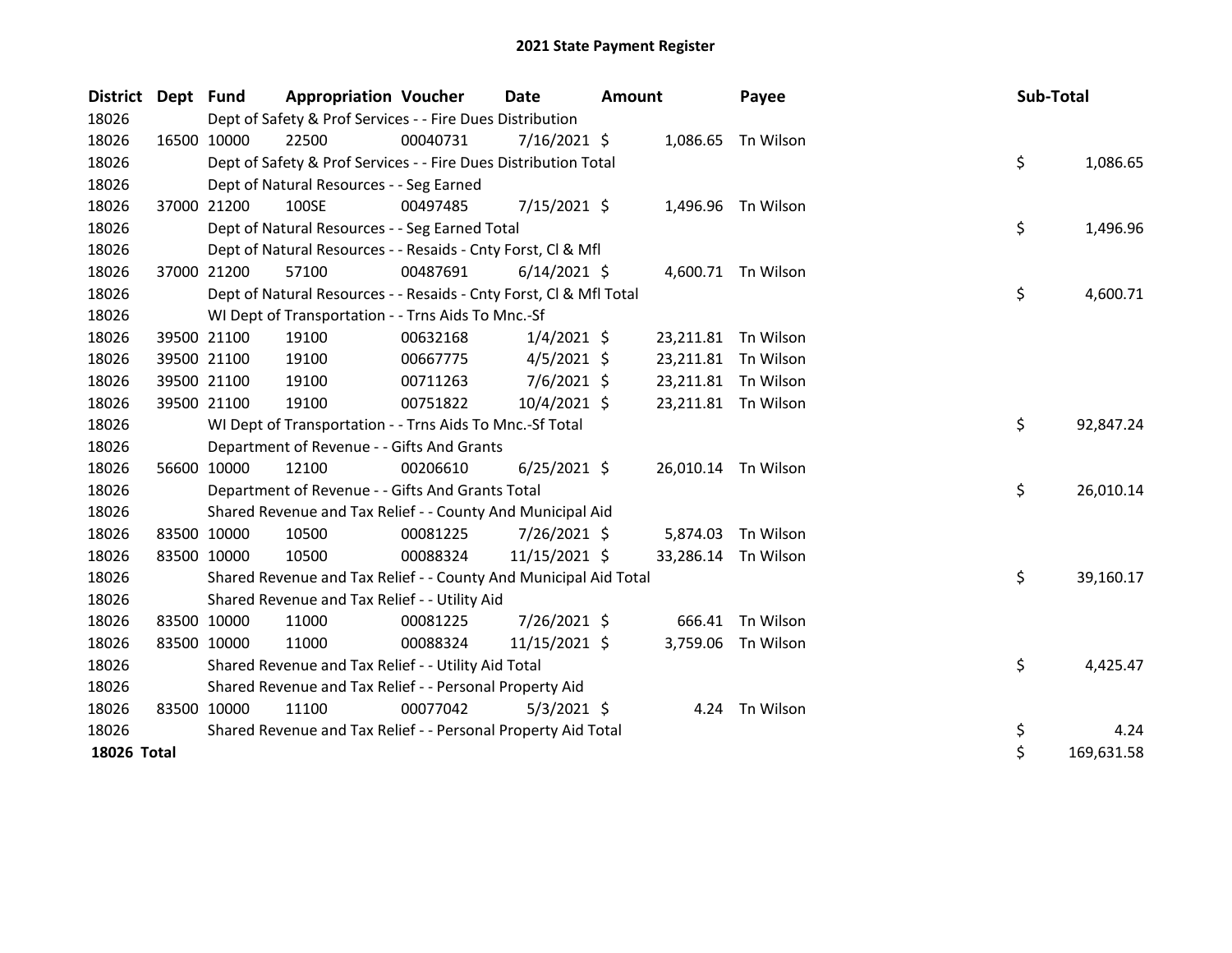| District Dept |       | <b>Fund</b> | <b>Appropriation Voucher</b>                                      |          | <b>Date</b>    | <b>Amount</b> |           | Payee                           | Sub-Total |            |
|---------------|-------|-------------|-------------------------------------------------------------------|----------|----------------|---------------|-----------|---------------------------------|-----------|------------|
| 18126         |       |             | Dept of Safety & Prof Services - - Fire Dues Distribution         |          |                |               |           |                                 |           |            |
| 18126         |       | 16500 10000 | 22500                                                             | 00040722 | $7/16/2021$ \$ |               |           | 583.68 Village Of Fairchild     |           |            |
| 18126         |       |             | Dept of Safety & Prof Services - - Fire Dues Distribution Total   |          |                |               |           |                                 | \$        | 583.68     |
| 18126         |       |             | Dept of Natural Resources - - Aids In Lieu Of Taxes - Gener       |          |                |               |           |                                 |           |            |
| 18126         |       | 37000 10000 | 50300                                                             | 00461065 | $2/2/2021$ \$  |               | 13.28     | Village Of Fairchild            |           |            |
| 18126         |       | 37000 10000 | 50300                                                             | 00475326 | $4/21/2021$ \$ |               | 3.00      | Village Of Fairchild            |           |            |
| 18126         |       |             | Dept of Natural Resources - - Aids In Lieu Of Taxes - Gener Total |          |                |               |           |                                 | \$        | 16.28      |
| 18126         |       |             | WI Dept of Transportation - - Trns Aids To Mnc.-Sf                |          |                |               |           |                                 |           |            |
| 18126         |       | 39500 21100 | 19100                                                             | 00632169 | $1/4/2021$ \$  |               | 6,033.91  | Village Of Fairchild            |           |            |
| 18126         |       | 39500 21100 | 19100                                                             | 00667776 | $4/5/2021$ \$  |               | 6,033.91  | Village Of Fairchild            |           |            |
| 18126         |       | 39500 21100 | 19100                                                             | 00711264 | $7/6/2021$ \$  |               | 6,033.91  | Village Of Fairchild            |           |            |
| 18126         |       | 39500 21100 | 19100                                                             | 00751823 | 10/4/2021 \$   |               |           | 6,033.91 Village Of Fairchild   |           |            |
| 18126         |       |             | WI Dept of Transportation - - Trns Aids To Mnc.-Sf Total          |          |                |               |           |                                 | \$        | 24,135.64  |
| 18126         |       |             | Department of Revenue - - Gifts And Grants                        |          |                |               |           |                                 |           |            |
| 18126         | 56600 | 10000       | 12100                                                             | 00206611 | $6/25/2021$ \$ |               |           | 31,557.57 Village Of Fairchild  |           |            |
| 18126         |       |             | Department of Revenue - - Gifts And Grants Total                  |          |                |               |           |                                 | \$        | 31,557.57  |
| 18126         |       |             | Shared Revenue and Tax Relief - - County And Municipal Aid        |          |                |               |           |                                 |           |            |
| 18126         |       | 83500 10000 | 10500                                                             | 00081226 | 7/26/2021 \$   |               | 34,277.09 | Village Of Fairchild            |           |            |
| 18126         |       | 83500 10000 | 10500                                                             | 00088325 | 11/15/2021 \$  |               |           | 194,236.82 Village Of Fairchild |           |            |
| 18126         |       |             | Shared Revenue and Tax Relief - - County And Municipal Aid Total  |          |                |               |           |                                 | \$        | 228,513.91 |
| 18126         |       |             | Shared Revenue and Tax Relief - - Exempt Computer Aid             |          |                |               |           |                                 |           |            |
| 18126         |       | 83500 10000 | 10900                                                             | 00083865 | $7/26/2021$ \$ |               |           | 100.81 Village Of Fairchild     |           |            |
| 18126         |       |             | Shared Revenue and Tax Relief - - Exempt Computer Aid Total       |          |                |               |           |                                 | \$        | 100.81     |
| 18126         |       |             | Shared Revenue and Tax Relief - - Personal Property Aid           |          |                |               |           |                                 |           |            |
| 18126         | 83500 | 10000       | 11100                                                             | 00077043 | $5/3/2021$ \$  |               |           | 276.00 Village Of Fairchild     |           |            |
| 18126         |       |             | Shared Revenue and Tax Relief - - Personal Property Aid Total     |          |                |               |           |                                 | \$        | 276.00     |
| 18126 Total   |       |             |                                                                   |          |                |               |           |                                 | \$        | 285,183.89 |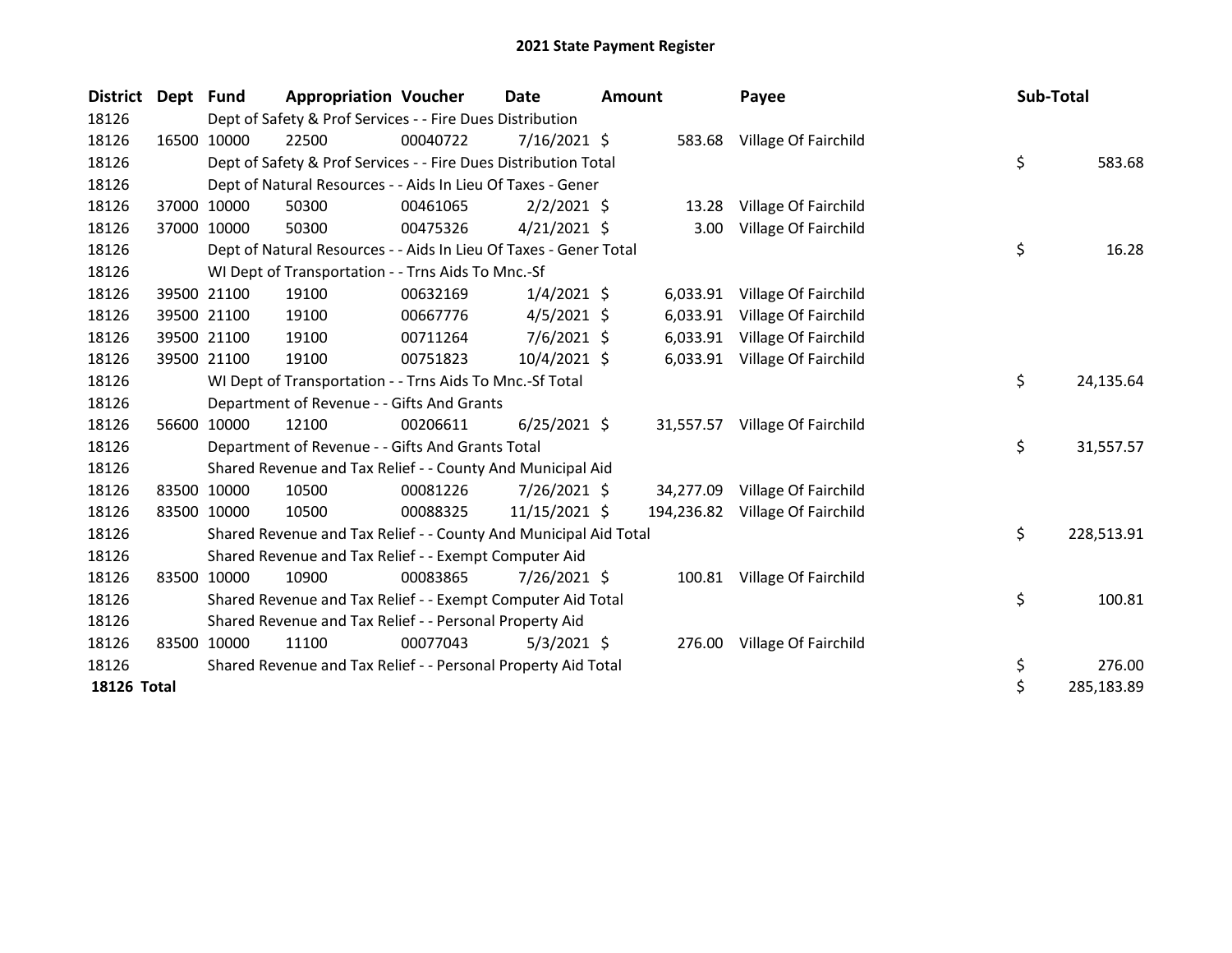| District Dept Fund |             | <b>Appropriation Voucher</b>                                          |          | <b>Date</b>    | <b>Amount</b> |           | Payee                            | Sub-Total |            |
|--------------------|-------------|-----------------------------------------------------------------------|----------|----------------|---------------|-----------|----------------------------------|-----------|------------|
| 18127              |             | Dept of Safety & Prof Services - - Fire Dues Distribution             |          |                |               |           |                                  |           |            |
| 18127              | 16500 10000 | 22500                                                                 | 00040723 | $7/16/2021$ \$ |               |           | 4,393.70 Village Of Fall Creek   |           |            |
| 18127              |             | Dept of Safety & Prof Services - - Fire Dues Distribution Total       |          |                |               |           |                                  | \$        | 4,393.70   |
| 18127              |             | WI Dept of Transportation - - Trns Aids To Mnc.-Sf                    |          |                |               |           |                                  |           |            |
| 18127              | 39500 21100 | 19100                                                                 | 00632170 | $1/4/2021$ \$  |               | 18,691.20 | Village Of Fall Creek            |           |            |
| 18127              | 39500 21100 | 19100                                                                 | 00667777 | $4/5/2021$ \$  |               | 18,691.20 | Village Of Fall Creek            |           |            |
| 18127              | 39500 21100 | 19100                                                                 | 00711265 | 7/6/2021 \$    |               | 18,691.20 | Village Of Fall Creek            |           |            |
| 18127              | 39500 21100 | 19100                                                                 | 00751824 | $10/4/2021$ \$ |               |           | 18,691.23 Village Of Fall Creek  |           |            |
| 18127              |             | WI Dept of Transportation - - Trns Aids To Mnc.-Sf Total              |          |                |               |           |                                  | \$        | 74,764.83  |
| 18127              |             | Department of Revenue - - Gifts And Grants                            |          |                |               |           |                                  |           |            |
| 18127              | 56600 10000 | 12100                                                                 | 00206612 | $6/25/2021$ \$ |               |           | 67,458.88 Village Of Fall Creek  |           |            |
| 18127              |             | Department of Revenue - - Gifts And Grants Total                      |          |                |               |           |                                  | \$        | 67,458.88  |
| 18127              |             | Shared Revenue and Tax Relief - - Expenditure Restraint Program       |          |                |               |           |                                  |           |            |
| 18127              | 83500 10000 | 10100                                                                 | 00081227 | 7/26/2021 \$   |               |           | 8,318.13 Village Of Fall Creek   |           |            |
| 18127              |             | Shared Revenue and Tax Relief - - Expenditure Restraint Program Total |          |                |               |           |                                  | \$        | 8,318.13   |
| 18127              |             | Shared Revenue and Tax Relief - - County And Municipal Aid            |          |                |               |           |                                  |           |            |
| 18127              | 83500 10000 | 10500                                                                 | 00081227 | 7/26/2021 \$   |               |           | 34,404.13 Village Of Fall Creek  |           |            |
| 18127              | 83500 10000 | 10500                                                                 | 00088326 | 11/15/2021 \$  |               |           | 194,956.73 Village Of Fall Creek |           |            |
| 18127              |             | Shared Revenue and Tax Relief - - County And Municipal Aid Total      |          |                |               |           |                                  | \$        | 229,360.86 |
| 18127              |             | Shared Revenue and Tax Relief - - Exempt Computer Aid                 |          |                |               |           |                                  |           |            |
| 18127              | 83500 10000 | 10900                                                                 | 00083866 | 7/26/2021 \$   |               | 403.23    | Village Of Fall Creek            |           |            |
| 18127              | 83500 10000 | 10900                                                                 | 00085749 | 7/26/2021 \$   |               | 763.61    | Village Of Fall Creek            |           |            |
| 18127              |             | Shared Revenue and Tax Relief - - Exempt Computer Aid Total           |          |                |               |           |                                  | \$        | 1,166.84   |
| 18127              |             | Shared Revenue and Tax Relief - - Utility Aid                         |          |                |               |           |                                  |           |            |
| 18127              | 83500 10000 | 11000                                                                 | 00081227 | 7/26/2021 \$   |               |           | 1,555.35 Village Of Fall Creek   |           |            |
| 18127              | 83500 10000 | 11000                                                                 | 00088326 | 11/15/2021 \$  |               |           | 8,921.74 Village Of Fall Creek   |           |            |
| 18127              |             | Shared Revenue and Tax Relief - - Utility Aid Total                   |          |                |               |           |                                  | \$        | 10,477.09  |
| 18127              |             | Shared Revenue and Tax Relief - - Personal Property Aid               |          |                |               |           |                                  |           |            |
| 18127              | 83500 10000 | 11100                                                                 | 00077044 | $5/3/2021$ \$  |               |           | 3,202.32 Village Of Fall Creek   |           |            |
| 18127              |             | Shared Revenue and Tax Relief - - Personal Property Aid Total         |          |                |               |           |                                  | \$        | 3,202.32   |
| <b>18127 Total</b> |             |                                                                       |          |                |               |           |                                  | \$        | 399,142.65 |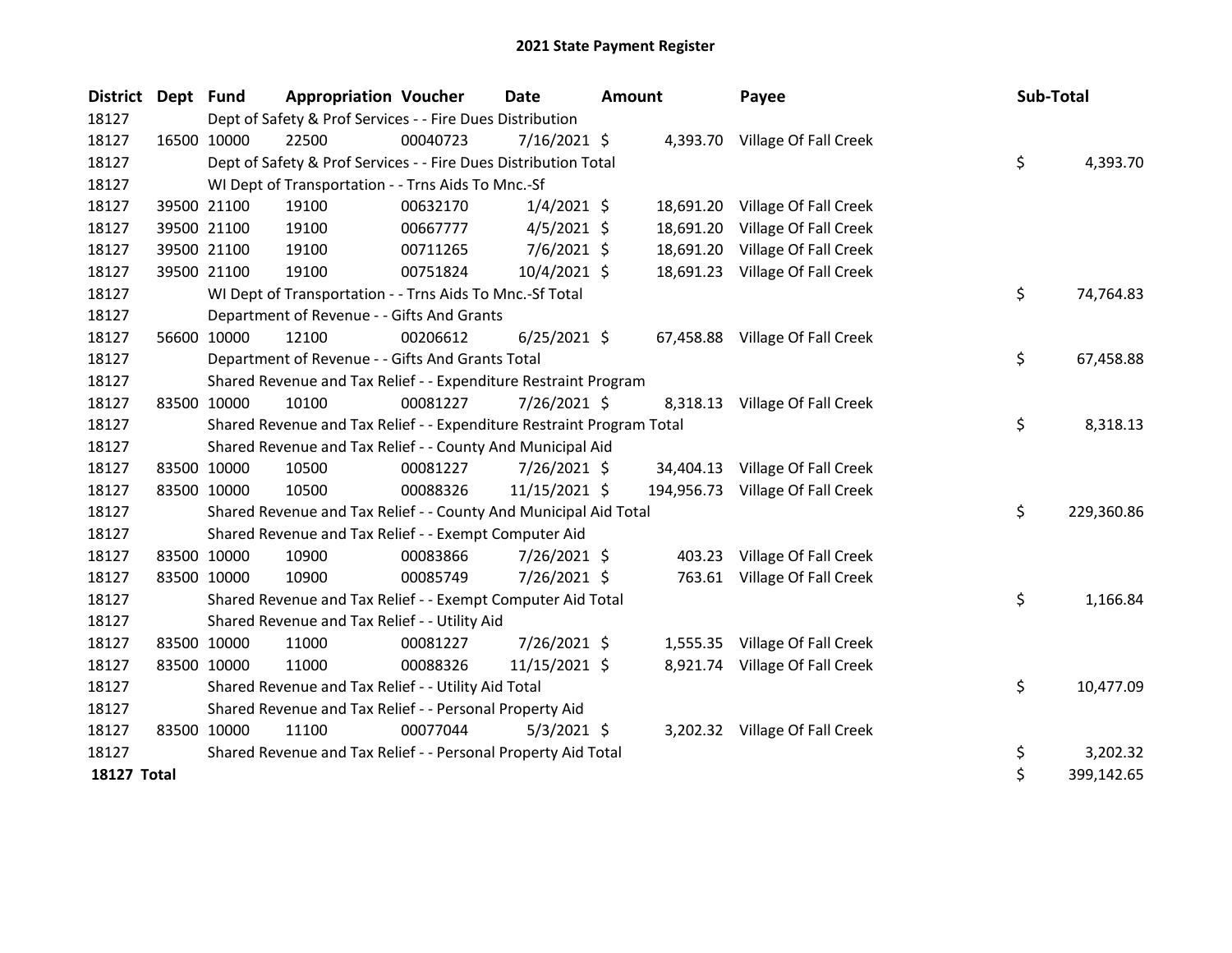| District Dept Fund |             | <b>Appropriation Voucher</b>                                     |          | <b>Date</b>     | <b>Amount</b> |            | Payee                      | Sub-Total |              |
|--------------------|-------------|------------------------------------------------------------------|----------|-----------------|---------------|------------|----------------------------|-----------|--------------|
| 18201              |             | Dept of Safety & Prof Services - - Fire Dues Distribution        |          |                 |               |            |                            |           |              |
| 18201              | 16500 10000 | 22500                                                            | 00040714 | $7/16/2021$ \$  |               |            | 35,284.27 City Of Altoona  |           |              |
| 18201              |             | Dept of Safety & Prof Services - - Fire Dues Distribution Total  |          |                 |               |            |                            | \$        | 35,284.27    |
| 18201              |             | Dept of Natural Resources - - Rec & Resource Aids, Fed           |          |                 |               |            |                            |           |              |
| 18201              | 37000 21200 | 58300                                                            | 00472354 | $4/12/2021$ \$  |               |            | 1,638.93 City Of Altoona   |           |              |
| 18201              |             | Dept of Natural Resources - - Rec & Resource Aids, Fed Total     |          |                 |               |            |                            | \$        | 1,638.93     |
| 18201              |             | WI Dept of Transportation - - Hwy Sfty Loc Aid Ffd               |          |                 |               |            |                            |           |              |
| 18201              | 39500 21100 | 18500                                                            | 00723591 | 7/21/2021 \$    |               | 5,051.26   | City Of Altoona            |           |              |
| 18201              | 39500 21100 | 18500                                                            | 00739414 | 8/26/2021 \$    |               | 6,256.08   | City Of Altoona            |           |              |
| 18201              | 39500 21100 | 18500                                                            | 00747638 | $9/17/2021$ \$  |               | 6,298.70   | City Of Altoona            |           |              |
| 18201              | 39500 21100 | 18500                                                            | 00761899 | 10/14/2021 \$   |               | 2,639.18   | City Of Altoona            |           |              |
| 18201              |             | WI Dept of Transportation - - Hwy Sfty Loc Aid Ffd Total         |          |                 |               |            |                            | \$        | 20,245.22    |
| 18201              |             | WI Dept of Transportation - - Trns Aids To Mnc.-Sf               |          |                 |               |            |                            |           |              |
| 18201              | 39500 21100 | 19100                                                            | 00632171 | $1/4/2021$ \$   |               | 210,985.07 | City Of Altoona            |           |              |
| 18201              | 39500 21100 | 19100                                                            | 00667778 | $4/5/2021$ \$   |               | 210,985.07 | City Of Altoona            |           |              |
| 18201              | 39500 21100 | 19100                                                            | 00711266 | $7/6/2021$ \$   |               | 210,985.07 | City Of Altoona            |           |              |
| 18201              | 39500 21100 | 19100                                                            | 00751825 | 10/4/2021 \$    |               | 210,985.10 | City Of Altoona            |           |              |
| 18201              |             | WI Dept of Transportation - - Trns Aids To Mnc.-Sf Total         |          |                 |               |            |                            | \$        | 843,940.31   |
| 18201              |             | WI Dept of Transportation - - Loc Rd Imp Prg St Fd               |          |                 |               |            |                            |           |              |
| 18201              | 39500 21100 | 27800                                                            | 00674013 | $4/5/2021$ \$   |               |            | 25,574.18 City Of Altoona  |           |              |
| 18201              |             | WI Dept of Transportation - - Loc Rd Imp Prg St Fd Total         |          |                 |               |            |                            | \$        | 25,574.18    |
| 18201              |             | Department of Justice - - Officer training reimbursement         |          |                 |               |            |                            |           |              |
| 18201              | 45500 10000 | 21400                                                            | 00104682 | $11/12/2021$ \$ |               |            | 2,400.00 City Of Altoona   |           |              |
| 18201              |             | Department of Justice - - Officer training reimbursement Total   |          |                 |               |            |                            | \$        | 2,400.00     |
| 18201              |             | Department of Justice - - Federal Aid, Local Assistance          |          |                 |               |            |                            |           |              |
| 18201              | 45500 10000 | 25100                                                            | 00097120 | $4/19/2021$ \$  |               |            | 10,000.00 City Of Altoona  |           |              |
| 18201              |             | Department of Justice - - Federal Aid, Local Assistance Total    |          |                 |               |            |                            | \$        | 10,000.00    |
| 18201              |             | Department of Revenue - - Gifts And Grants                       |          |                 |               |            |                            |           |              |
| 18201              | 56600 10000 | 12100                                                            | 00206613 | $6/25/2021$ \$  |               |            | 411,870.76 City Of Altoona |           |              |
| 18201              |             | Department of Revenue - - Gifts And Grants Total                 |          |                 |               |            |                            | \$        | 411,870.76   |
| 18201              |             | Shared Revenue and Tax Relief - - County And Municipal Aid       |          |                 |               |            |                            |           |              |
| 18201              | 83500 10000 | 10500                                                            | 00081228 | 7/26/2021 \$    |               |            | 170,195.42 City Of Altoona |           |              |
| 18201              | 83500 10000 | 10500                                                            | 00088327 | 11/15/2021 \$   |               | 964,440.68 | City Of Altoona            |           |              |
| 18201              |             | Shared Revenue and Tax Relief - - County And Municipal Aid Total |          |                 |               |            |                            | \$        | 1,134,636.10 |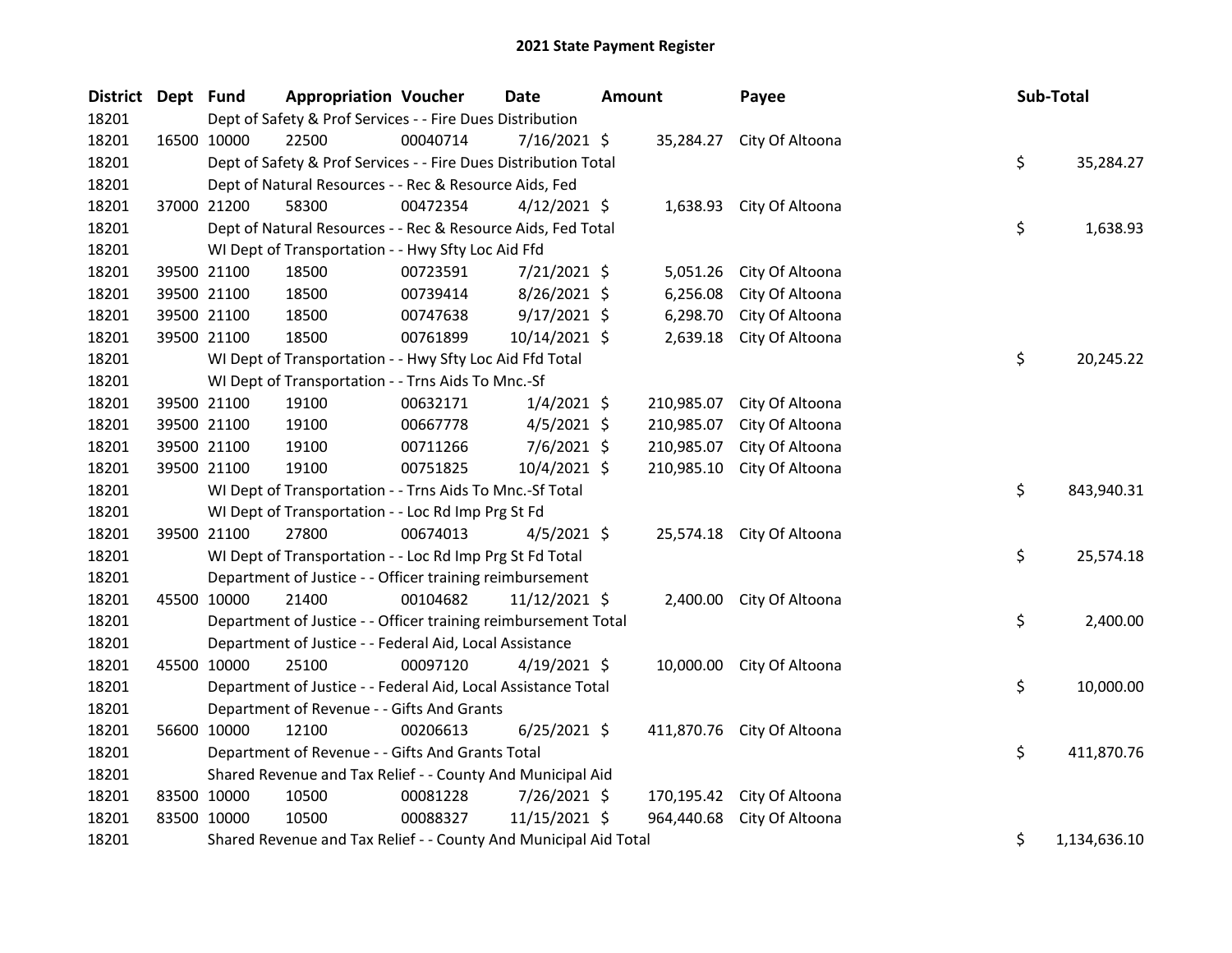| <b>District</b> | Dept Fund |                                                           | <b>Appropriation Voucher</b>                                                  |          | Date            | Amount |            | Payee           |    | Sub-Total    |
|-----------------|-----------|-----------------------------------------------------------|-------------------------------------------------------------------------------|----------|-----------------|--------|------------|-----------------|----|--------------|
| 18201           |           |                                                           | Shared Revenue and Tax Relief - - Exempt Computer Aid                         |          |                 |        |            |                 |    |              |
| 18201           | 83500     | 10000                                                     | 10900                                                                         | 00083867 | $7/26/2021$ \$  |        | 7,170.86   | City Of Altoona |    |              |
| 18201           |           | 83500 10000                                               | 10900                                                                         | 00085750 | $7/26/2021$ \$  |        | 163,013.24 | City Of Altoona |    |              |
| 18201           |           |                                                           | Shared Revenue and Tax Relief - - Exempt Computer Aid Total                   |          |                 |        |            |                 | \$ | 170,184.10   |
| 18201           |           |                                                           | Shared Revenue and Tax Relief - - Utility Aid                                 |          |                 |        |            |                 |    |              |
| 18201           |           | 83500 10000                                               | 11000                                                                         | 00081228 | 7/26/2021 \$    |        | 523.02     | City Of Altoona |    |              |
| 18201           | 83500     | 10000                                                     | 11000                                                                         | 00088327 | $11/15/2021$ \$ |        | 3,138.88   | City Of Altoona |    |              |
| 18201           |           |                                                           | Shared Revenue and Tax Relief - - Utility Aid Total                           |          |                 |        |            |                 | \$ | 3,661.90     |
| 18201           |           |                                                           | Shared Revenue and Tax Relief - - Personal Property Aid                       |          |                 |        |            |                 |    |              |
| 18201           |           | 83500 10000                                               | 11100                                                                         | 00077045 | $5/3/2021$ \$   |        | 10,188.33  | City Of Altoona |    |              |
| 18201           | 83500     | 10000                                                     | 11100                                                                         | 00078843 | $5/3/2021$ \$   |        | 127,365.45 | City Of Altoona |    |              |
| 18201           |           |                                                           | Shared Revenue and Tax Relief - - Personal Property Aid Total                 |          |                 |        |            |                 | \$ | 137,553.78   |
| 18201           |           |                                                           | Shared Revenue and Tax Relief - - State Aid; Video Service Provider Fee       |          |                 |        |            |                 |    |              |
| 18201           | 83500     | 10000                                                     | 11200                                                                         | 00082918 | $7/26/2021$ \$  |        | 18,916.03  | City Of Altoona |    |              |
| 18201           |           |                                                           | Shared Revenue and Tax Relief - - State Aid; Video Service Provider Fee Total |          |                 |        |            |                 | \$ | 18,916.03    |
| 18201           |           | Shared Revenue and Tax Relief - - Lottery & Gaming Credit |                                                                               |          |                 |        |            |                 |    |              |
| 18201           | 83500     | 52100                                                     | 36300                                                                         | 00074158 | $3/22/2021$ \$  |        | 35,921.04  | City Of Altoona |    |              |
| 18201           |           |                                                           | Shared Revenue and Tax Relief - - Lottery & Gaming Credit Total               |          |                 |        |            |                 | \$ | 35,921.04    |
| 18201 Total     |           |                                                           |                                                                               |          |                 |        |            |                 |    | 2,851,826.62 |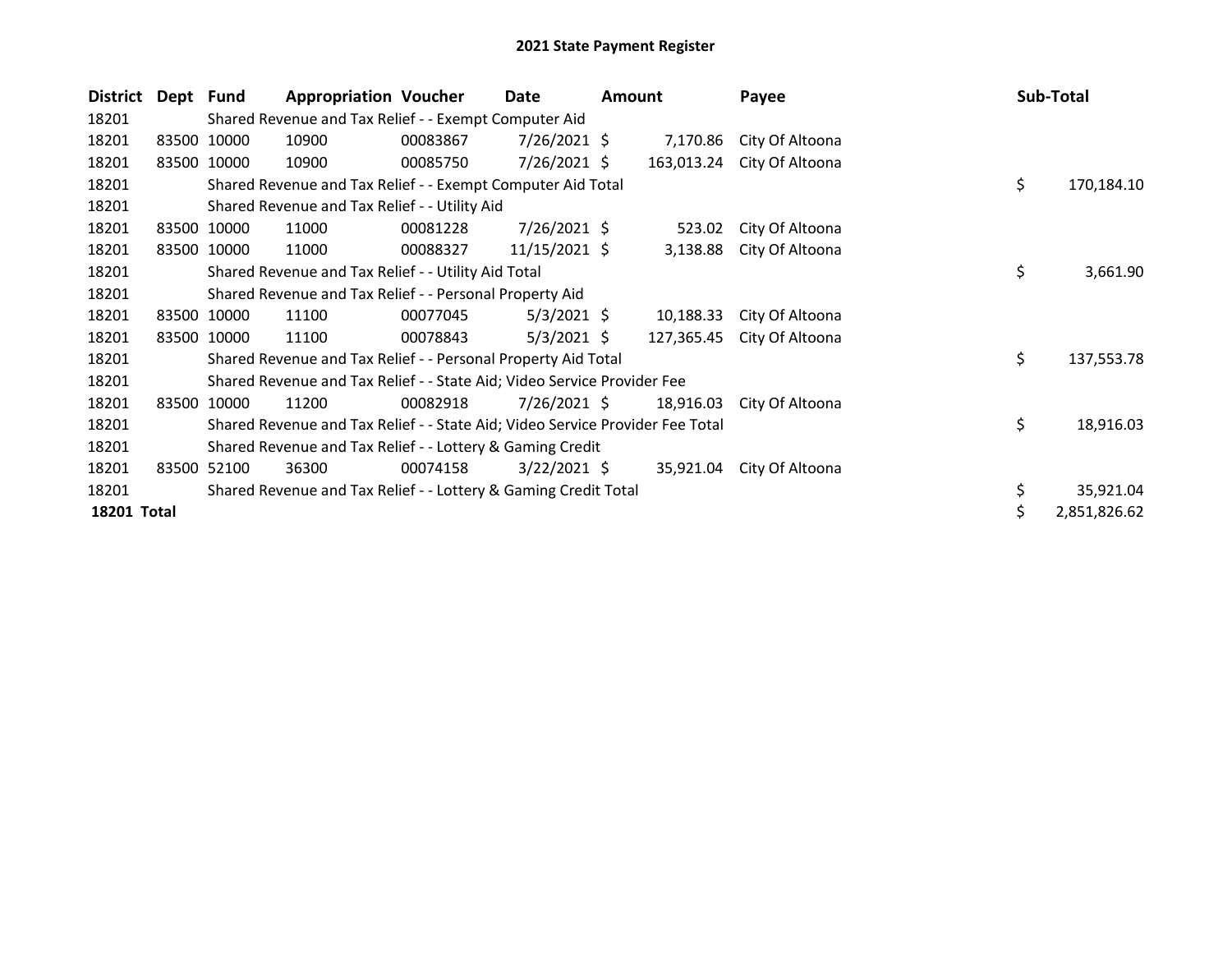| <b>District</b> | Dept Fund |             | <b>Appropriation Voucher</b>                                      |          | <b>Date</b>    | Amount |           | Payee                    | Sub-Total |           |
|-----------------|-----------|-------------|-------------------------------------------------------------------|----------|----------------|--------|-----------|--------------------------|-----------|-----------|
| 18202           |           |             | Dept of Safety & Prof Services - - Fire Dues Distribution         |          |                |        |           |                          |           |           |
| 18202           |           | 16500 10000 | 22500                                                             | 00040715 | 7/16/2021 \$   |        | 4,326.39  | City Of Augusta          |           |           |
| 18202           |           |             | Dept of Safety & Prof Services - - Fire Dues Distribution Total   |          |                |        |           |                          | \$        | 4,326.39  |
| 18202           |           |             | Dept of Natural Resources - - Aids In Lieu Of Taxes - Gener       |          |                |        |           |                          |           |           |
| 18202           |           | 37000 10000 | 50300                                                             | 00461148 | $2/2/2021$ \$  |        |           | 1,924.62 City Of Augusta |           |           |
| 18202           |           |             | Dept of Natural Resources - - Aids In Lieu Of Taxes - Gener Total |          |                |        |           |                          | \$        | 1,924.62  |
| 18202           |           |             | Dept of Natural Resources - - General Program Operations --       |          |                |        |           |                          |           |           |
| 18202           |           | 37000 21200 | 25400                                                             | 00461363 | $2/3/2021$ \$  |        | 186.50    | City Of Augusta          |           |           |
| 18202           |           | 37000 21200 | 25400                                                             | 00466391 | $3/5/2021$ \$  |        | 186.50    | City Of Augusta          |           |           |
| 18202           |           | 37000 21200 | 25400                                                             | 00471076 | 3/31/2021 \$   |        | 191.79    | City Of Augusta          |           |           |
| 18202           |           | 37000 21200 | 25400                                                             | 00478191 | $4/29/2021$ \$ |        | 193.13    | City Of Augusta          |           |           |
| 18202           |           | 37000 21200 | 25400                                                             | 00486157 | $6/7/2021$ \$  |        | 194.45    | City Of Augusta          |           |           |
| 18202           |           | 37000 21200 | 25400                                                             | 00493363 | $7/6/2021$ \$  |        | 189.15    | City Of Augusta          |           |           |
| 18202           |           | 37000 21200 | 25400                                                             | 00499712 | 7/29/2021 \$   |        | 190.47    | City Of Augusta          |           |           |
| 18202           |           | 37000 21200 | 25400                                                             | 00505079 | 8/26/2021 \$   |        | 187.82    | City Of Augusta          |           |           |
| 18202           |           | 37000 21200 | 25400                                                             | 00511636 | 9/28/2021 \$   |        | 187.82    | City Of Augusta          |           |           |
| 18202           |           | 37000 21200 | 25400                                                             | 00517408 | $11/1/2021$ \$ |        | 193.13    | City Of Augusta          |           |           |
| 18202           |           | 37000 21200 | 25400                                                             | 00522649 | 12/3/2021 \$   |        | 187.82    | City Of Augusta          |           |           |
| 18202           |           | 37000 21200 | 25400                                                             | 00526944 | 12/30/2021 \$  |        | 189.68    | City Of Augusta          |           |           |
| 18202           |           |             | Dept of Natural Resources - - General Program Operations -- Total |          |                |        |           |                          | \$        | 2,278.26  |
| 18202           |           |             | WI Dept of Transportation - - Trns Aids To Mnc.-Sf                |          |                |        |           |                          |           |           |
| 18202           |           | 39500 21100 | 19100                                                             | 00632172 | $1/4/2021$ \$  |        | 24,295.35 | City Of Augusta          |           |           |
| 18202           |           | 39500 21100 | 19100                                                             | 00667779 | $4/5/2021$ \$  |        | 24,295.35 | City Of Augusta          |           |           |
| 18202           |           | 39500 21100 | 19100                                                             | 00711267 | $7/6/2021$ \$  |        | 24,295.35 | City Of Augusta          |           |           |
| 18202           |           | 39500 21100 | 19100                                                             | 00751826 | 10/4/2021 \$   |        | 24,295.35 | City Of Augusta          |           |           |
| 18202           |           |             | WI Dept of Transportation - - Trns Aids To Mnc.-Sf Total          |          |                |        |           |                          | \$        | 97,181.40 |
| 18202           |           |             | Department of Justice - - Officer training reimbursement          |          |                |        |           |                          |           |           |
| 18202           |           | 45500 10000 | 21400                                                             | 00104692 | 11/12/2021 \$  |        |           | 1,120.00 City Of Augusta |           |           |
| 18202           |           |             | Department of Justice - - Officer training reimbursement Total    |          |                |        |           |                          | \$.       | 1,120.00  |
| 18202           |           |             | Department of Justice - - Federal Aid, Local Assistance           |          |                |        |           |                          |           |           |
| 18202           |           | 45500 10000 | 25100                                                             | 00097526 | 4/30/2021 \$   |        | 1,222.07  | City Of Augusta          |           |           |
| 18202           |           | 45500 10000 | 25100                                                             | 00100678 | $8/6/2021$ \$  |        |           | 4,470.22 City Of Augusta |           |           |
| 18202           |           |             | Department of Justice - - Federal Aid, Local Assistance Total     |          |                |        |           |                          | \$        | 5,692.29  |
| 18202           |           |             | Department of Administration - - Federal Aid, Local Assistance    |          |                |        |           |                          |           |           |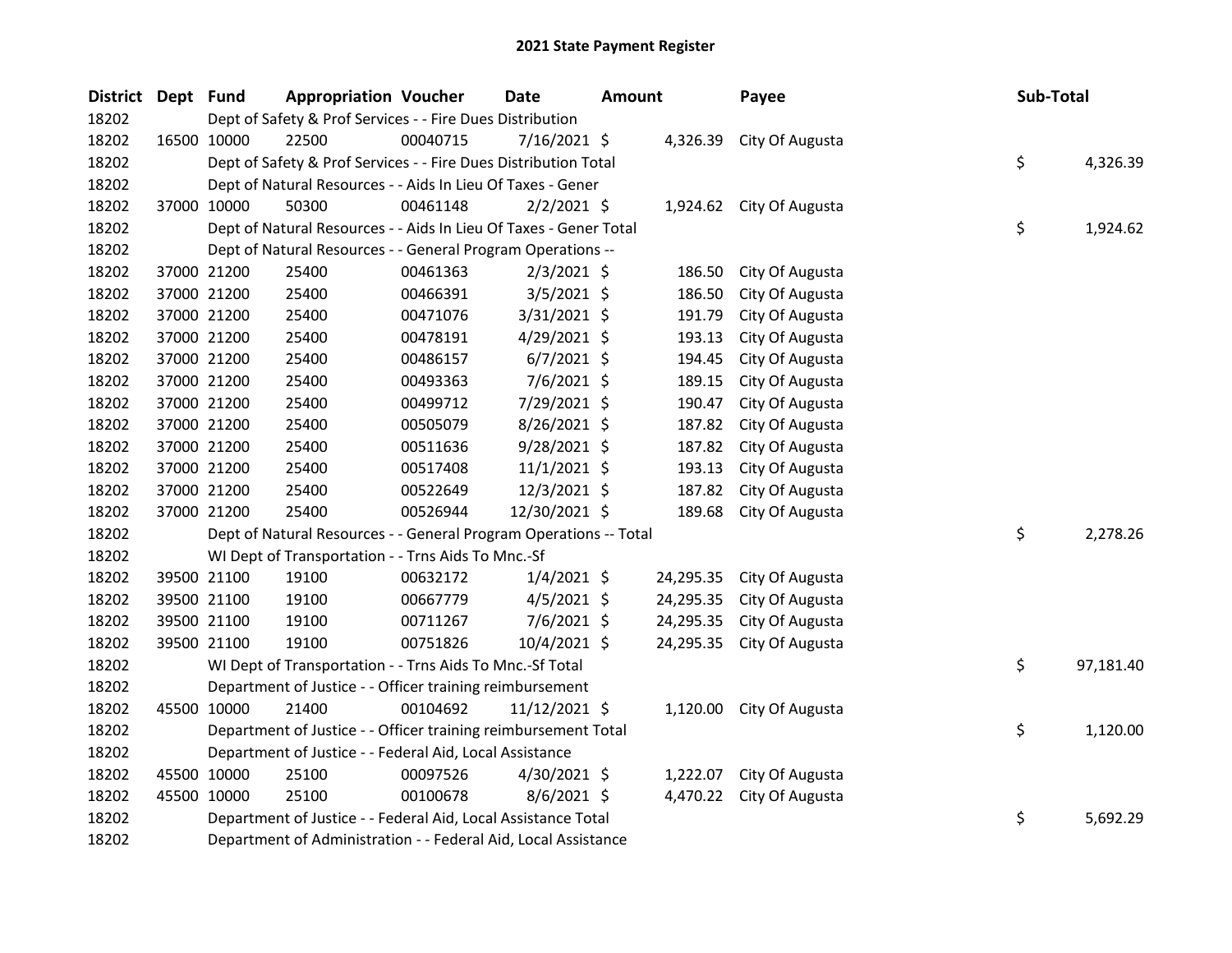| <b>District</b> | Dept Fund |             | <b>Appropriation Voucher</b>                                         |          | Date           | <b>Amount</b> |            | Payee                     | Sub-Total |            |
|-----------------|-----------|-------------|----------------------------------------------------------------------|----------|----------------|---------------|------------|---------------------------|-----------|------------|
| 18202           |           | 50500 10000 | 74300                                                                | 00139944 | $2/4/2021$ \$  |               | 25,000.00  | City Of Augusta           |           |            |
| 18202           |           |             | Department of Administration - - Federal Aid, Local Assistance Total |          |                |               |            |                           | \$        | 25,000.00  |
| 18202           |           |             | Department of Revenue - - Gifts And Grants                           |          |                |               |            |                           |           |            |
| 18202           |           | 56600 10000 | 12100                                                                | 00206614 | $6/25/2021$ \$ |               |            | 79,809.77 City Of Augusta |           |            |
| 18202           |           |             | Department of Revenue - - Gifts And Grants Total                     |          |                |               |            |                           | \$        | 79,809.77  |
| 18202           |           |             | Department of Revenue - - Misc Revenue Holding Clearing              |          |                |               |            |                           |           |            |
| 18202           |           | 56600 10000 | 99500                                                                | 00188802 | $1/8/2021$ \$  |               | 515.26     | City Of Augusta           |           |            |
| 18202           |           | 56600 10000 | 99500                                                                | 00190869 | $2/5/2021$ \$  |               | 132.01     | City Of Augusta           |           |            |
| 18202           |           | 56600 10000 | 99500                                                                | 00193461 | $3/5/2021$ \$  |               | 2,975.90   | City Of Augusta           |           |            |
| 18202           |           | 56600 10000 | 99500                                                                | 00197730 | $4/7/2021$ \$  |               | 2,103.09   | City Of Augusta           |           |            |
| 18202           |           | 56600 10000 | 99500                                                                | 00201105 | $5/7/2021$ \$  |               | 1,288.29   | City Of Augusta           |           |            |
| 18202           |           | 56600 10000 | 99500                                                                | 00204333 | $6/7/2021$ \$  |               | 1,439.92   | City Of Augusta           |           |            |
| 18202           |           | 56600 10000 | 99500                                                                | 00208915 | 7/8/2021 \$    |               | 825.26     | City Of Augusta           |           |            |
| 18202           |           | 56600 10000 | 99500                                                                | 00211672 | $8/6/2021$ \$  |               | 1,663.08   | City Of Augusta           |           |            |
| 18202           |           | 56600 10000 | 99500                                                                | 00214278 | $9/8/2021$ \$  |               | 439.78     | City Of Augusta           |           |            |
| 18202           |           | 56600 10000 | 99500                                                                | 00216529 | 10/7/2021 \$   |               | 159.86     | City Of Augusta           |           |            |
| 18202           |           | 56600 10000 | 99500                                                                | 00219125 | 11/5/2021 \$   |               | 690.09     | City Of Augusta           |           |            |
| 18202           |           | 56600 10000 | 99500                                                                | 00221267 | 12/7/2021 \$   |               | 412.38     | City Of Augusta           |           |            |
| 18202           |           |             | Department of Revenue - - Misc Revenue Holding Clearing Total        |          |                |               |            |                           | \$        | 12,644.92  |
| 18202           |           |             | Shared Revenue and Tax Relief - - County And Municipal Aid           |          |                |               |            |                           |           |            |
| 18202           |           | 83500 10000 | 10500                                                                | 00081229 | 7/26/2021 \$   |               | 76,886.06  | City Of Augusta           |           |            |
| 18202           |           | 83500 10000 | 10500                                                                | 00088328 | 11/15/2021 \$  |               | 435,687.66 | City Of Augusta           |           |            |
| 18202           |           |             | Shared Revenue and Tax Relief - - County And Municipal Aid Total     |          |                |               |            |                           | \$        | 512,573.72 |
| 18202           |           |             | Shared Revenue and Tax Relief - - Exempt Computer Aid                |          |                |               |            |                           |           |            |
| 18202           |           | 83500 10000 | 10900                                                                | 00083868 | 7/26/2021 \$   |               | 1,543.30   | City Of Augusta           |           |            |
| 18202           |           | 83500 10000 | 10900                                                                | 00085751 | 7/26/2021 \$   |               |            | 5,478.82 City Of Augusta  |           |            |
| 18202           |           |             | Shared Revenue and Tax Relief - - Exempt Computer Aid Total          |          |                |               |            |                           | \$        | 7,022.12   |
| 18202           |           |             | Shared Revenue and Tax Relief - - Utility Aid                        |          |                |               |            |                           |           |            |
| 18202           |           | 83500 10000 | 11000                                                                | 00081229 | 7/26/2021 \$   |               |            | 828.91 City Of Augusta    |           |            |
| 18202           |           | 83500 10000 | 11000                                                                | 00088328 | 11/15/2021 \$  |               | 4,710.55   | City Of Augusta           |           |            |
| 18202           |           |             | Shared Revenue and Tax Relief - - Utility Aid Total                  |          |                |               |            |                           | \$        | 5,539.46   |
| 18202           |           |             | Shared Revenue and Tax Relief - - Personal Property Aid              |          |                |               |            |                           |           |            |
| 18202           |           | 83500 10000 | 11100                                                                | 00077046 | $5/3/2021$ \$  |               | 3,260.44   | City Of Augusta           |           |            |
| 18202           |           | 83500 10000 | 11100                                                                | 00078844 | $5/3/2021$ \$  |               | 2,353.75   | City Of Augusta           |           |            |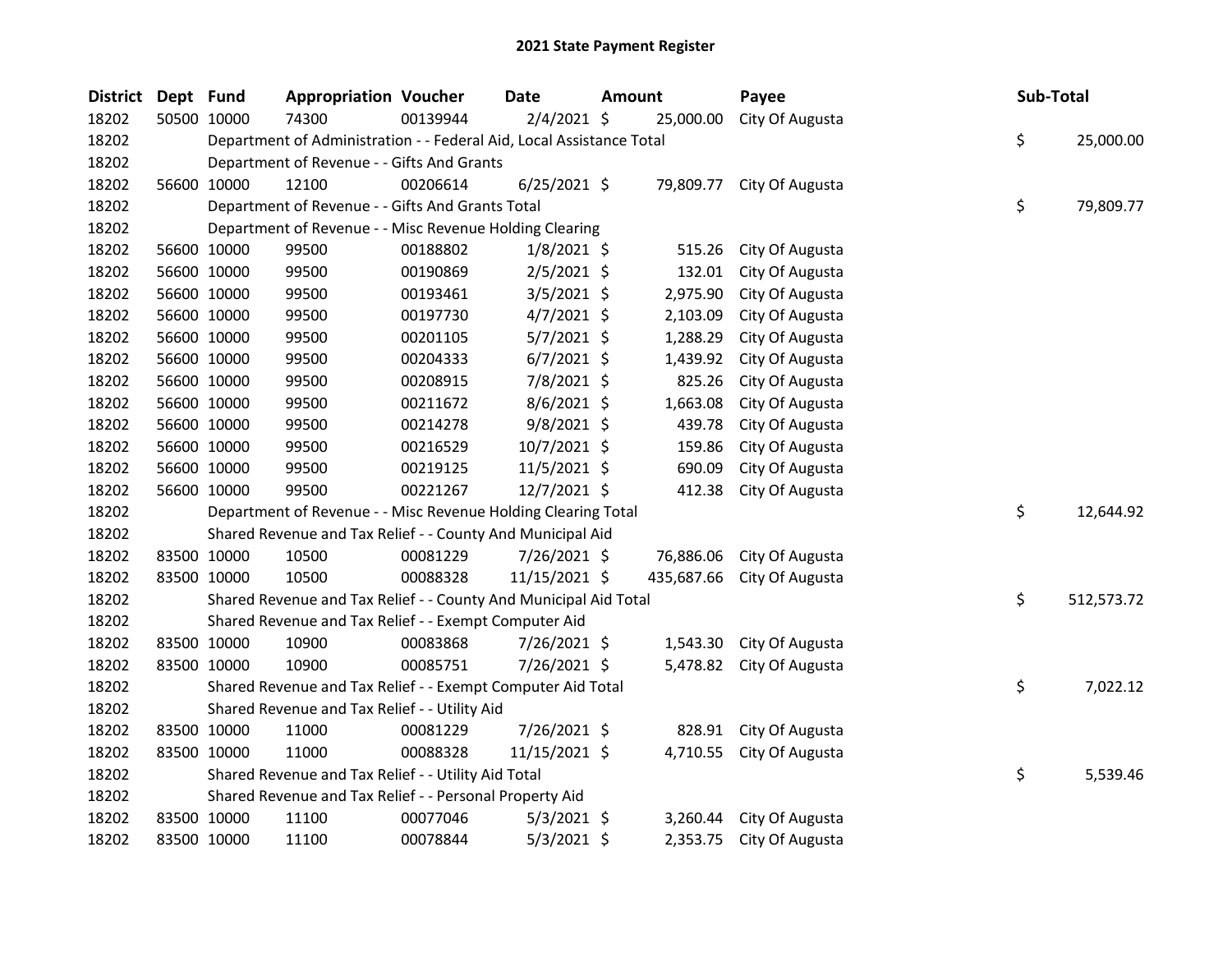| District Dept Fund |       |             | <b>Appropriation Voucher</b>                                        |          | Date           | <b>Amount</b> |        | Pavee                    | Sub-Total |            |
|--------------------|-------|-------------|---------------------------------------------------------------------|----------|----------------|---------------|--------|--------------------------|-----------|------------|
| 18202              |       |             | Shared Revenue and Tax Relief - - Personal Property Aid Total       |          |                |               |        |                          |           | 5,614.19   |
| 18202              |       |             | Shared Revenue and Tax Relief - - Payments For Municipal Svcs       |          |                |               |        |                          |           |            |
| 18202              | 83500 | 10000       | 50100                                                               | 00073600 | $2/1/2021$ \$  |               |        | 1,375.13 City Of Augusta |           |            |
| 18202              |       |             | Shared Revenue and Tax Relief - - Payments For Municipal Svcs Total |          |                |               |        |                          |           | 1,375.13   |
| 18202              |       |             | Shared Revenue and Tax Relief - - Lottery & Gaming Credit           |          |                |               |        |                          |           |            |
| 18202              |       | 83500 52100 | 36300                                                               | 00074159 | $3/22/2021$ \$ |               | 623.04 | City Of Augusta          |           |            |
| 18202              |       |             | Shared Revenue and Tax Relief - - Lottery & Gaming Credit Total     |          |                |               |        |                          |           | 623.04     |
| 18202 Total        |       |             |                                                                     |          |                |               |        |                          |           | 762,725.31 |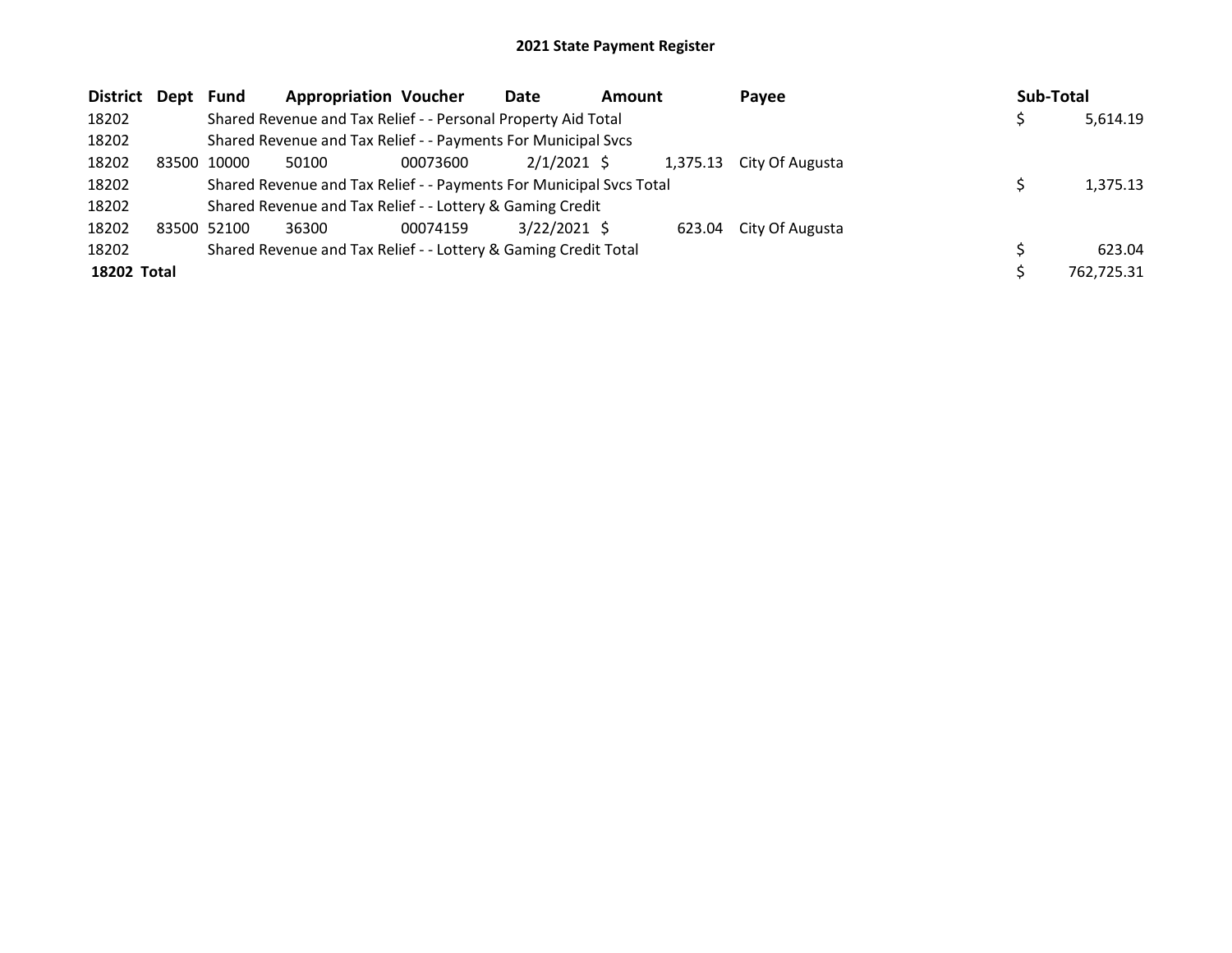| District Dept Fund |             |             | <b>Appropriation Voucher</b>                                      |          | Date           | Amount |            | Payee                        | Sub-Total |    |              |
|--------------------|-------------|-------------|-------------------------------------------------------------------|----------|----------------|--------|------------|------------------------------|-----------|----|--------------|
| 18221              |             |             | Dept of Safety & Prof Services - - Fire Dues Distribution         |          |                |        |            |                              |           |    |              |
| 18221              |             | 16500 10000 | 22500                                                             | 00040720 | 7/16/2021 \$   |        | 256,328.37 | City of Eau Claire           |           |    |              |
| 18221              |             |             | Dept of Safety & Prof Services - - Fire Dues Distribution Total   |          |                |        |            |                              |           | \$ | 256,328.37   |
| 18221              |             |             | Dept of Natural Resources - - Aids In Lieu Of Taxes - Gener       |          |                |        |            |                              |           |    |              |
| 18221              |             | 37000 10000 | 50300                                                             | 00476896 | $4/21/2021$ \$ |        |            | 2,339.23 City of Eau Claire  |           |    |              |
| 18221              |             |             | Dept of Natural Resources - - Aids In Lieu Of Taxes - Gener Total |          |                |        |            |                              |           | \$ | 2,339.23     |
| 18221              |             |             | WI Dept of Transportation - - Paratransit Aids, Sf                |          |                |        |            |                              |           |    |              |
| 18221              |             | 39500 21100 | 17500                                                             | 00707812 | $6/21/2021$ \$ |        | 77,228.00  | City of Eau Claire           |           |    |              |
| 18221              |             |             | WI Dept of Transportation - - Paratransit Aids, Sf Total          |          |                |        |            |                              |           | \$ | 77,228.00    |
| 18221              |             |             | WI Dept of Transportation - - Tb, Trns Oper Aid Sf                |          |                |        |            |                              |           |    |              |
| 18221              |             | 39500 21100 | 17600                                                             | 00709631 | $6/23/2021$ \$ |        | 314,855.00 | City of Eau Claire           |           |    |              |
| 18221              |             | 39500 21100 | 17600                                                             | 00754654 | 9/30/2021 \$   |        | 944,571.00 | City of Eau Claire           |           |    |              |
| 18221              |             |             | WI Dept of Transportation - - Tb, Trns Oper Aid Sf Total          |          |                |        |            |                              |           | \$ | 1,259,426.00 |
| 18221              |             |             | WI Dept of Transportation - - Trnst/Trns-Rel Aid F                |          |                |        |            |                              |           |    |              |
| 18221              |             | 39500 21100 | 18200                                                             | 00769994 | $11/4/2021$ \$ |        |            | 77,266.40 City of Eau Claire |           |    |              |
| 18221              |             |             | WI Dept of Transportation - - Trnst/Trns-Rel Aid F Total          |          |                |        |            |                              |           | \$ | 77,266.40    |
| 18221              |             |             | WI Dept of Transportation - - Trns Aids To Mnc.-Sf                |          |                |        |            |                              |           |    |              |
| 18221              |             | 39500 21100 | 19100                                                             | 00632173 | $1/4/2021$ \$  |        | 822,995.83 | City of Eau Claire           |           |    |              |
| 18221              |             | 39500 21100 | 19100                                                             | 00667780 | $4/5/2021$ \$  |        | 822,995.83 | City of Eau Claire           |           |    |              |
| 18221              |             | 39500 21100 | 19100                                                             | 00711268 | $7/6/2021$ \$  |        | 822,995.83 | City of Eau Claire           |           |    |              |
| 18221              |             | 39500 21100 | 19100                                                             | 00751827 | 10/4/2021 \$   |        | 822,995.85 | City of Eau Claire           |           |    |              |
| 18221              |             |             | WI Dept of Transportation - - Trns Aids To Mnc.-Sf Total          |          |                |        |            |                              |           | \$ | 3,291,983.34 |
| 18221              |             |             | Department of Health Services - - State/Federal Aids              |          |                |        |            |                              |           |    |              |
| 18221              |             | 43500 10000 | 00000                                                             | 92106    | $1/4/2021$ \$  |        | 336,000.00 | City of Eau Claire           |           |    |              |
| 18221              |             | 43500 10000 | 00000                                                             | 92107    | $2/1/2021$ \$  |        | 543,672.00 | City of Eau Claire           |           |    |              |
| 18221              |             | 43500 10000 | 00000                                                             | 92108    | $3/1/2021$ \$  |        | 159,321.00 | City of Eau Claire           |           |    |              |
| 18221              |             | 43500 10000 | 00000                                                             | 92109    | $4/1/2021$ \$  |        | 397,258.00 | City of Eau Claire           |           |    |              |
| 18221              |             | 43500 10000 | 00000                                                             | 92111    | $6/1/2021$ \$  |        | 511,794.00 | City of Eau Claire           |           |    |              |
| 18221              |             | 43500 10000 | 00000                                                             | 92200    | $7/1/2021$ \$  |        | 183,299.00 | City of Eau Claire           |           |    |              |
| 18221              |             | 43500 10000 | 00000                                                             | 92201    | $8/2/2021$ \$  |        | 156,843.00 | City of Eau Claire           |           |    |              |
| 18221              |             | 43500 10000 | 00000                                                             | 92202    | $9/1/2021$ \$  |        | 170,607.00 | City of Eau Claire           |           |    |              |
| 18221              | 43500 10000 |             | 00000                                                             | 92204    | $10/1/2021$ \$ |        | 294,518.00 | City of Eau Claire           |           |    |              |
| 18221              |             | 43500 10000 | 00000                                                             | 92206    | $11/1/2021$ \$ |        | 191,041.00 | City of Eau Claire           |           |    |              |
| 18221              |             | 43500 10000 | 00000                                                             | 92207    | 12/1/2021 \$   |        | 136,753.00 | City of Eau Claire           |           |    |              |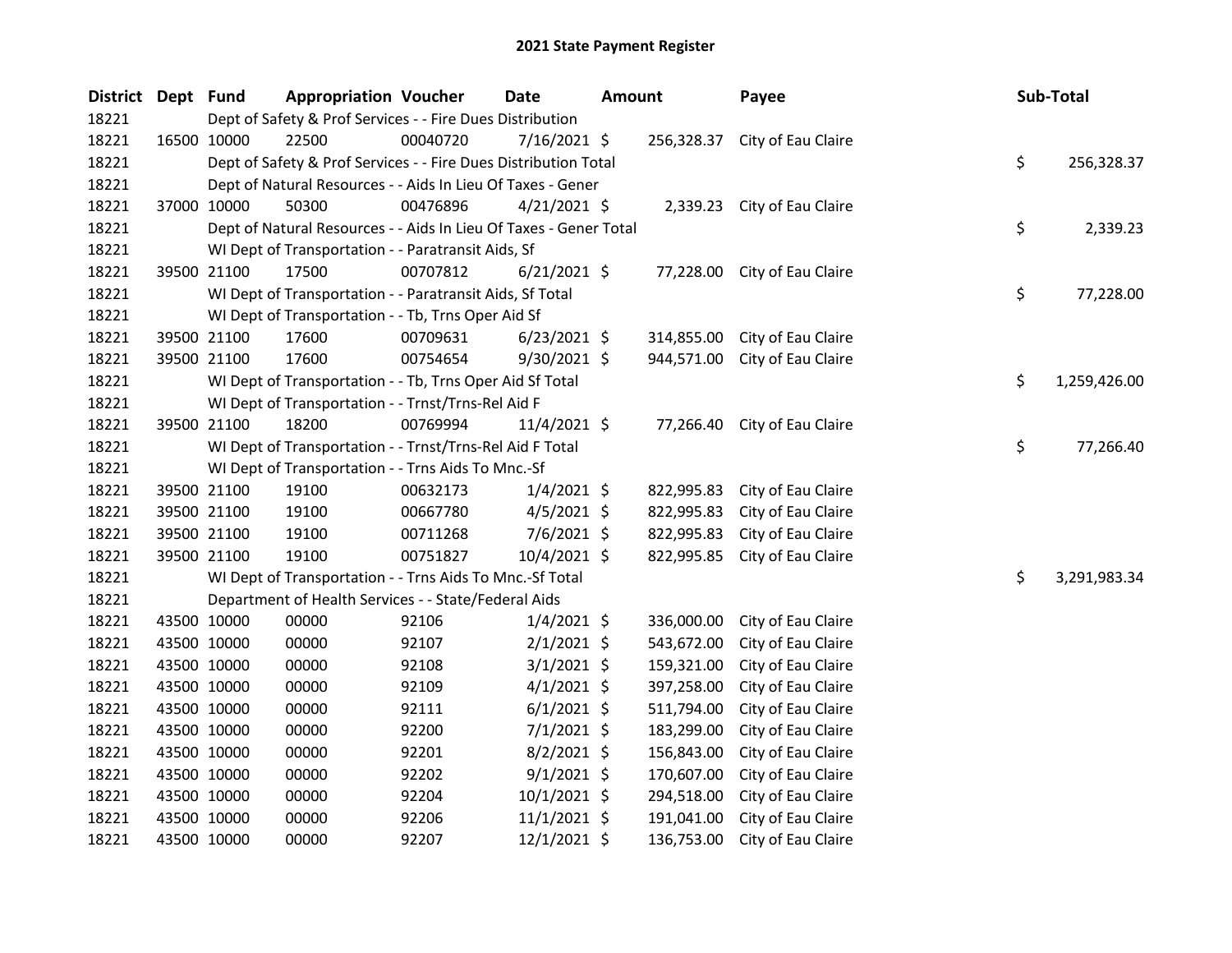| District Dept Fund |             | <b>Appropriation Voucher</b>                                                    |                         | Date           | <b>Amount</b> |              | Payee                           | Sub-Total |              |
|--------------------|-------------|---------------------------------------------------------------------------------|-------------------------|----------------|---------------|--------------|---------------------------------|-----------|--------------|
| 18221              |             | Department of Health Services - - State/Federal Aids Total                      |                         |                |               |              |                                 | \$        | 3,081,106.00 |
| 18221              |             | Department of Health Services - - Prepaid Medical Transport Reimbursement       |                         |                |               |              |                                 |           |              |
| 18221              | 43500 10000 | 16300                                                                           | AMBULANCE 11/15/2021 \$ |                |               |              | 158,495.67 City of Eau Claire   |           |              |
| 18221              |             | Department of Health Services - - Prepaid Medical Transport Reimbursement Total |                         |                |               |              |                                 | \$        | 158,495.67   |
| 18221              |             | Department of Military Affairs - - Regional Emergency Response Tm               |                         |                |               |              |                                 |           |              |
| 18221              | 46500 10000 | 30600                                                                           | 00088702                | $1/29/2021$ \$ |               | 28,988.62    | City of Eau Claire              |           |              |
| 18221              | 46500 10000 | 30600                                                                           | 00093991                | $5/14/2021$ \$ |               | 28,988.62    | City of Eau Claire              |           |              |
| 18221              | 46500 10000 | 30600                                                                           | 00097512                | 7/15/2021 \$   |               | 28,988.62    | City of Eau Claire              |           |              |
| 18221              | 46500 10000 | 30600                                                                           | 00101719                | 10/25/2021 \$  |               | 28,988.62    | City of Eau Claire              |           |              |
| 18221              |             | Department of Military Affairs - - Regional Emergency Response Tm Total         |                         |                |               |              |                                 | \$        | 115,954.48   |
| 18221              |             | Elections Commission - - General Program Ops, GPR                               |                         |                |               |              |                                 |           |              |
| 18221              | 51000 10000 | 10100                                                                           | 00005020                | $1/7/2021$ \$  |               | 651.55       | City of Eau Claire              |           |              |
| 18221              |             | Elections Commission - - General Program Ops, GPR Total                         |                         |                |               |              |                                 | \$        | 651.55       |
| 18221              |             | Shared Revenue and Tax Relief - - Expenditure Restraint Program                 |                         |                |               |              |                                 |           |              |
| 18221              | 83500 10000 | 10100                                                                           | 00081230                | $7/26/2021$ \$ |               | 1,047,294.68 | City of Eau Claire              |           |              |
| 18221              |             | Shared Revenue and Tax Relief - - Expenditure Restraint Program Total           |                         |                |               |              |                                 | \$        | 1,047,294.68 |
| 18221              |             | Shared Revenue and Tax Relief - - County And Municipal Aid                      |                         |                |               |              |                                 |           |              |
| 18221              | 83500 10000 | 10500                                                                           | 00081230                | 7/26/2021 \$   |               |              | 912,127.47 City of Eau Claire   |           |              |
| 18221              | 83500 10000 | 10500                                                                           | 00088329                | 11/15/2021 \$  |               |              | 5,010,226.65 City of Eau Claire |           |              |
| 18221              |             | Shared Revenue and Tax Relief - - County And Municipal Aid Total                |                         |                |               |              |                                 | \$        | 5,922,354.12 |
| 18221              |             | Shared Revenue and Tax Relief - - Exempt Computer Aid                           |                         |                |               |              |                                 |           |              |
| 18221              | 83500 10000 | 10900                                                                           | 00083869                | 7/26/2021 \$   |               |              | 278,000.32 City of Eau Claire   |           |              |
| 18221              | 83500 10000 | 10900                                                                           | 00085752                | 7/26/2021 \$   |               |              | 81,672.93 City of Eau Claire    |           |              |
| 18221              |             | Shared Revenue and Tax Relief - - Exempt Computer Aid Total                     |                         |                |               |              |                                 | \$        | 359,673.25   |
| 18221              |             | Shared Revenue and Tax Relief - - Utility Aid                                   |                         |                |               |              |                                 |           |              |
| 18221              | 83500 10000 | 11000                                                                           | 00081230                | 7/26/2021 \$   |               | 68,950.67    | City of Eau Claire              |           |              |
| 18221              | 83500 10000 | 11000                                                                           | 00088329                | 11/15/2021 \$  |               | 669,580.00   | City of Eau Claire              |           |              |
| 18221              |             | Shared Revenue and Tax Relief - - Utility Aid Total                             |                         |                |               |              |                                 | \$        | 738,530.67   |
| 18221              |             | Shared Revenue and Tax Relief - - Personal Property Aid                         |                         |                |               |              |                                 |           |              |
| 18221              | 83500 10000 | 11100                                                                           | 00077047                | $5/3/2021$ \$  |               |              | 269,282.31 City of Eau Claire   |           |              |
| 18221              | 83500 10000 | 11100                                                                           | 00078845                | $5/3/2021$ \$  |               | 29,184.89    | City of Eau Claire              |           |              |
| 18221              |             | Shared Revenue and Tax Relief - - Personal Property Aid Total                   |                         |                |               |              |                                 | \$        | 298,467.20   |
| 18221              |             | Shared Revenue and Tax Relief - - State Aid; Video Service Provider Fee         |                         |                |               |              |                                 |           |              |
| 18221              | 83500 10000 | 11200                                                                           | 00082919                | 7/26/2021 \$   |               | 133,620.35   | City of Eau Claire              |           |              |